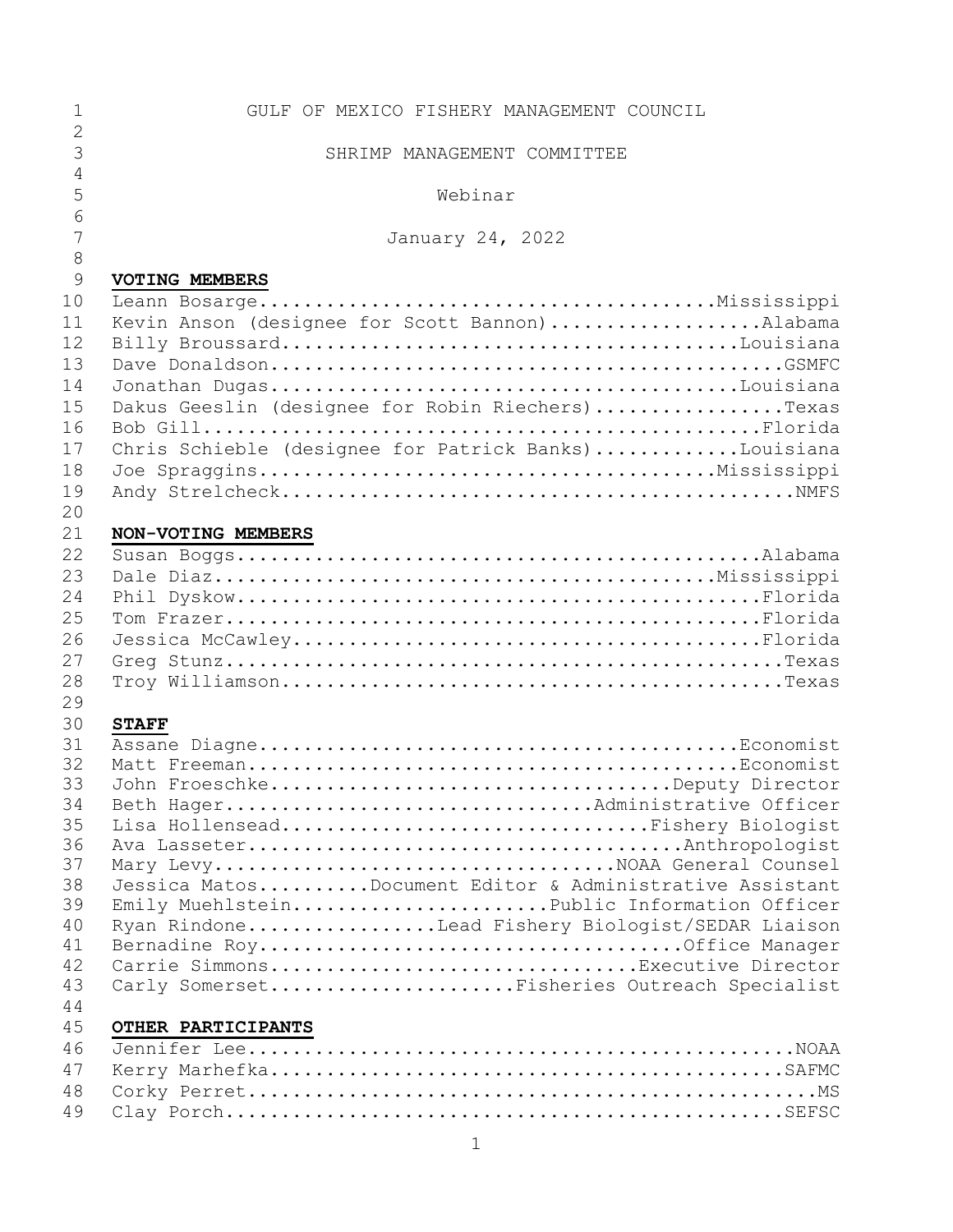| $\mathcal{B}$  |                                         |  |
|----------------|-----------------------------------------|--|
| $\overline{4}$ | and the contract of the contract of the |  |

 $\overline{5}$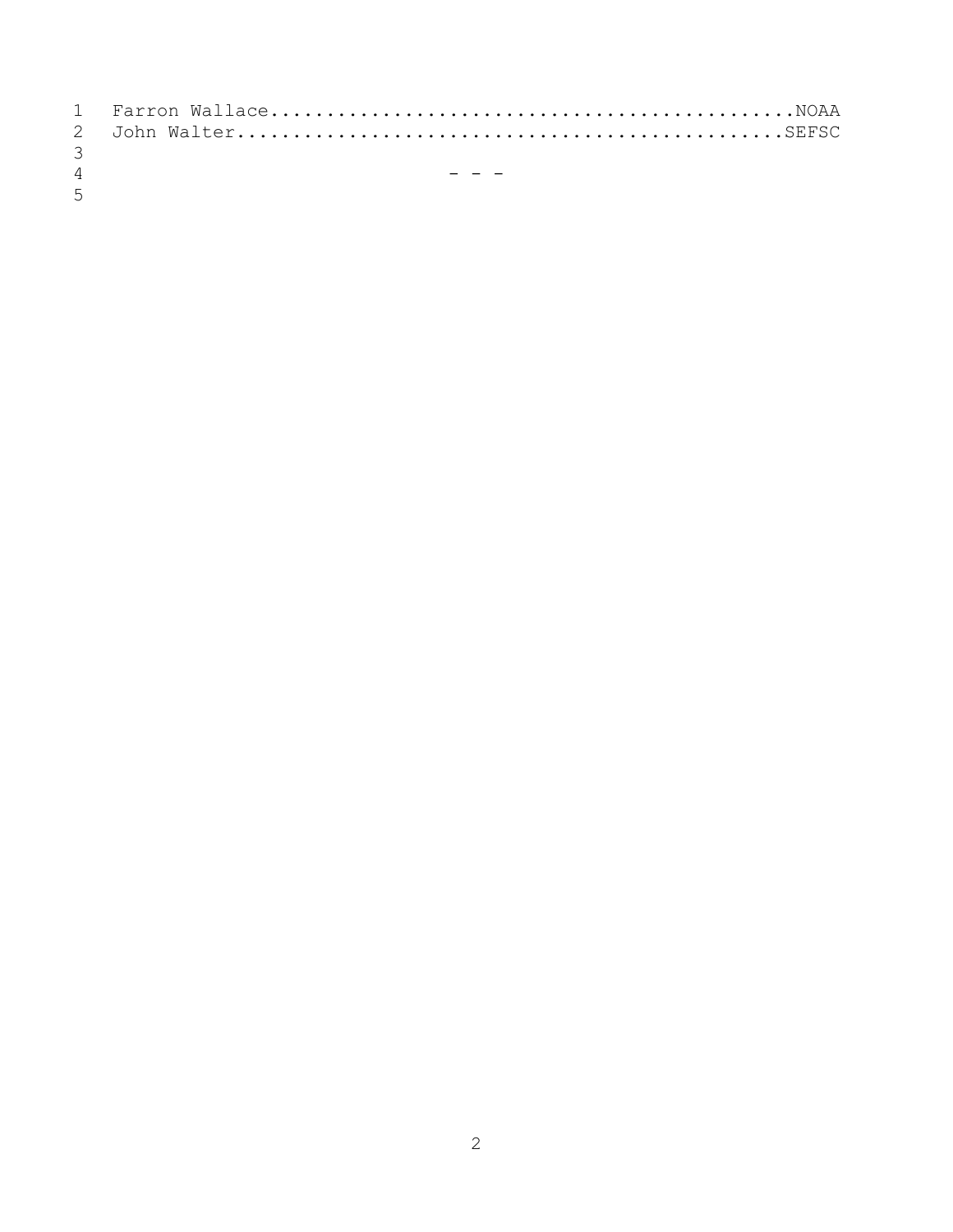|              | TABLE OF CONTENTS                                               |
|--------------|-----------------------------------------------------------------|
| $\mathbf{2}$ |                                                                 |
| 3            |                                                                 |
| 4            |                                                                 |
| 5            | Adoption of Agenda and Approval of Minutes and Action Guide and |
| 6            |                                                                 |
|              |                                                                 |
| 8            | NMFS Evaluation of Draft Approval Specifications for            |
| 9            |                                                                 |
| 10           |                                                                 |
| 11           | Updated Framework Action: Modification of the Vessel Position   |
| 12           | Data Collection Program for the Gulf of Mexico shrimp Fishery21 |
| 13           |                                                                 |
| 14           | Summary of the December 2021 Shrimp Advisory Panel Meeting 49   |
| 15           |                                                                 |
| 16           |                                                                 |
| 17           |                                                                 |
| 18           |                                                                 |
| 19           |                                                                 |
| 20           |                                                                 |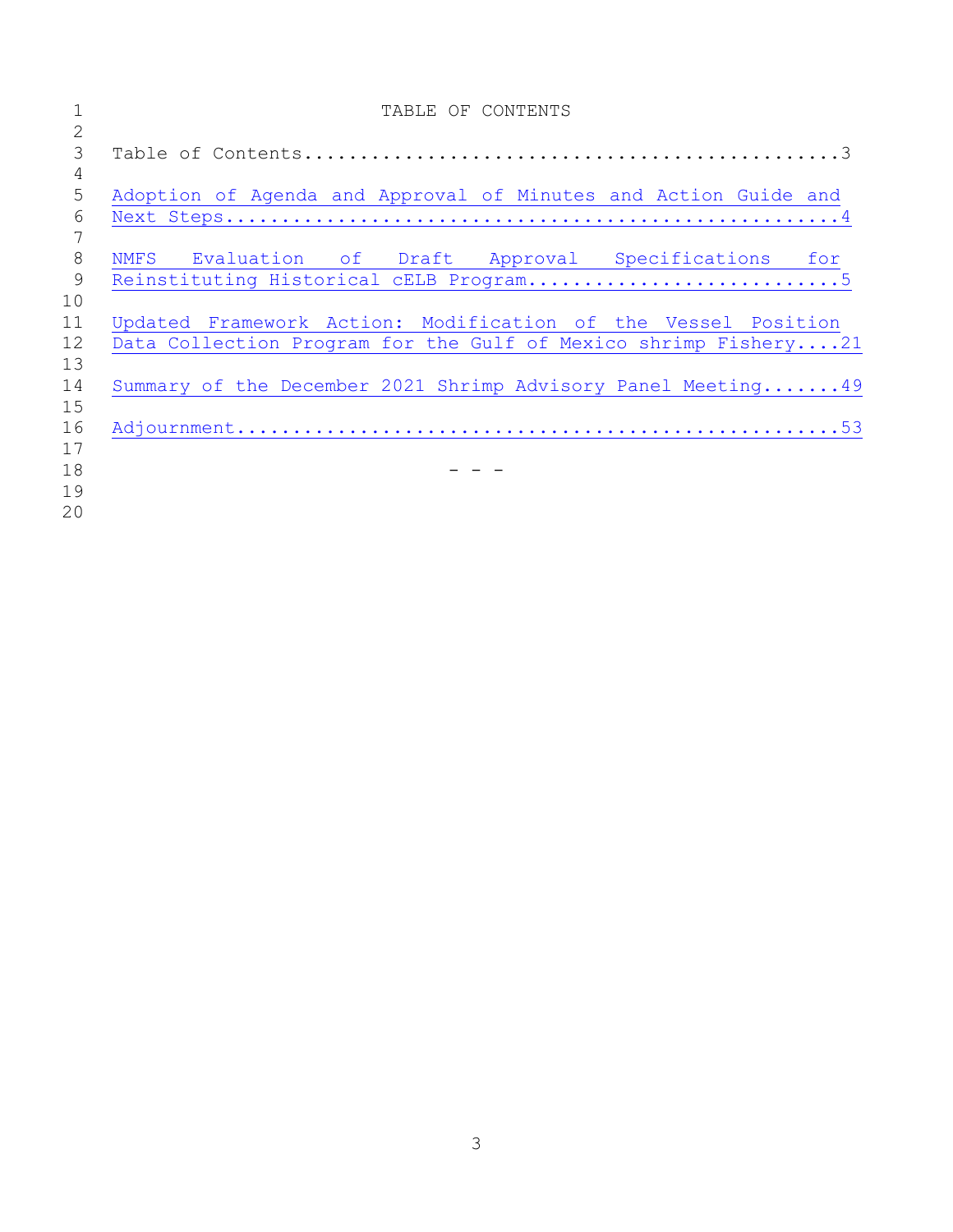<span id="page-3-0"></span> The Shrimp Management Committee of the Gulf of Mexico Fishery Management Council convened on Monday afternoon, January 24, 2022, and was called to order by Chairman Leann Bosarge. **ADOPTION OF AGENDA APPROVAL OF MINUTES ACTION GUIDE AND NEXT STEPS CHAIRMAN LEANN BOSARGE:** I would like to call the Shrimp Management Committee to order and remind everybody of our membership. It's myself as Chair, Mr. Chris Schieble is Vice Chair today, Mr. Anson, Mr. Broussard, Mr. Donaldson, Mr. Dugas, Mr. Gill, Mr. Riechers and Mr. Geeslin, General Spraggins, and Mr. Strelcheck. Our agenda can be found, for today's meeting, under Tab D, Number 1. Were there any modifications or additions that anyone felt that we needed to make to the agenda today? Staff, if you see me skipping somebody that has their hand up on the screen, please jump in and let me know. Sometimes I get excited and get sidetracked here. All right, and so, seeing no hands up, we will adopt the agenda as presented in the briefing book. The next item on the agenda is the Approval of the October 2021 Minutes, which are found under Tab D, Number 2. Did anyone have any revisions that needed to be made to those minutes? All right. I am not seeing any hands going up, and hearing no one shout out, and we will adopt the minutes as presented in the briefing book. Next is Item Number III, our Action Guide and Next Steps, and it can be found under Tab D, Number 3, and, Dr. Freeman, what I think I will ask you to do is to introduce each topic as we come to it on the agenda and go through the action guide for that topic as each one comes up, and so the next item on our agenda is Item Number IV, which is going to be the NMFS Evaluation of Draft Approval Specifications for Reinstituting the Historical cELB Program, and that's found under Tab D, Number 4. I think Dr. Walter is going to present that to us today, and, before he gets started, I just wanted to thank NMFS. I have gone through this presentation, and you all really did an excellent job, and I think you got really down into the details on how these things would be implemented, if we went down that path, and I appreciate that, because I am sure that was an undertaking, and so thank you in advance. As we go through it, for the committee members, because it is a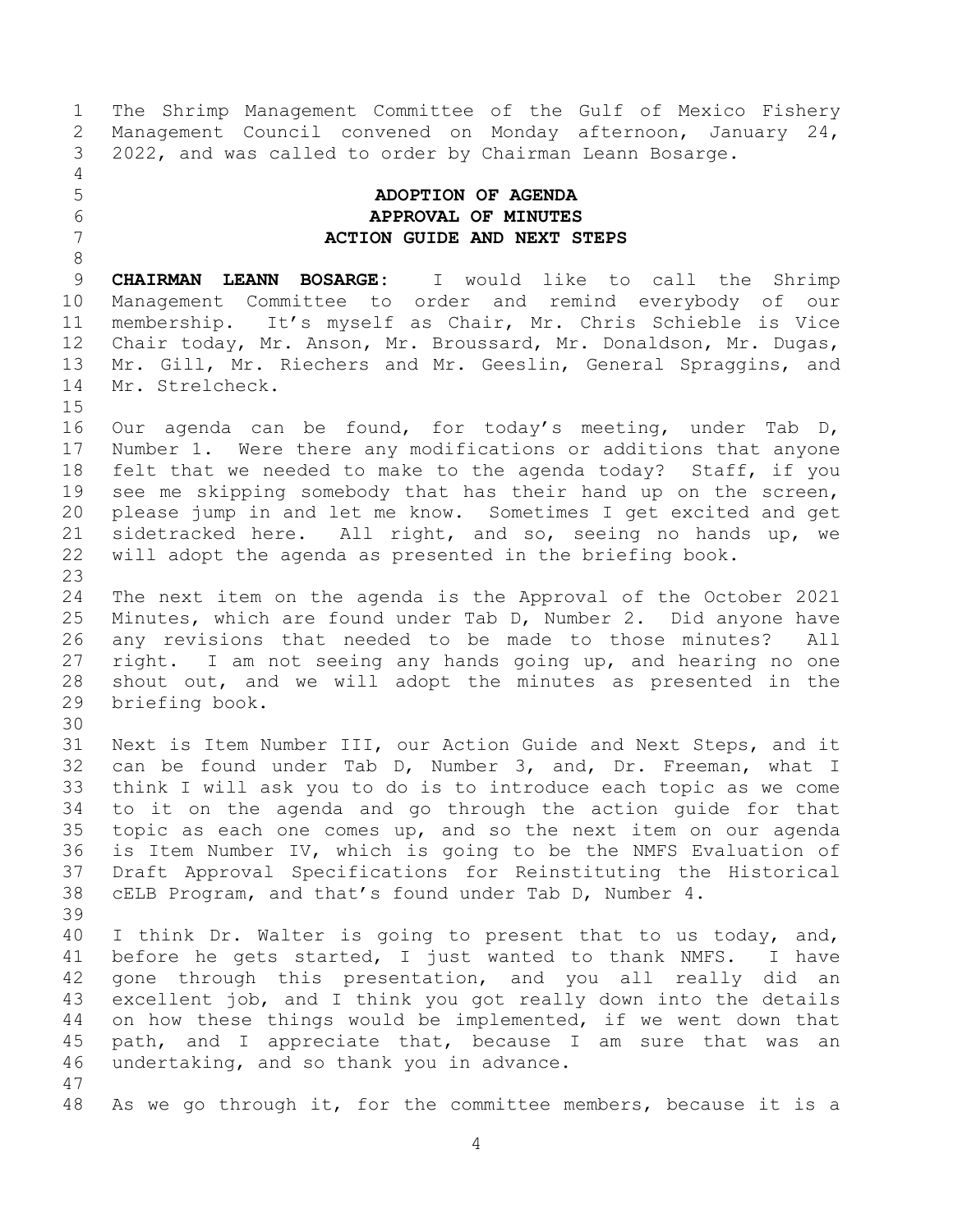pretty technical presentation, if we come to a slide where you have a question, I think it would probably be best to go ahead and ask the question at that point in time, rather than to save it to the end, and so be sure and raise your hand, or speak up, if you do have a question, and hopefully that won't be too troublesome for Dr. Walter. He's a pretty sharp guy, and so I think he'll be fine. Dr. Walter, are you there with us?

 **DR. MATT FREEMAN:** Ms. Bosarge, do you want me to read the action guide for this item first?

 **CHAIRMAN BOSARGE:** Yes, Matt. Thank you. Keep me on track. Go ahead. 

<span id="page-4-0"></span>

## **NMFS EVALUATION OF DRAFT APPROVAL SPECIFICATIONS FOR REINSTITUTING HISTORICAL CELB PROGRAM**

 **DR. FREEMAN:** Okay. All right. For this agenda item, NMFS staff will respond to a council request for an evaluation of draft approval specifications for reinstituting the historical cELB program. The council requested that specific guidance be considered in the evaluation, logistics involved in either bringing a National Environmental Satellite, Data, and Information Service server online for data transmission or use of a Gulf States Marine Fisheries Commission server, which office or center of the National Marine Fisheries Service will house the technical specifications for the Gulf shrimp industry, who will handle the scientific testing and vetting of vendors seeking type approval. The committee should consider the presentation, ask questions, and discuss implications to the related alternative in the draft framework action. We did include the request letter, and it's Tab D, Number 4(a), for reference for the committee members, and so I will hand this over to Dr. Walter for the presentation.

 **DR. JOHN WALTER:** Madam Chair, thanks for the opportunity to address the council and the committee. I think I drew the short straw to get to present this, but it's not my work alone, and it's the work of a fairly extensive team across the agency to evaluate and respond to the request here, and so we think we've got a pretty comprehensive response.

 We also really want to thank the chair of the committee for putting together a comprehensive review of the VMS specs and the specific items that could be, or might be, considered for revision, and that was quite a bit of work on her part to do that, and it really set the stage for us to be able to do this, and hopefully we can make progress.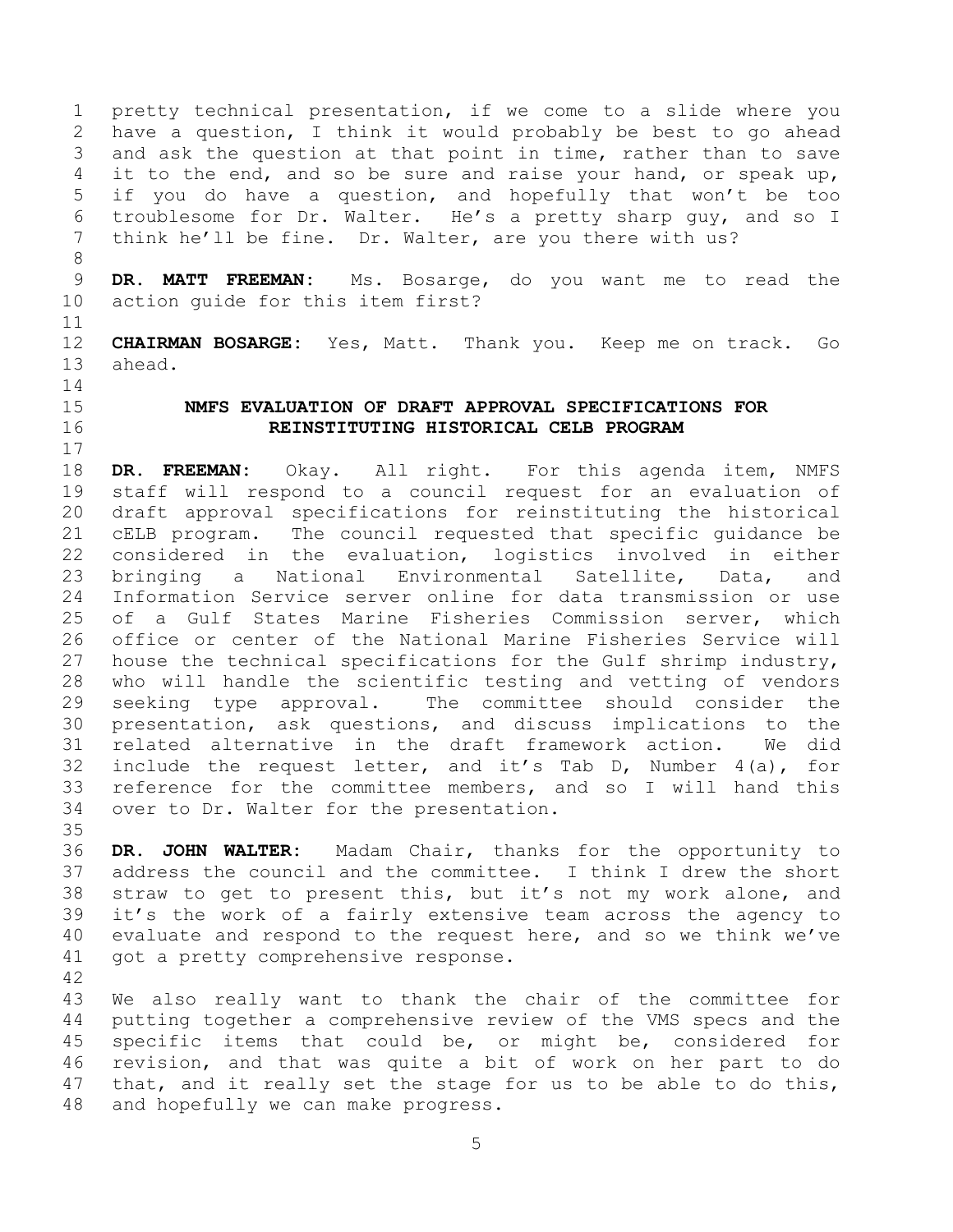What I will try to do on this is itemize the things that we think are largely hardware specifications that can likely stay the same, versus settings of the hardware that might be able to be altered, and, by separating that between the hardware and then the settings, or how the units gets used, we think that provides sort of a path for how might consider the future of this program. What we were asked to do, in a letter, was to evaluate a series of questions that Matt went over in the request to the draft 12 approval specifications, and, specifically, there were three things for us to consider, the logistics of data transmission, which office of NOAA Fisheries would house the technical specifications, and who will handle scientific testing and vetting the vendors. The first question is, and, here, we've quoted it verbatim, is, in terms of logistics involved in either bringing National Environmental Satellite, Data, and Information Service server, or NESDIS server, online for data transmission or use of a Gulf States, and, here, in this case, it's very likely that NOAA would have to pay NESDIS, or Gulf States, to set up the cloud server, and we don't think that it would come at zero cost to the agency. There would also need to be a requirement to maintain a Federal Information Security Management Act Agreement, because this is data is confidential and privileged information, and it's got to be housed in a secure manner, and then NOAA Fisheries would have to open up a connection, through a firewall to any cloud assets, which would typically require a point-to-point VPN, or virtual private network, and I think that's what that is. Sorry. That's one of the -- We tried to clean this for any acronyms or jargon that we didn't spell out, but, every once in a while, being the government that we are, we slip them in anyway. NOAA Fisheries would maintain an Application Programming Interface, or API, which accepts, updates, and authenticates the data. The API would need to be token-based, and each unit would need to have their own unique token or key, and that's for us to be able to identify each unit on each vessel. We would have to ensure the security is up-to-date, and that would be repeated 44 security updates, as you get on your phone or your computer, and

 you would have to be able to push out security updates, because all of our internet is under constant attack, and we have to be vigilant to avoid allowing those threats in, and we would have to establish access for the Office of Law Enforcement.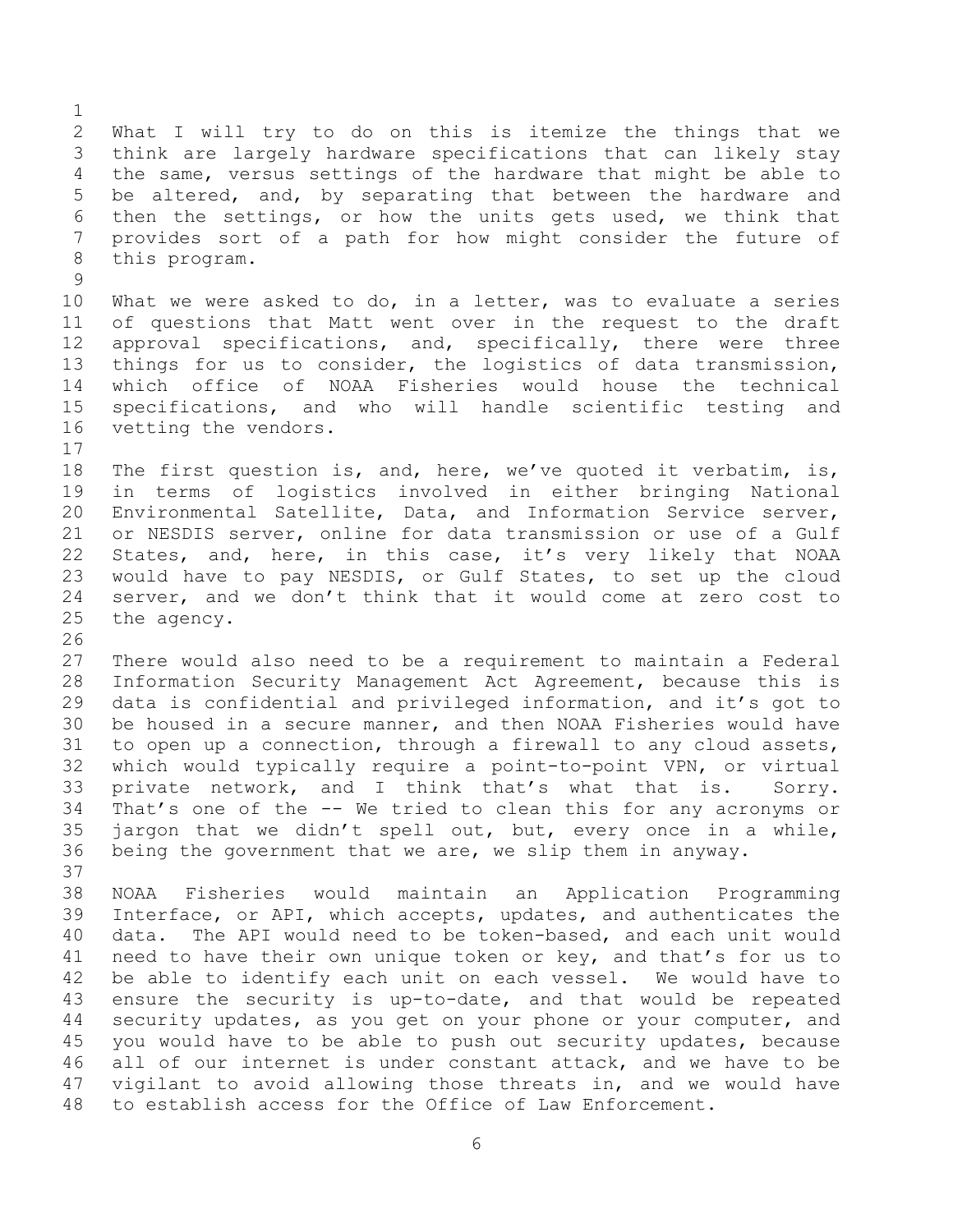Now, OLE would still be able to access this data at any time, and that's a key point, one of the big concerns, is that the current VMS type approval system goes through the Office of the Chief Information Officer, of which OLE is a direct recipient of that data. We would still have to allow OLE access to the data, because, under Magnuson-Stevens, they can get access to any kind of electronic data, for whatever purposes they deem appropriate. 

 We would have to maintain database links, and then Gulf States would also require a format change from the current data file format, and so there would be a number of changes that would have to occur, and one of the other main -- Really, what we're getting from the agency is, in terms of considering these costs to the agency and to the taxpayers, that's one of the main considerations, is whether it would be a cost neutral or have a cost increase, in terms of how you might proceed with the program, with the agency recommendation that things be cost neutral.

 **CHAIRMAN BOSARGE:** Dr. Walter, I don't have questions on every slide, but I did have a question on this slide. That first bullet, about NOAA needing to pay NESDIS, which is another arm of NOAA, right, or Gulf States to set up a cloud server, I was under the impression that Gulf States was in the process of going to the cloud right now for a lot of their data that they have on their system, and so that would be a question for Mr. Dave Donaldson.

 Then the NESDIS -- So that's who our server -- Our data used to go through NESDIS, through the physical server that they had, and, when I called and talked to folks over there, I was told that they shut that server down because they were in fact moving to the cloud-based system, and maybe it's just in the wording here, but I feel like both of those entities have a cloud-based system that they are either on now, or they're switching to, and so I don't -- Maybe NOAA doesn't need to pay to set up a cloud server, but I think maybe there could be some costs there, given the volume of the data, and would NOAA need to chip in to, I don't know, pay some sort of monthly fee for housing the data, but can maybe you and Dave Donaldson elaborate on that a little bit and give us some more clarity there? 

**DR. WALTER**: Go ahead, Dave. I think that was directly to you.

 **MR. DAVE DONALDSON:** Thank you, Madam Chair. You are correct that we are moving toward a cloud server, but we're not at that point yet, and we're not sure exactly when that's going to be,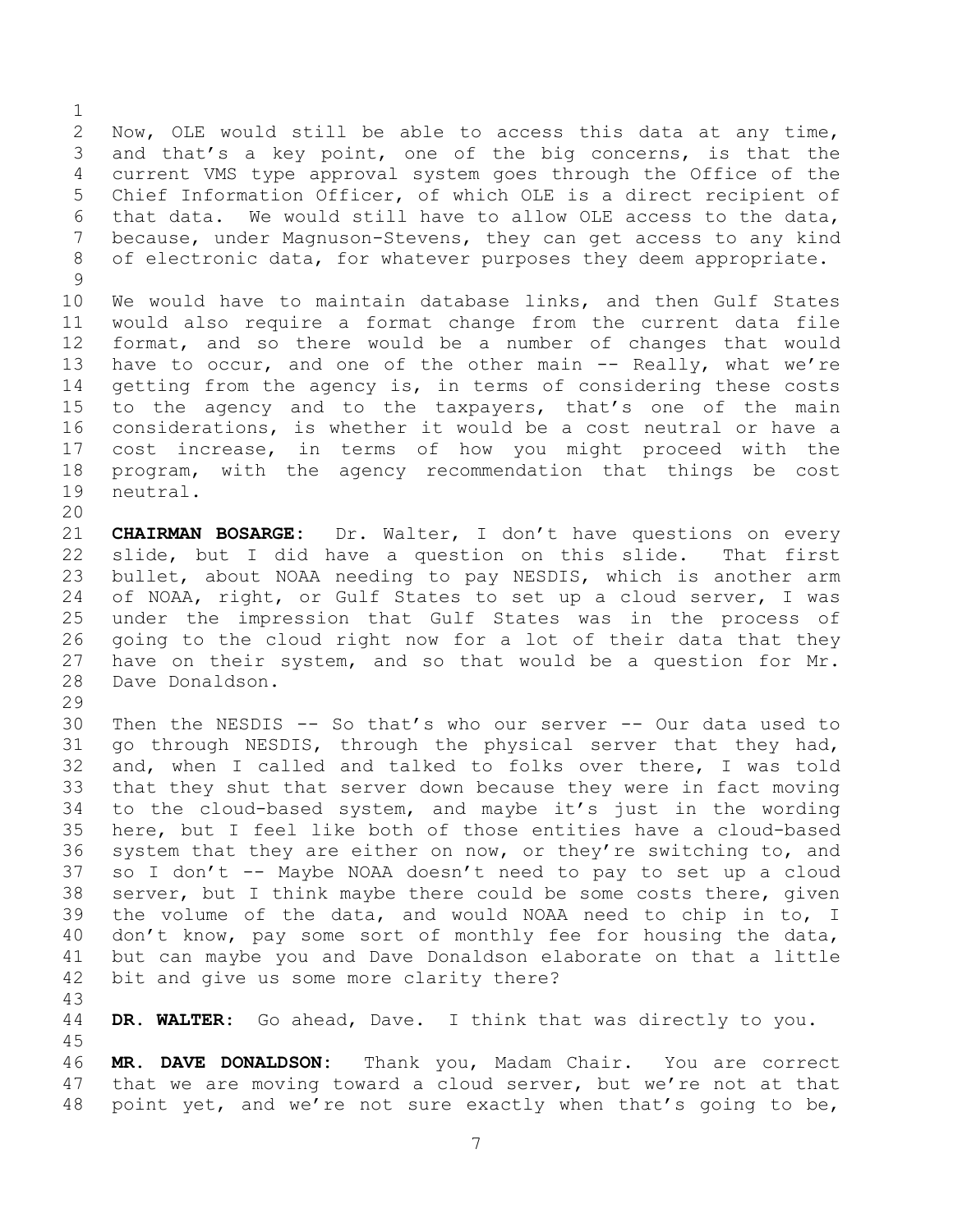and so, if we -- There would be some costs for us to move to a cloud server, at this point in time. Now, down the road, and I'm assuming that this is not going to happen next month, and so that might not be the case in the future, but, at this point, we're not on the cloud yet. 

 **CHAIRMAN BOSARGE:** All right. Thanks, Dave, and then the NESDIS piece of it, Dr. Walter?

 **DR. WALTER:** We don't think that it would be cost neutral to work with NESDIS. Even though it is another arm of NOAA, 12 they're two different line offices that fund it, and so, because it's not under their purview, we would likely have to pass funds to them.

 **CHAIRMAN BOSARGE:** Okay. All right, and I'm asking these questions because I know, for staff to flesh this out, under Alternative 3, for the document, they will need a little more detail on what those costs are, and so at least now they know that Dave maybe can get them a little more information about costs, currently, versus what may or may not be a cost in the future, and maybe you can get with NESDIS, since they're on the cloud already, and find out what that monthly cost would be, if there is some cost to house the data there for transfer or storage, essentially, capacity in the cloud.

 Then the other thing I was wondering -- Since both of those entities are moving to the cloud, especially Gulf States, that we get data from already, and we get trip tickets and other things like that, transfers of data from them, I'm assuming some of these other bulleted items that you have on this page will have to be set up anyway, for the data that we routinely receive from Gulf States.

 I am assuming there would have to be a connection through the firewall, once Gulf States makes their transition to the cloud, and then this API interface, and it's a possibility, and, obviously, there is going to have to be a FISMA agreement, and there may already be one with Gulf States, and you may have to update it a little bit, I guess, when they move to the cloud for their assets, and nothing to do with shrimp, and so is that a fair statement to make, that many of these things are probably going to have to occur anyway, as these entities move to the cloud, since we receive data from them already?

 **DR. WALTER:** That's a good question, about whether we would get economies of scale through other data warehousing that Gulf States is doing. I don't have a good answer to that, but I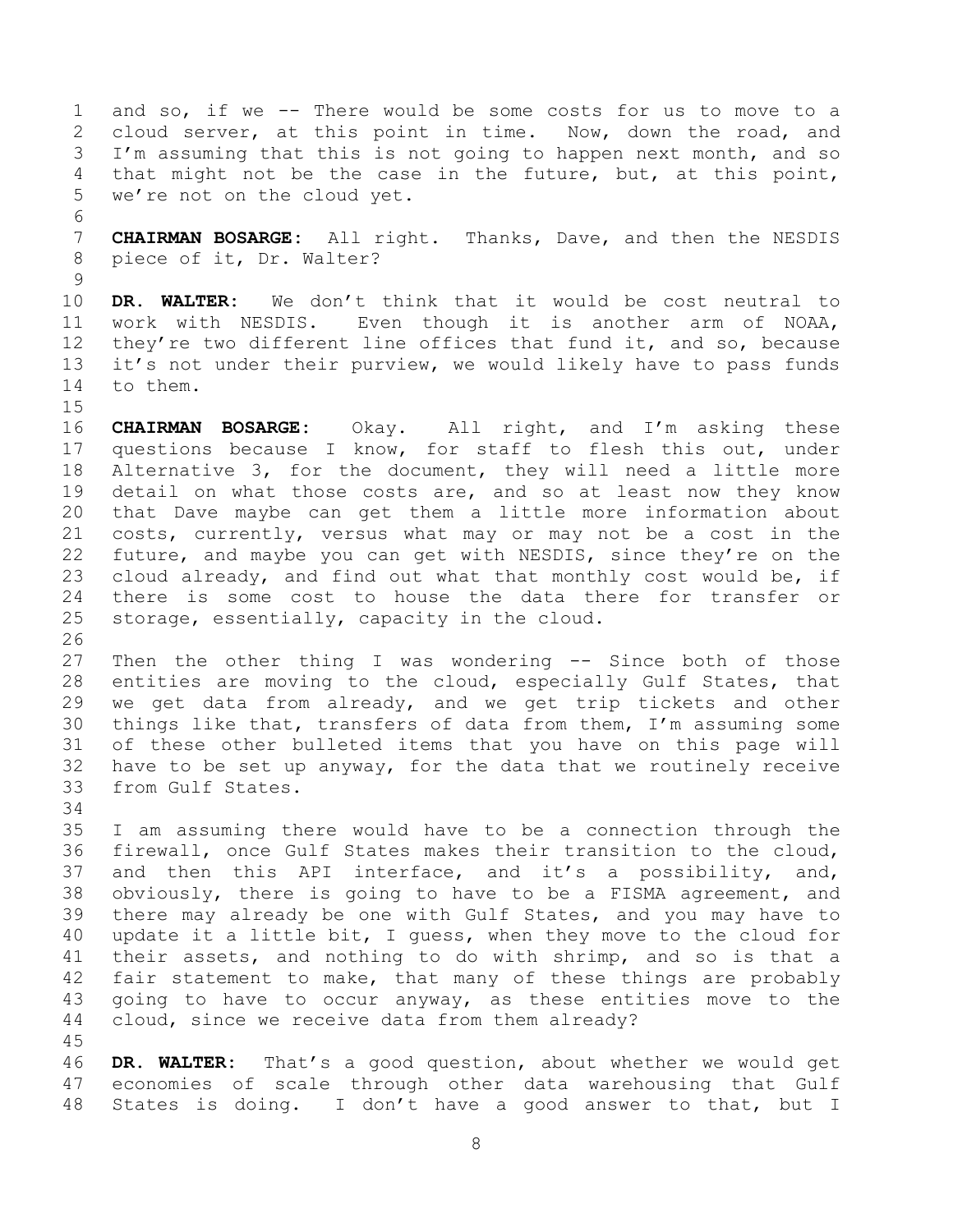would be -- If somebody else has that answer. My guess is that a lot of the support, like the API for data, electronic effort data like this, would have to be rather unique, and not able to simply borrow what's done for other things, but I don't have the answer to all of that. 

 **CHAIRMAN BOSARGE:** Okay. All right. Well, that's all my questions for now. Thank you. Go ahead, Dr. Walter.

 **DR. WALTER:** Thanks. This is a summary of the logistics here, and we think that it would require significant additional programming and infrastructure costs to either go through NESDIS 13 or to route the data through Gulf States, and that's based on a number of the things that would actually have to happen.

 On the regulatory side, it would require a modified version of the national VMS tech spec regulations in the local regulations, and so what would need to be done is a local version, as specified either through the management plan or through another tech spec regulation document, similar to what -- Nationally, this would be an undertaking for the SEDAR regulation writers, and it would constitute a significant expansion of the Gulf shrimp fishery regulations and largely be redundant of the national regulations, and then SERO would be responsible for maintaining and revising those regulations over time, as the technology changes, and so there would be regulatory writing and maintenance costs to that.

 Who will handle the scientific testing and vetting of vendors seeking type approval? Here, it's good to reiterate the current process for VMS type approval, where NOAA Fisheries contracts with a global expert in Denmark, who performs the VMS testing and provides recommendations. The Southeast Center would maintain additional requirements for vendors on its program website, much like it does for SEFHIER, and the Southeast Science Center would maintain a website with those approved vendors for the shrimp fishery, and that's under the current process.

 If a local process is adopted, then the Southeast Center would have to do the shrimp-specific testing and certification of vendors and then also house the local requirements and local vendor options on a local website, and the specifications, should specific specifications have to be added to the federal regulations.

 These are answering the same questions, and what we did is we took it a little bit further, to go into the type approval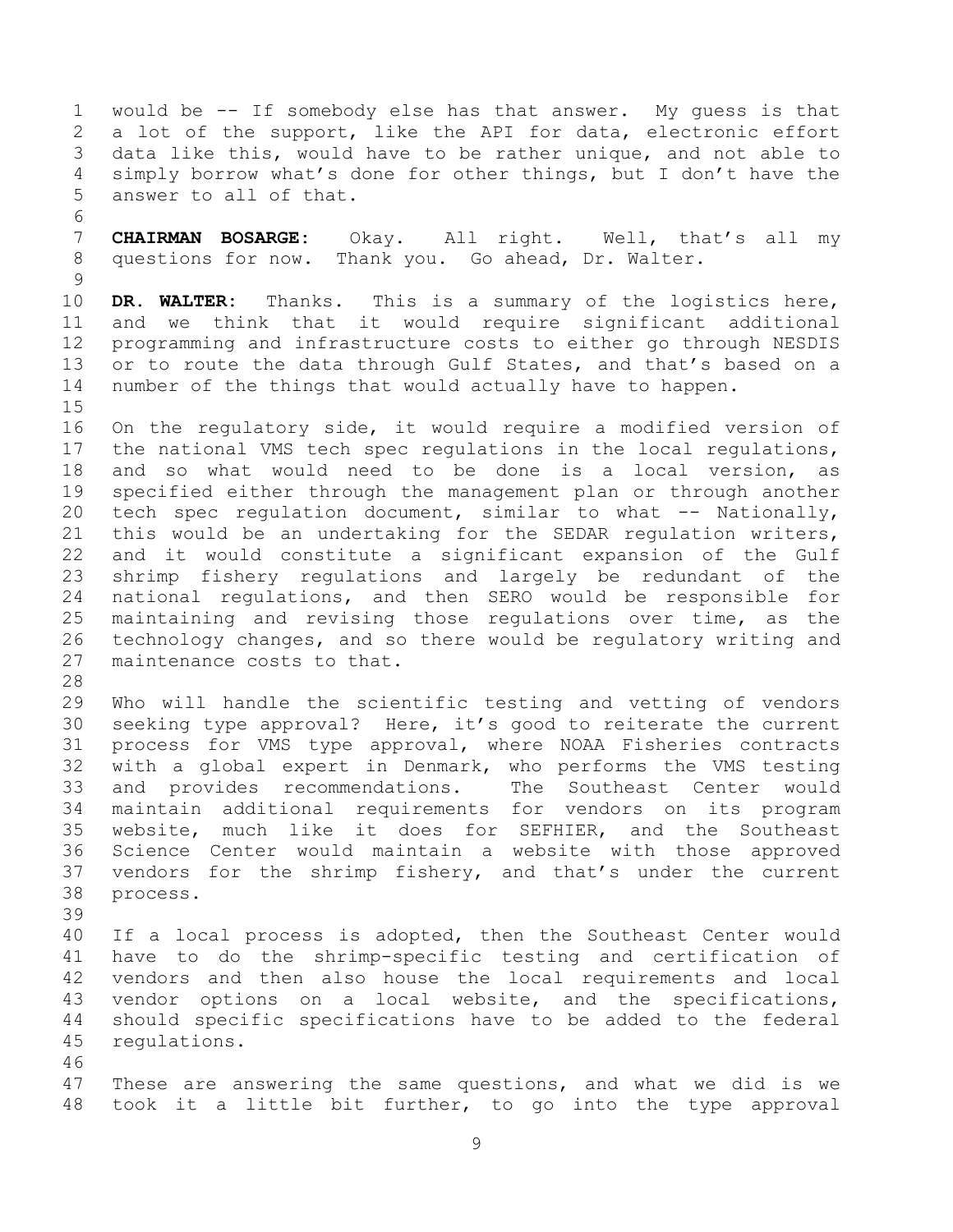specifications in general and look at each individual component that was requested to be amended, altered, or changed, and our recommendations are as follows.

 First, we thank the in-depth efforts of the chair of the Shrimp Committee to dig into these details. Thank you, Leann. Other than two-way communication and electronic form capability, most of the differences were minor or ones that could be specified in the fishery management plan, and so they are open to the council requesting changes to them, and they don't need to -- We don't need to revise the national VMS type approval for most of those changes to be made.

 The hardware, support, and security should remain unchanged for the VMS specifications, to provide similar standards and economy of scale and choice of vendors. In general, most of those aspects of it are simply to ensure that there is rigorous hardware and it's supported by the vendor and that there are multiple vendors that a fisherman could choose to provide the hardware, and I think that adds some economy, because it means that there might be some competition for the particular sets of hardware.

 Then setting up redundant hardware, one specifically for the Gulf shrimp, for one fishery, would not be an efficient use of taxpayer funds, and it would be counter to several national data strategies, and, again, it would not change the ability of OLE to access the data, but many of the key points that could be 29 altered don't require changing national VMS type approval specs, and the council has flexibility to address these in the fishery management plan, but the council really can't modify the national VMS specs, and, unfortunately, neither can the Science Center, necessarily, or SERO, also modify the national specs, because they are developed nationally, and they apply to all the fisheries across the entire nation.

 We can address local concerns, in terms of how those hardware units are utilized in the fishery management plan, and so these include the ping rate, the minimum number of position fixes to store in local memory, most of which can be very fishery- specific, and they might rule in or out certain hardware units that can or can't handle the ping rate or the storage capacity.

 Then hail-in and hail-out and exemption periods to get the units powered, power-down exemptions, and additional reporting forms are all something that's not as -- It's not clearly specified in the national type approval specs that it couldn't be greater specified, or specified in more local detail, in the management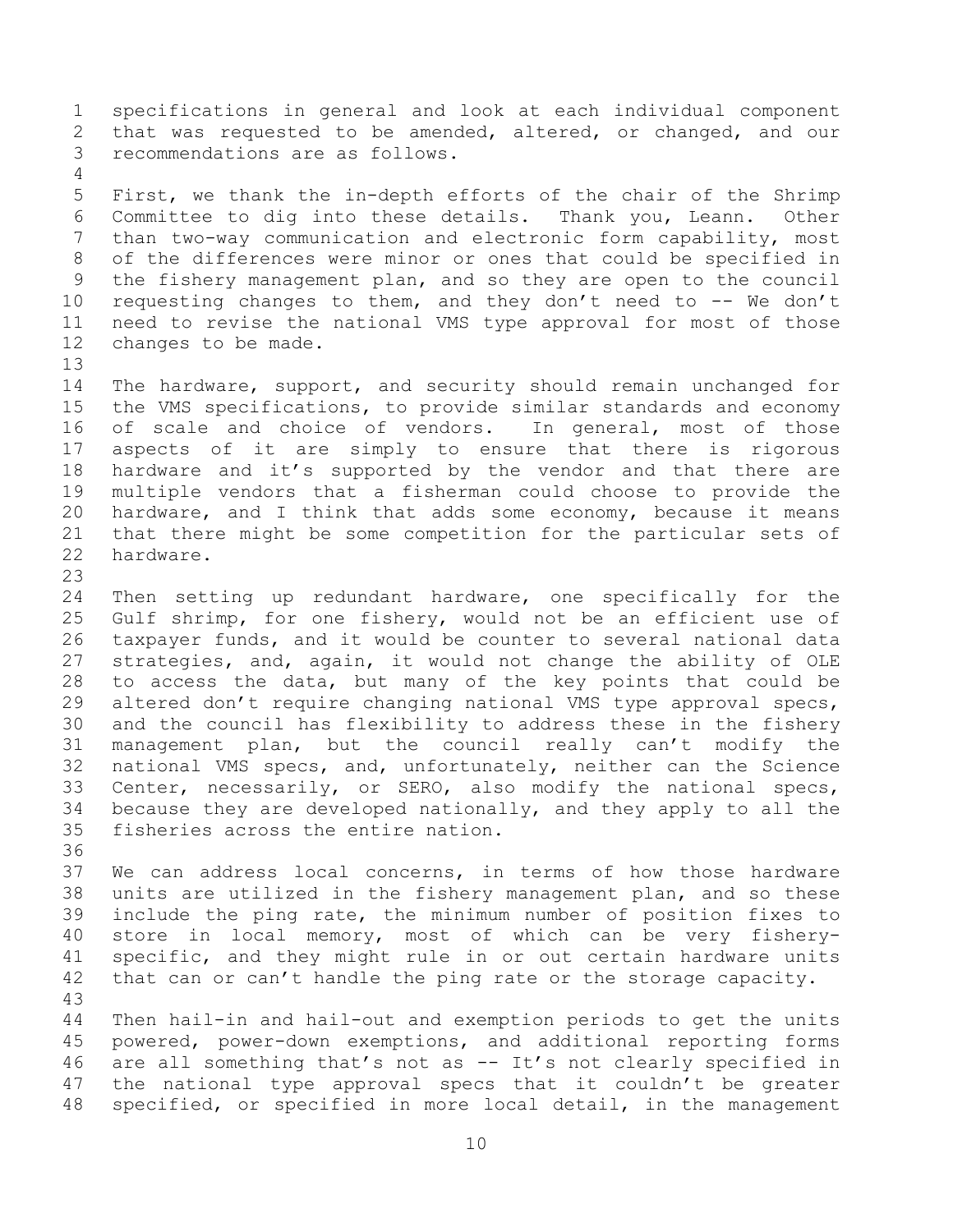plan, and so it wouldn't require opening up the national specs, and it could simply be done on a local basis, as needed. Many of the elements are almost exactly the same as the national type approval specs, and these are the latency requirement, communications security, field and technical service support, notification type approval, et cetera, et cetera. Many of these actually were completely unchanged and probably should stay the same. The key differences, in this case, it's in the definition, where the recommendation was to change VMS to cellular electronic logbook in the fishery management plan or the draft technical specifications, and, here, it's something that I think requires a little bit of a definition, but the 3G cELBs are -- Even though we call them an electronic logbook, they're really location recording devices and not logbooks, per se. A logbook would require a fisherman to manually enter the fishing catch and effort information, as they would write down into their logbook. What the ELBs are doing is they're recording independent of the fishermen entering that information, which is the same thing that the VMS does. VMS are satellite or cellular-based systems designed to monitor the location and movement of vessels using onboard VMS to send a GPS position report, as authorized under the federal regulations, and, regardless of what they're called, both cELBs or VMS monitor the location and movement of vessels, and so, by definition, a cellular electronic logbook is a VMS, and fishery management plans could specify either one, but they are synonymous, according to how they function. Another difference is that the time stamp fix data must be in a format compatible to NMFS cELB effort analysis programs, and this is a very astute catch, in the sense that the data should, in fact, be very similar, and we want it to be similar, so that it doesn't require major formatting changes, but usually, if there is a formatting change, it's rather minor, and it might be a movement of one column to another or a conversion of a file, like latitude and longitude from decimal degrees to degrees, minutes, and seconds, something like that, which is really typically straightforward to do and kind of a very routing thing for data processing. Really, it wouldn't need to be specified in type approval specifications, because that would actually be more detail than would be needed, and we wouldn't need to open up the national specs.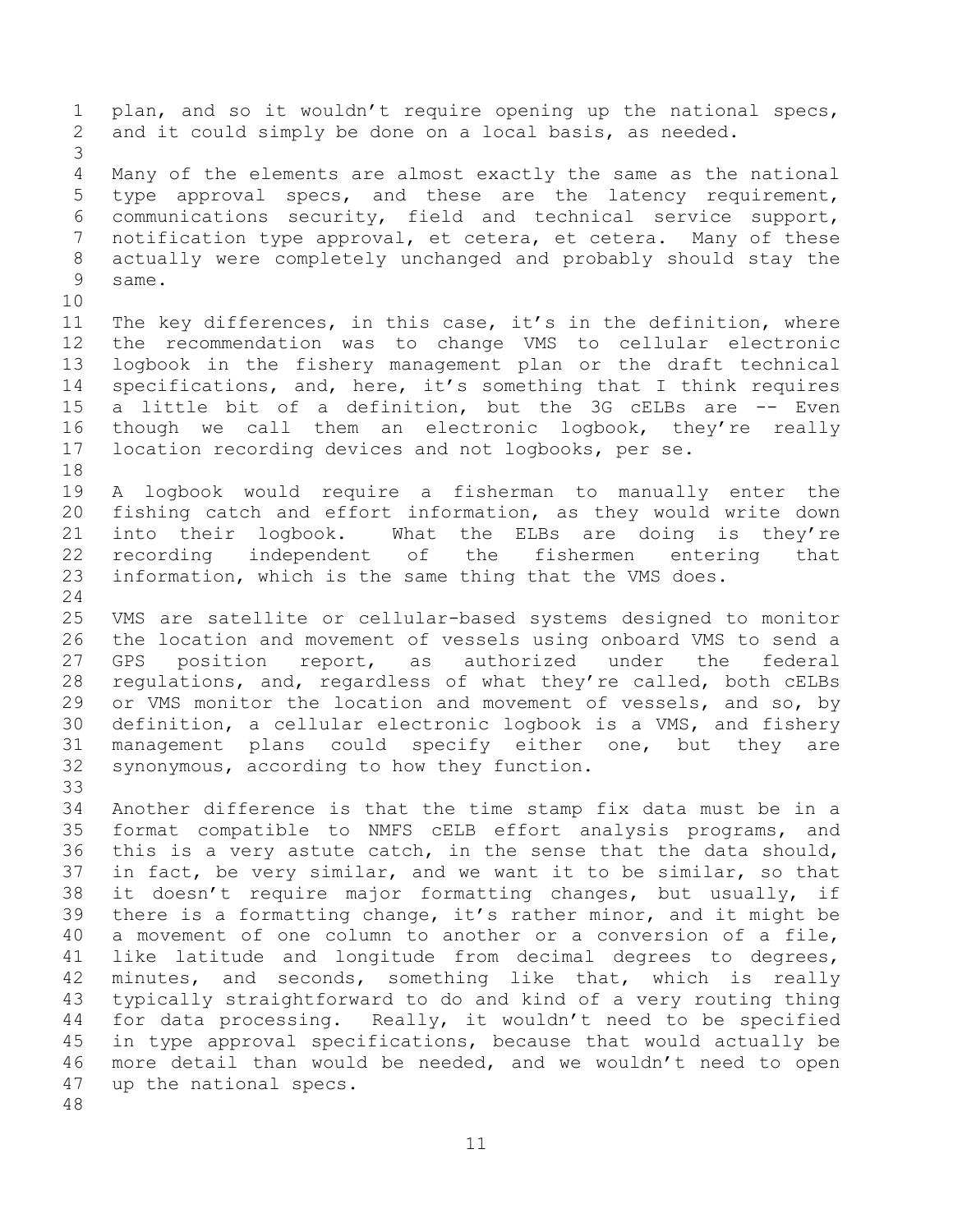The ten-minute ping rate, as specified in the tech specs, because the shrimp effort data collection uses a ten-minute ping rate, this can be done in the FMP regulatory requirements, and it doesn't, again, require opening up the national tech specs. It would be something that would be fishery-specific, whether the actual hardware or software combination can handle what the fishery needs. In this case, if the ping rate of a ten-minute ping rate is required, then the hardware, or VMS systems, or electronic logbook systems, that could handle that would be the ones that would get approved for that particular fishery application.

 Specifying the minimum number of position fixes to be stored in 14 local memory, because of that ping rate being ten minutes, we're going to have a very large amount of data that they're going to have to store until they're back within cellular range to transmit it, and there are, right now, two cellular VMS systems that can handle that large amount of data right now, and so that is something where they are meeting a requirement for the fishery that is more specific than what the national specs are, and, because that fishery can be more specific than the national specs, then it still falls under the type approval system, but that fishery application is unique to the amount of data that needs to be held and, again, doesn't require changing the national specs.

 **CHAIRMAN BOSARGE:** Dr. Walter, can you back up one slide, to Slide 10? I didn't catch you in time to ask you a quick question. On that slide, you're talking about making sure it has a ten-minute ping rate, and I can see where you could specify that.

 Now, one of the other things that we feel could cause an issue is the additional pings that are required per the VMS tech specs, that the device has to send out a ping every time it's powered up, or powered down, and it has to ping when you cross certain geographical boundaries or areas, closed areas, and I'm sure state/fed boundaries. Anyway, those types of things, and so these additional pings that could possibly cause an issue for the shrimp algorithm and actually getting to our final result, which is shrimp effort, and that's what these location pings are all about, and it's actually effort collection. 

44 Can we go in and specify that -- Can we remove things, essentially, from the VMS tech specs and say, no, the device shall not ping when you do all these other things, and it will 47 only ping in the ten-minute interval, so that we don't have issues when we try and compute effort from this, and is that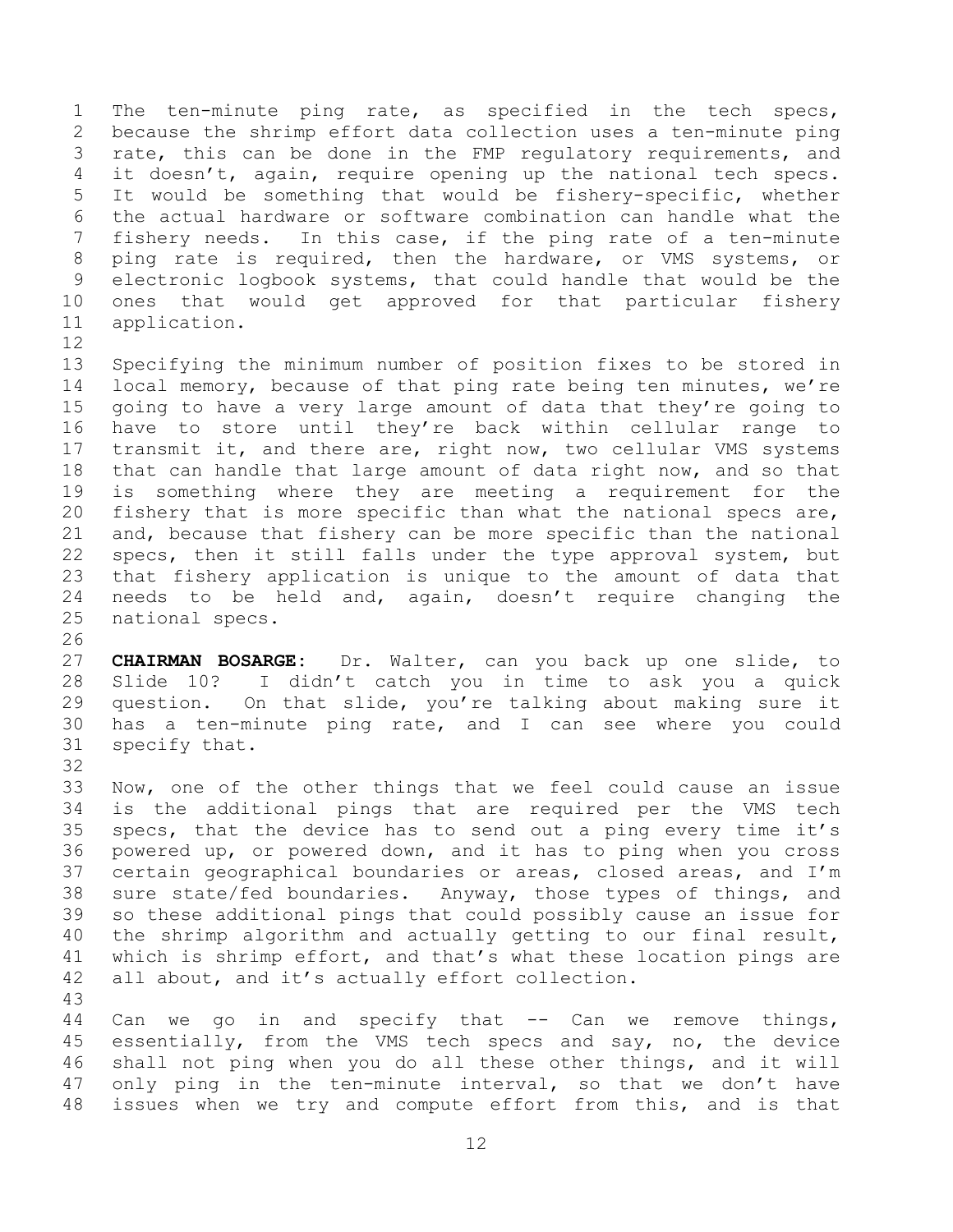possible, to remove something like that from the tech specs, so that we get good scientific data?

 **DR. WALTER:** What we're trying to do is -- Because we ran up against the national tech specs, and changing them is going to be a challenge, but we probably don't need to for the application here, and that's the main thing, is that I believe you could probably program the units to do what is needed for the shrimp fishery, and so the units would meet VMS type approval, but then how they're programmed to be used would meet our requirements, which is the difference between going up and trying to change the VMS tech specs nationally, versus using them for type approval and then adapting how they are programmed to ping for our needs.

 I think it could -- Even if it was an additional ping, like less than ten minutes, the effort algorithm could probably either remove it or, because it would be ten minutes or less, it probably could handle that, and I don't have the details on that, but I can get back to you on it.

 **CHAIRMAN BOSARGE:** Okay, and I wasn't speaking so much to the algorithm side, because we do know that the one-hour ping rate - - The algorithm couldn't handle that, and so there is a probability that it may very well have an issue with any other pings outside that ten-minute window, and so the question is more to -- This boils down to VMS tech specs, and we have to have good scientific data.

 Well, those tech specs were designed for law enforcement, and that's what those other pings are all about, is law enforcement needs to know when you're crossing these boundary lines, when you power your machine down, when you power it up, because they are trying to track you and see where you are, but those very things that we're going to tell the vendor that we want your device to do this, if you follow the tech specs for VMS, are things that may corrupt our data, when we go and try and get the end result, which is effort, and so can we remove those things from the VMS tech specs, if we're going to use those for shrimp devices for effort, to make sure that we get good, usable data?

 **DR. WALTER:** Well, we're not recommending removing them for the national tech specs, for the reasons that I have alluded to, that that's going to be an uphill battle. However, if you know that the pings were always one minute, and it was only nine minutes from the previous ten-minute ping, then the effort calculation would say, well, you have done this much distance between this much time, and, because it's recording the location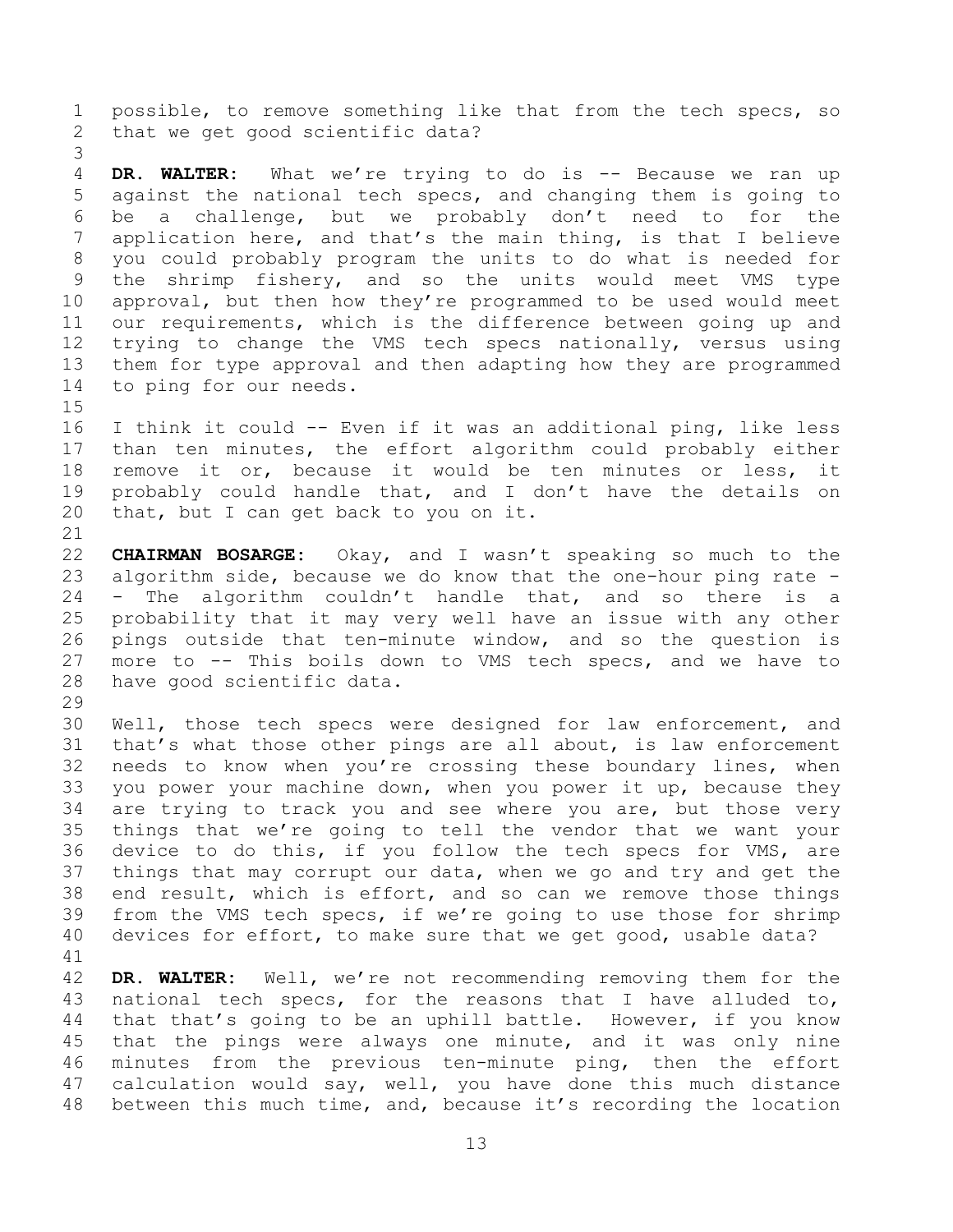and the time of the ping, it should be able to simply be a process, and that would be, we think, just modifying the algorithm to ensure that it's not sort of locked in on ten minutes, and that it's ten minutes or less. I think that's a rather simple change to the algorithm. 

 In terms of those pings being because of a particular aspect, like a closed area, as you alluded to, the requirement to be able to ping when something like that happens is a national one. Whether that gets used for whatever purpose, and because we're only using it right now for the effort algorithm, then that wouldn't come into play what that ping was caused by, and it would simply be that it knows that it's the usual ten minutes, and, all of a sudden, there was a one-minute between those, and it's just the distance divided by the time, and then it determines whether that is effort or not, but it's not -- We wouldn't, for the effort calculation, be using that for the purpose of enforcement, because the process is being used for scientific evaluation of effort. 

 **CHAIRMAN BOSARGE:** Okay, and so, essentially, we have to use the 22 VMS tech specs as they are, and, although that may create an efficiency there, it's going to create additional burden somewhere else, because we're going to have to go back and rewrite the mathematical algorithm, to make sure it handles it, and test it and make sure that we get good, accurate data. 

 I am one that likes to do it right on the frontend, rather than go with that easy route and then have to fix something else on the backend, but at least we know where we stand on it. All right. Thank you, sir.

 **DR. WALTER:** Fair point. Fair point. However, there are units we know that we can do what we need right now, which is what we're looking at the hardware is the more challenging thing, because that is -- How you use it is relatively straightforward, how to program it, and then an algorithm is just some simple lines of code, and so that's relatively cheap, compared to buying many different hardware units, and that is why we're looking at it from that angle.

**CHAIRMAN BOSARGE:** Thank you, sir. You can go ahead.

 **DR. WALTER:** Okay. The two-way communication, this was a request to modify the tech specs to remove two-way communication. Right now, two-way communication is the basic standard for most devices and estimation, and how it gets used, i.e., whether we would be communicating with the unit, would be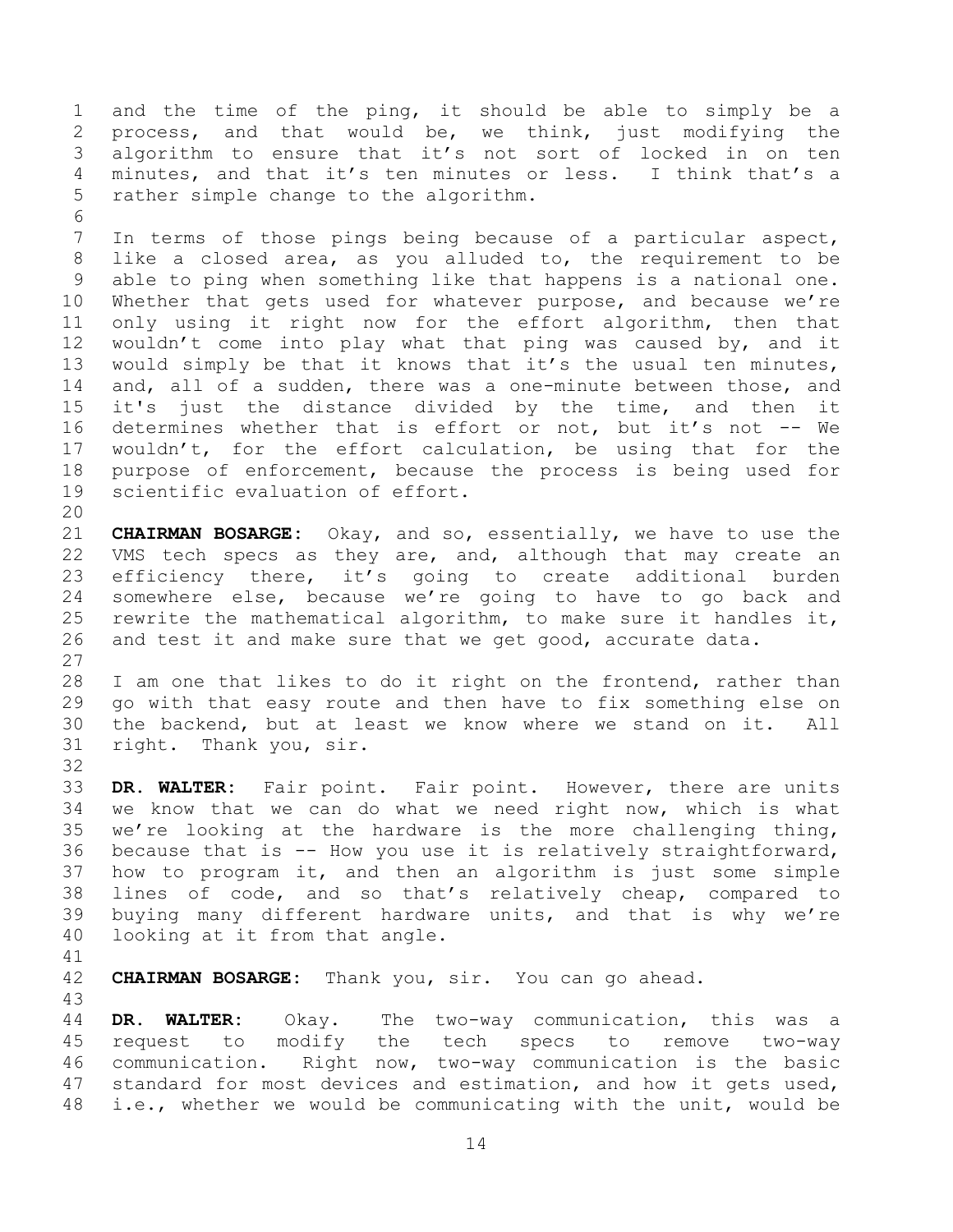specified in the fishery management plan, but a device that's a cellular or satellite modem is capable of two-way communication, and so are the cellular electronic logbooks we're using today. The 3G units are capable of this, and it's really just the standard by which these units are created, that they're able to both transmit and receive information, such as software updates. 8 It's one of those things that is -- If one were to design a unit, you would not reverse-engineer it or take out that capacity, and that's just mostly the basic standard right now for production of a hardware unit like this, in particular because software updates -- If you've got a cellphone or a computer, you know that there is always software updates that are needed to be pushed out, and so that is a key thing to ensure its security and protect it from vulnerability. Remove the requirement for electronic forms in separate tech specs, the forms are fishery-specific, and so they would be specified in the fishery management plan regulatory requirements for the fishery, and there aren't national specifications, and so, in this case, the terminal, or tablet, just needs to be supported and not necessarily have one connected, which the 3G ELB units had this capability. Also, while having the capability to attach a terminal, or tablet, is a requirement, this should be maintained in the tech specs, to allow for changes in reporting requirements without the unit onboard -- Without replacing the unit onboard, and this is in case we need to collect another piece of information, and if the reporting needs to change in the future, and remember that we're trying to put together a system that's going to be in place for a good long number of years, because I, for one, don't want to have to be back in this same place two years from now, when we find out that the system we worked really hard to get is no longer working, or there is an upgrade to it. We want to have it be as robust to those kinds of updates as possible. I think this gets us back to probably one of the biggest issues, is whether the data goes through OCIO and the Office of Law Enforcement or not. To not go through the OCIO, and the current VMS type approval process, it would create a redundant infrastructure to receive and store information for one fishery. Right now, it would be counter to the Office of Management and Budget federal data strategy emphasizing transparency and sharing of data platforms and resources, and, since the Department of Commerce, and NOAA, is a subsidiary of, we have similar required strategies.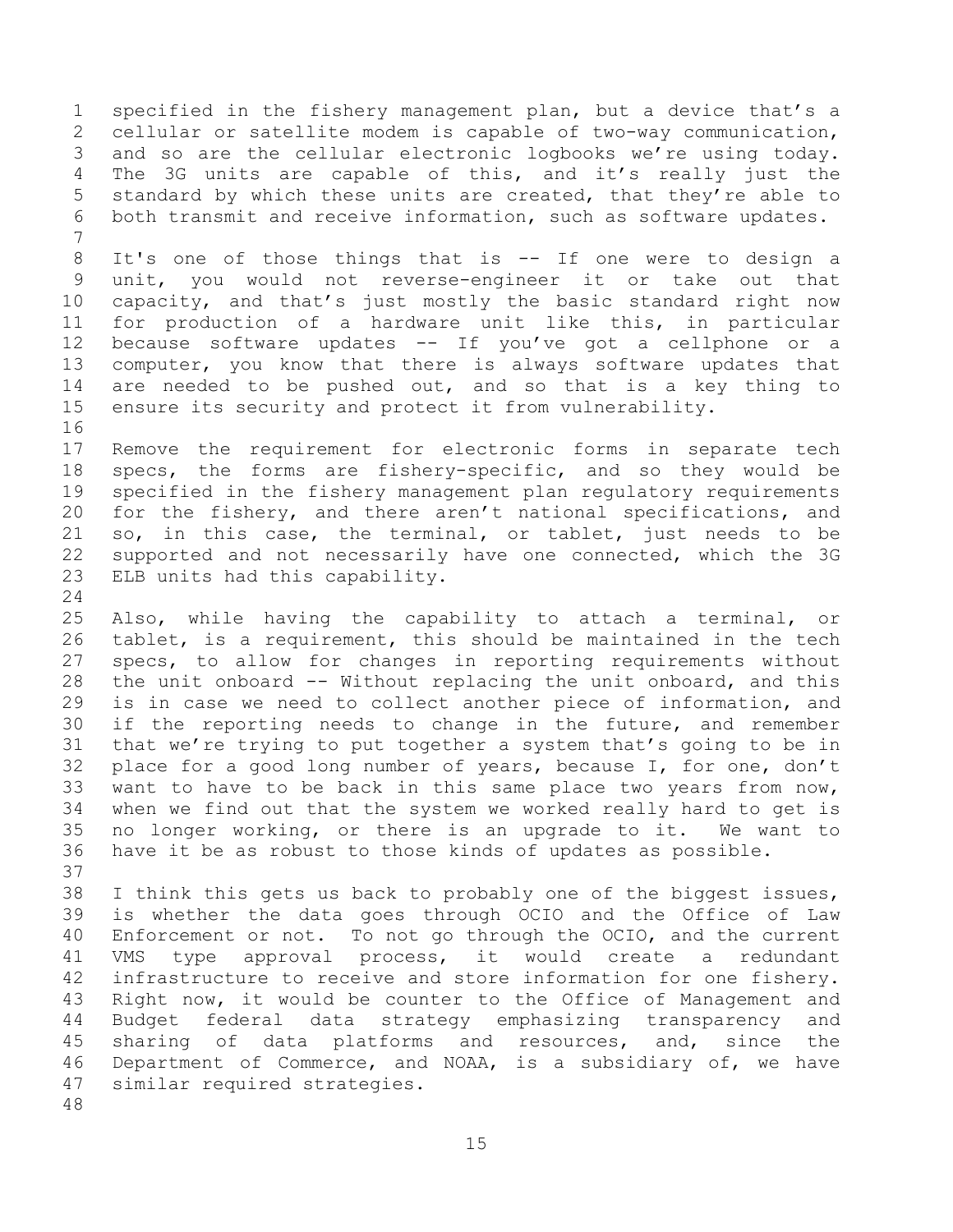The Office of Law Enforcement would still have easy access to these data, whether it's stored at the Southeast Center or whether it's at the Office of the Chief Information Officer, and all NMFS data is available for law enforcement, as required by the Magnuson-Stevens Act. While we could do that, there's a number of reasons that may be based on government policy to not do that, but, primarily, there is the potential for additional cost. In summary, most of the recommendations for changes to the specifications could be addressed through the fishery management plan, and they wouldn't require opening up the national VMS type approval. Here, we have listed that many of them are hardware and support, and we, in reviewing this, recommended either addressing them through the fishery management plan or keeping them in the current specs, because there are just very practical reasons. There is support, and particularly removing the litigation support, and this one we recommend keeping, because one wants to ensure that anything they put on their boat and use has some support from the manufacturer, and then, in terms of data routing, this is probably the main sticking point, about whether the data would either be housed through the Gulf States or the Southeast Center or moved to OCIO and OLE. That's probably -- That line is the major decision point, in terms of where we would go with it and whether there would be added costs to the agency and the taxpayers to doing that, versus maintaining the current system that's in place and using the VMS architecture. With that, I think that is the end of my presentation, and I am happy to take more questions, and I do have a figure that shows how the current system works and how an alternative pathway works, either through Gulf States or some other server, but, in either case, there is going to have to be access provided to the Office of Law Enforcement for this type of effort data. Thank you, and I'm happy to take questions, or I know there is a number of outstanding questions that I will seek some answers from colleagues. **CHAIRMAN BOSARGE:** All right. Thank you, Dr. Walter. Are there any questions from the committee? No hands up. All right. So I did want to go back to one slide, and it would be Slide 5, and so this is that comparison that, if we go with the VMS type approval process, how that would work, versus, if we don't run

 it through the OLE VMS type approval process, how it would work, and I really appreciated this slide, because that gave me the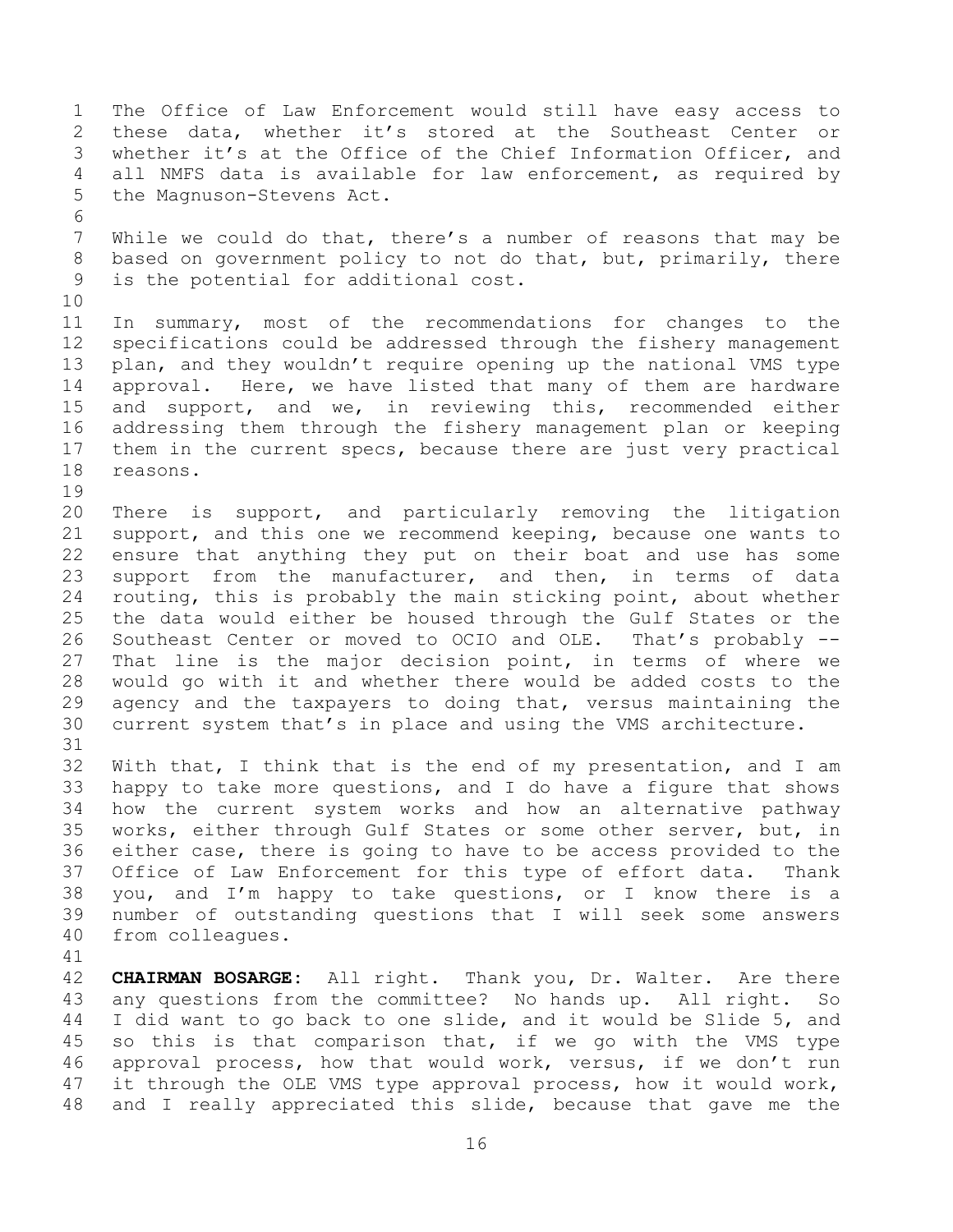information that I have been wondering about, you know who would do this and how would this transpire. You say there that, you know, OLE has a vendor that they used, that they contract with, over in Denmark that does the testing on the VMS, and that testing is mainly for actual transmission, to make sure that the reports go through in a timely manner and that the device is somewhat seaworthy. Then, if we don't go through that, then the Science Center would essentially get a contract with that vendor, or some other vendor, if they choose, but they would have to get a contract on file with the vendor, the same way that OLE does, and so you could contract with that same vendor, and so that sounds like paperwork. 17 Then, after that, who is going to maintain the requirements, and so, if you did go with the draft tech specs that I wrote for the devices that we have on the boats now, which worked well, then you would put that on your website, and that's where vendors would go to figure out what they need to build to apply for approval, instead of it being on OLE's website. Then you would add those specifications to the codified regulations, and so, to me, that right there was what I was hoping to see. I mean, personally, I think that's exactly what needs to transpire, and this is a scientific effort collection program, and we have to make sure that that is at front of mind and is tested properly and that we continue to get this very important, accurate data from the shrimp fleet, which is used in a multitude of ways. I was glad to see that, and I was glad to see that it is possible, and I can tell it's probably not the preferred avenue for the federal government, that you all prefer going through OLE, but it's good to know that this is possible, and a lot of it looks like paperwork that has to be done to get it on the ground and get it running, and so thank you, and I know this was quite an undertaking and I appreciate it. Are there any other questions or comments from anybody on the committee? All right. Dr. Freeman. **MR. ANDY STRELCHECK:** Leann, I have my hand up. **CHAIRMAN BOSARGE:** Okay. Go ahead, Mr. Strelcheck. **MR. STRELCHECK:** You knew I was going to raise my hand at some point.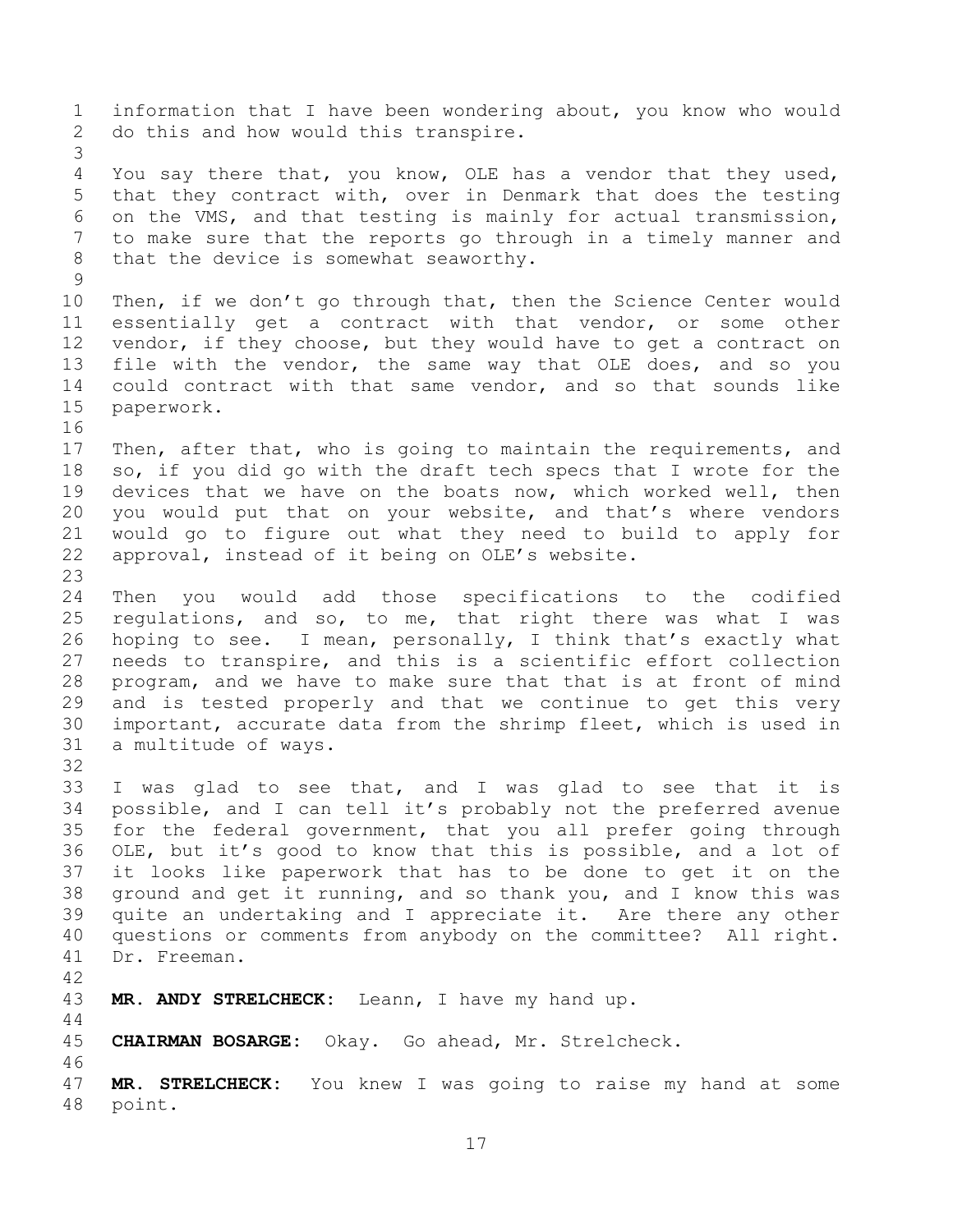**CHAIRMAN BOSARGE:** I was waiting.

 **MR. STRELCHECK:** That's right. John, thanks for the presentation. Great job to you and the team, and I'm really impressed with how thoroughly you guys looked at this. I don't have any questions for John, and I had read through the presentation beforehand, but I did want to comment, Leann, on the point you just made.

 Yes, it's maybe technologically possible to go down the path that you just noted, but my concern is that it's kind of evident, throughout the presentation, that that path is more costly, with increased taxpayer expense, and it does not resolve the concerns about OLE getting the data, and it's going to be more administratively burdensome, and, in looking back at some of the prior VMS action that this council has taken, really, it would be very inconsistent with previous approaches, where the council has recommended the hardware and left it up to the agency with regard to how to implement, obviously, the council's requirements. 

 Certainly I think the council needs to heavily weigh those factors and the amendment process, and I like the recommendation of, obviously, using the existing framework hardware technical specifications, with some specific modifications that could be outlined in the FMP, that are suitable, obviously, to the shrimp industry and make sense, obviously, for the shrimp industry, because I think that will address many of the things that I just noted, with regard to cost burden and OLE. Thanks.

 **CHAIRMAN BOSARGE:** Thanks, Andy, and I appreciate that, and, you know, I'm glad that you brought it up, because, if we go to Slide 14, I can see probably some of these bullet points making it straight into the amendment, and I really didn't want to get into it, but, you know, you got me worked up, Andy, and so I will.

 This idea that it creates a redundant infrastructure to receive and store this location information for one fishery, I kind of disagree with that, especially if you're talking about using Gulf States as the kind of intermediary to go between the vessels and the Science Center.

 Gulf States is in the process of moving to the cloud, and so it's not like we're asking somebody to go to a cloud-based 47 server only for the shrimp industry, and you get data, and you receive and transfer data from Gulf States all the time, and so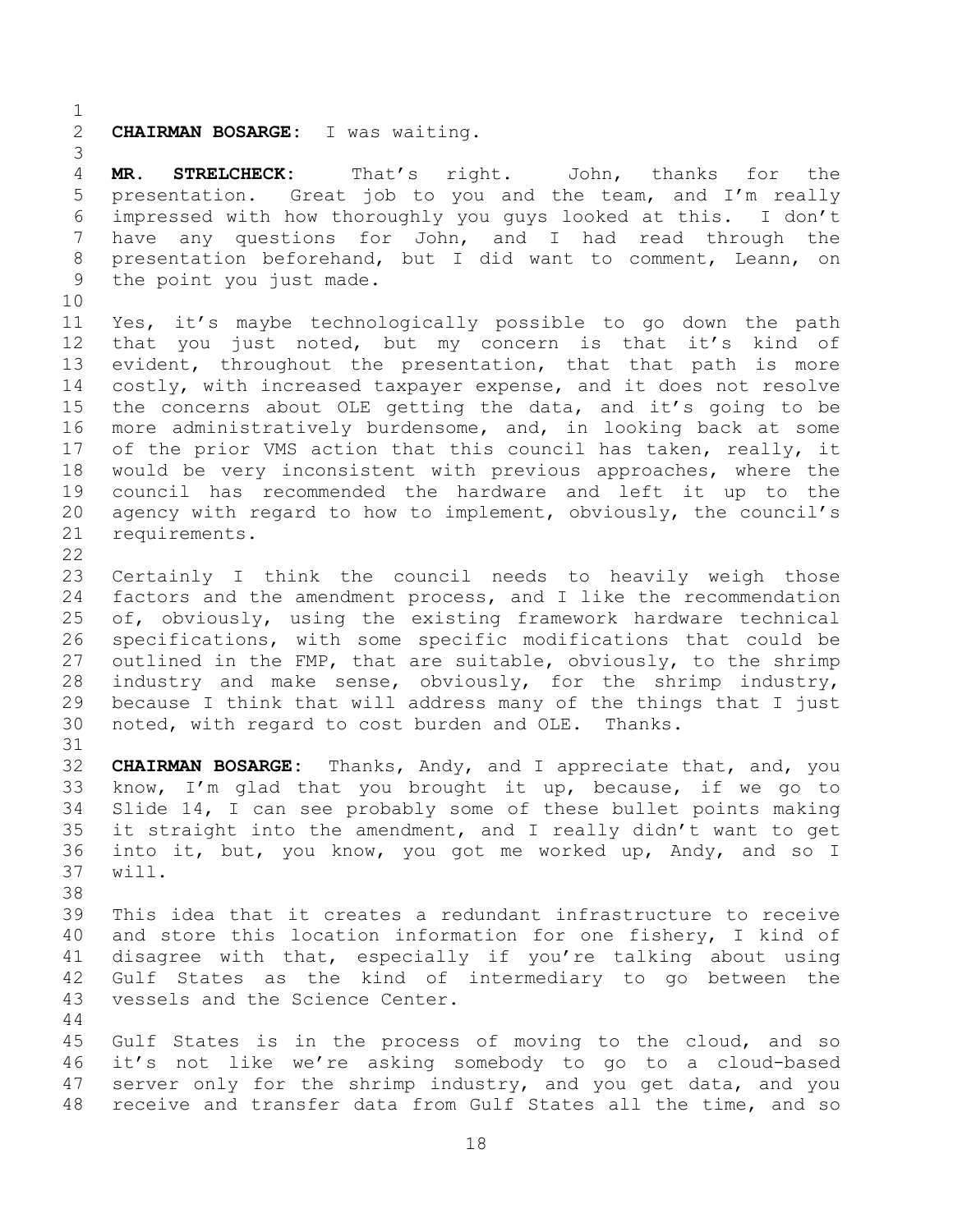1 a lot of the securities and things like that -- Those aren't going to be redundancies, and you're going to use those anyway, as Gulf States transfers to the cloud, in order to receive data from them.

 This idea that it's not transparent, or the sharing of data platforms and resources, it's very much that. I am not asking you to go to a separate entity that doesn't house data for us already, and I'm asking you to add us to that, and you're looking at it from the prism of a VMS, and I see this as effort data. This is our logbook, all right, and it's a very passive form of logbook, because it operates in the background, and we don't have to physically input our location, as they do for all the other fisheries, and they have to tell you what block they were in, or what area they were in, and ours does it passively for us, but it's just that, and it is our logbook for scientific data.

 If you go look at the precedent for logbooks and who is the one having to develop them and maintain them and store the information and receive the information, that is the Science Center and SERO, and, in fact, you just stood one up for the for-hire fleet, with their eTRIPS and their logbooks that they have, and you're still working on those, and so I guess sometimes it makes me feel like we're the red-headed stepchild, even though we're the economic powerhouse in the Gulf of Mexico, when it comes to commercial fisheries.

 We put the Gulf on the map, and put us in the top five, when you look at the economics of the U.S. fisheries, every time that publication comes out, and yet it's okay for SERO and the Science Center to stand up logbooks for every other commercial fishery, but, for our logbook, because it's passive, we feel like that should be passed on to some other entity, which, in this case, is law enforcement.

 I think, if you asked any of those other commercial fisheries, well, I tell you what, we want you to send your data to law enforcement from now on, and we're not going to worry with it on the Science Center side, and we just want to receive it -- I mean, even as you're talking about going to an electronic logbook for all your other commercial fisheries, that is running through the Science Center and SERO, and that is not -- You have hopes to one day, after you stand it all up and create the documents and make sure it works properly and everything, to ask the VMS vendors if they will put those forms on their VMS, but 47 it's going to be stood up by SERO and the Science Center, and I feel like we're, for some reason, being passed off to somebody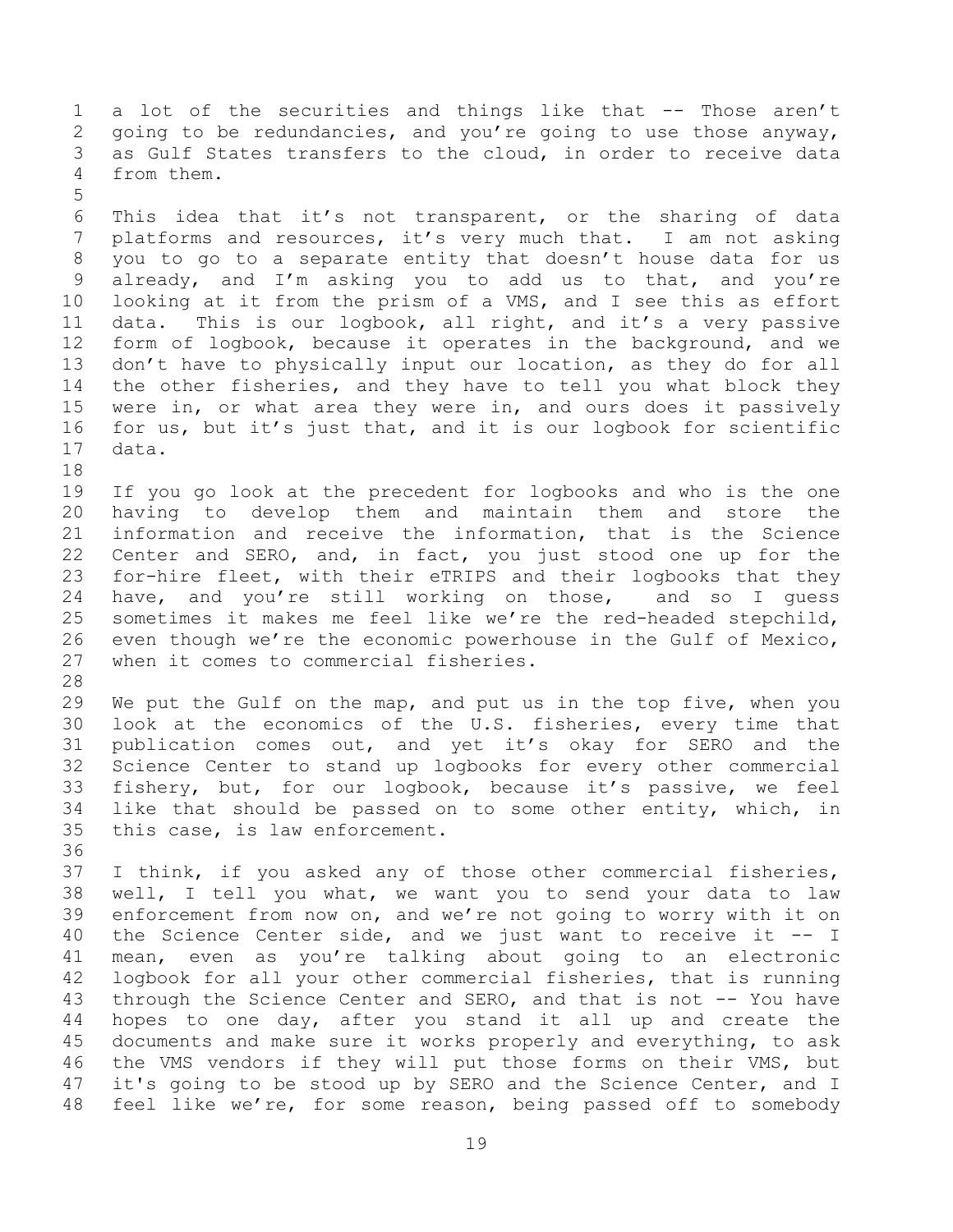else. I know that you all have done this for other fisheries, with their logbooks, and I feel that the shrimp industry should benefit the same as others, that we shouldn't be handed off, and so I just wanted to address some of those points that were made, so that, when the IPT fleshes this out, we'll have both sides of the coin in there, and so thanks for listening. **MR. STRELCHECK:** Can I respond? **CHAIRMAN BOSARGE:** Yes, go ahead. **MR. STRELCHECK:** Just two things, and I don't want to get into a debate here, and I know we have a lot of things to discuss, and, right now, we're not going to treat the shrimp industry any differently than we would the for-hire industry or the commercial reef fish industry. Those VMS data go through our law enforcement program, right, and so, on March 1 of this year, we stand up the for-hire program, and those VMS data will go through our enforcement program and be made available to the Science Center and the Regional Office, right, and so they're accessible not only to OLE, but all of NOAA. The other thing is just to kind of put this as an analogy, and I feel like -- Let's take permits, for example. We have a permits program that the agency stood up, and we're implementing, and, even though we're making changes to it, and it's like the shrimp industry, or another industry, wants to come in and say, you know, we really don't want to get our permits from the Regional Office, and so we're going to maybe route it another way, just to go through and get our permits, and so think about that, in terms of a cost and administrative burden, and in terms of then the complexities of having to then line up that data with a system that already exists, and so that's really the point I'm trying to make, is we have a system that exists, and it's in place, and it has approvals, and it's already incurring these costs and can house this data. To me, that is the logical place that we should move forward, using the devices and program that's already at our fingertips, in order to move forward with getting effort data back operational since the 3G units have expired, and so I've said my piece, and I will stop there. **CHAIRMAN BOSARGE:** Thank you, Mr. Strelcheck, and I won't even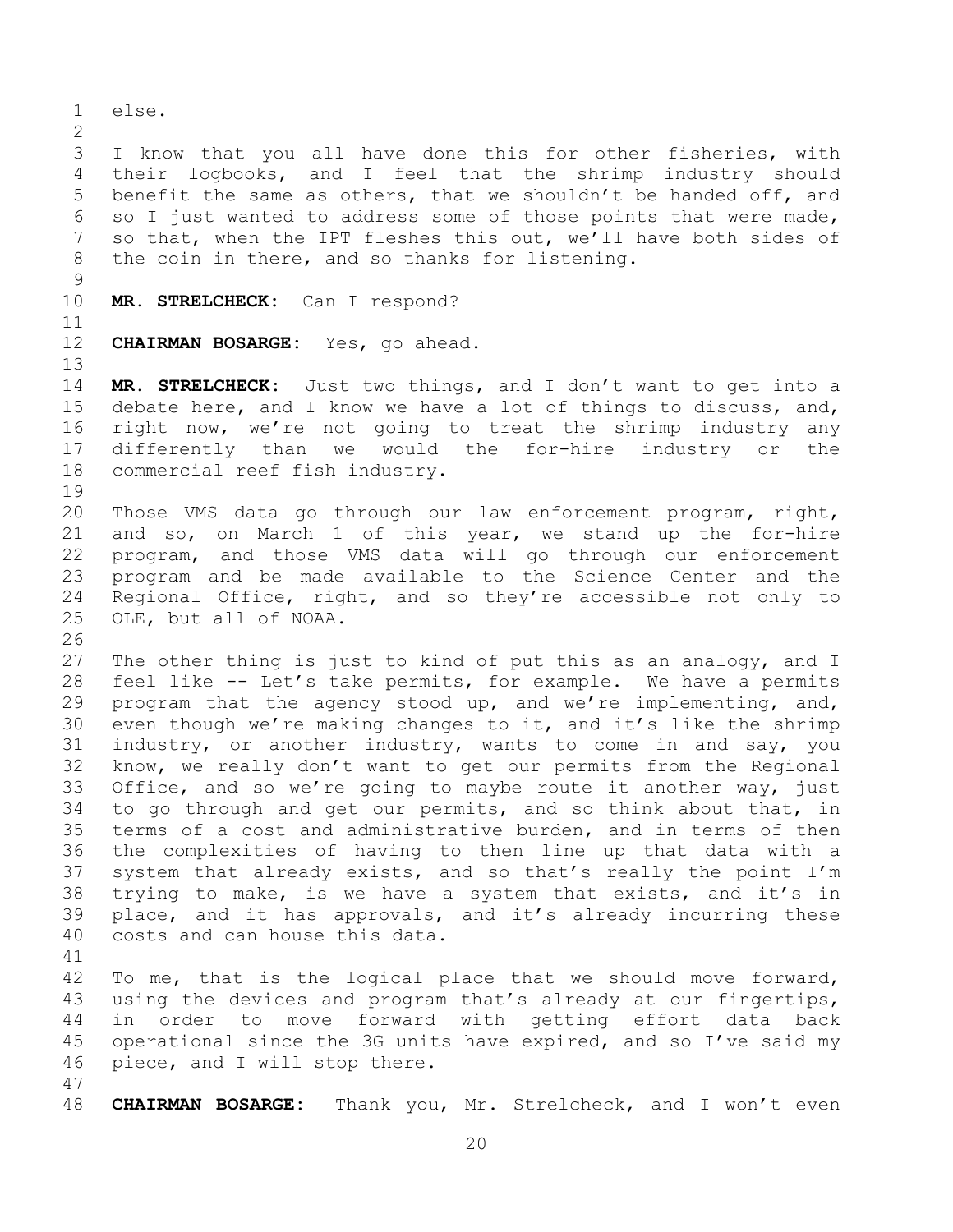<span id="page-20-0"></span> Freeman, if we're done with that one, and you keep me straight now. Are we finished with that one? **DR. FREEMAN:** I believe so. Yes, ma'am. **MS. BOSARGE:** Okay. All right. The next agenda item is going to be the updated draft framework action for the modification of vessel position data collection program for the Gulf of Mexico shrimp fishery, and that's found under Tab D, Number 5, and, Dr. Freeman, if you will take us through the action guide on that and then through the presentation as well. **UPDATED DRAFT FRAMEWORK ACTION: MODIFICATION OF THE VESSEL POSITION DATA COLLECTION PROGRAM FOR THE GULF OF MEXICO SHRIMP FISHERY DR. FREEMAN:** Okay, and so, for the action guide, the committee will be presented with an updated draft framework action to transition the Gulf shrimp fishery from the expired 3G cELB to a new device collecting vessel position data, for the purpose of maintaining effort estimation. Staff will review draft alternatives. The committee has background information available, which contains an update from NMFS on testing of cellular VMS on Gulf shrimp vessels. The committee should ask questions and provide staff with further direction, specifically on the timing and next steps for the development of the draft framework action, based on the information received from NMFS on the evaluation of the draft approval specifications for reinstituting the historical cELB program. Further, the council has recently solicited and decided on proposals to test the P-Sea WindPlot software program with a proportion of the shrimp fleet in the Gulf of Mexico, and the result of these efforts are likely to be completed in early to mid-2023.

 come back to it. Look at that. I'm going to be a good girl today, and so let's move on to the next agenda item. Well, Dr.

 Madam Chair, I did want to note just a few additional items. As far as the background information, we do have Farron Wallace available on the webinar, and so, during this agenda item, if the committee has any questions, Farron is available, and then, for the last portion, regarding the proposals, Dr. Simmons is going to provide a brief updated, before we move to the next agenda item.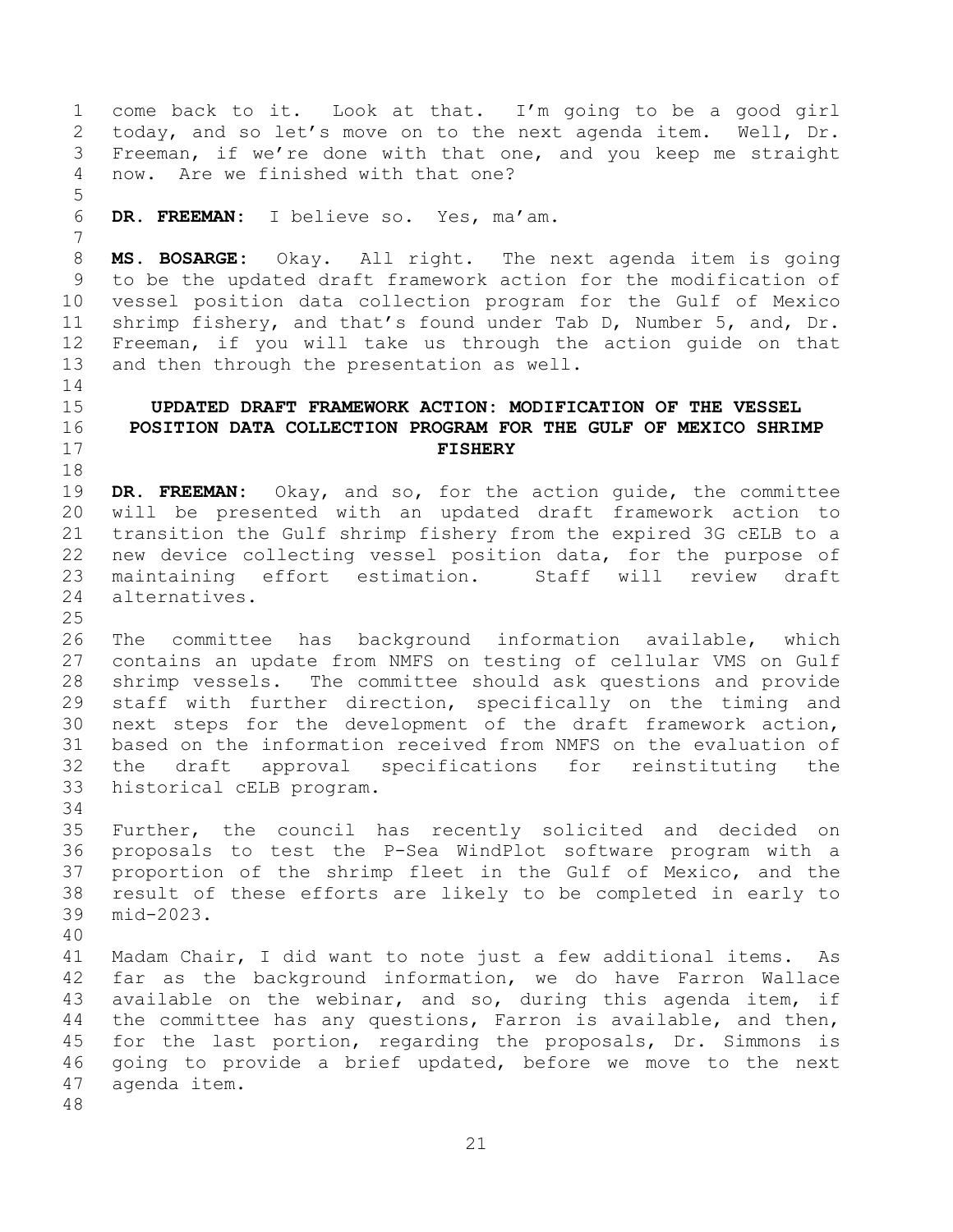**CHAIRMAN BOSARGE:** All right. Thank you, Dr. Freeman. Go ahead and proceed. 

 **DR. FREEMAN:** Okay. I will just give admin staff a moment to bring up the framework. Okay. Not much has changed in the document itself since the committee saw this in October. We made a few updates, one being it was a request from a committee member, and we did update Appendix C, and then the other thing that I wanted to go to was Action 1, or the action, and just provide some additional information for the committee and other council members. 

- With regard to Alternative 1, which is the current method of 14 data collection, where NMFS is collecting the memory cards, just to provide an update, I did get information from the Science Center, earlier this month, on the SD cards, and more have been ordered and received. They ordered a little over 1,100 of them, and so they are good for the January 2022 mailing, and they should be as well for the June/July mailing.
- One item that I did want to inquire about that was brought up during the IPT is in regard to Alternative 3, and, Ms. Bosarge, I know I mentioned it to you prior, but I want to at least mention it to the other committee members and get feedback formally from you for the IPT.

 There was a question, on that second line of the alternative, where it says, "would be required to install an approved electronic logbook (ELB)", there was a suggestion to instead refer to it as "would be required to install an approved device", since, as Dr. Walter even mentioned, it's not a true logbook, per se, and so I did want to just bring that up for discussion and just get feedback from you.

 **CHAIRMAN BOSARGE:** Thank you. On Alternative 3, personally, I prefer to keep the electronic logbook in there. To me, that is what helps to make it clear that what we are collecting is scientific data. That logbook is collecting effort data, and it's the data that's used to compute our effort, and it does it in a passive manner, as I mentioned before, but, however, that's what it's all about.

 When you change it to just the plain Jane bland device, I think that gets lost in translation, and I think it's important to keep it listed as an electronic logbook, but I am open to hear feedback from other committee members, if they have an opinion on this. Andy, is your hand up now, or is that from earlier?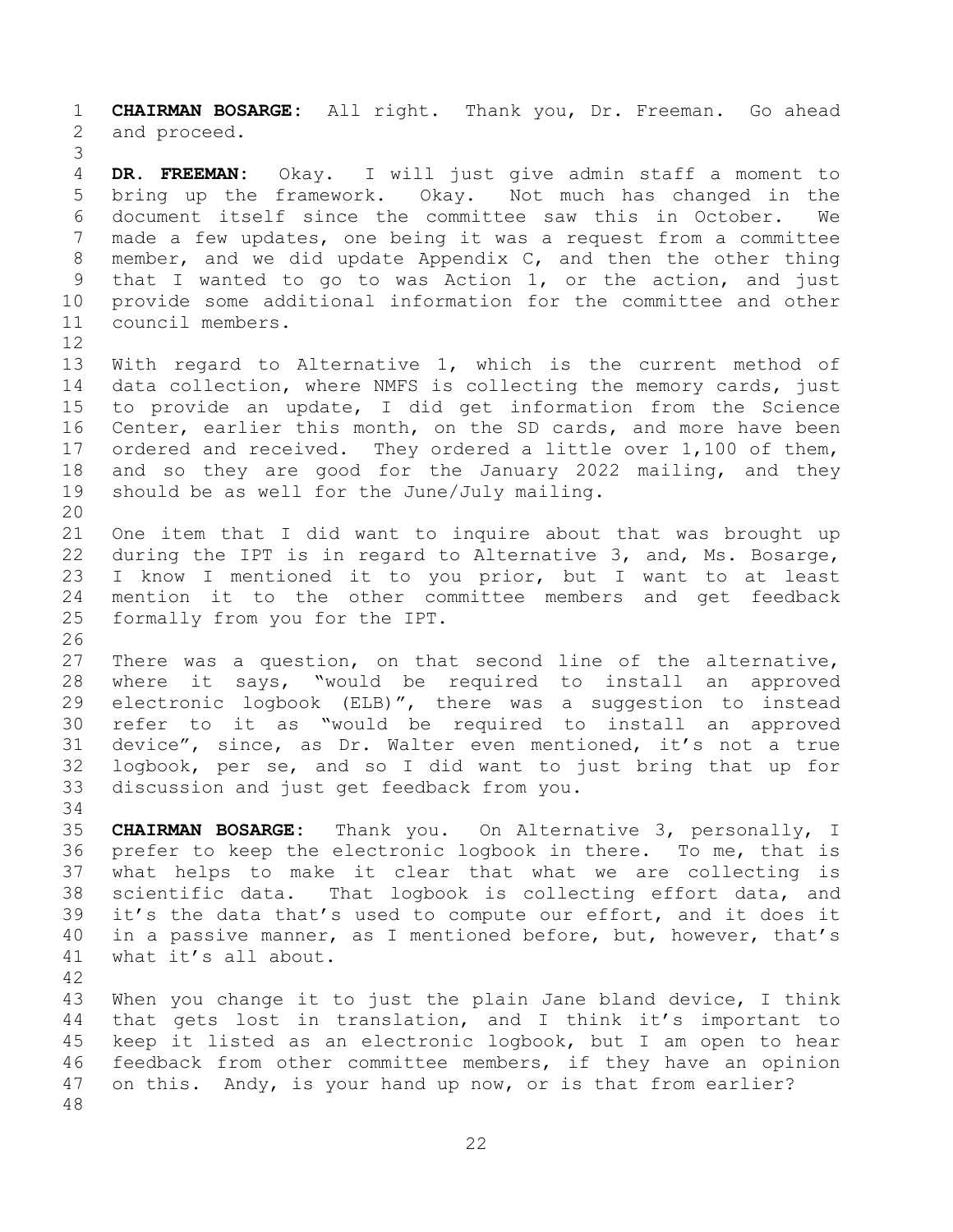**MR. STRELCHECK:** Yes, ma'am.

**CHAIRMAN BOSARGE:** Okay. Go ahead.

 **MR. STRELCHECK:** Just to clarify, it does not collect effort data, and so there is an algorithm that processes the GPS coordinates to estimate shrimp effort, once that data is collected, and so, like John indicated in his presentation, and I have said in numerous council meetings now, there really is no difference between calling it an electronic logbook and a VMS, because they are still collecting archival vessel position data, and so, to me, the Alternative 3 is in some ways misleading, because I feel like what you are really saying is that you are wanting to have a unit that falls outside the VMS program, and I am thinking, if you want to maintain this alternative, that that might be a better approach, and it certainly is not my preferred approach. 

 **CHAIRMAN BOSARGE:** Right, and so I think sometimes we need to step back and look at the history of what's being collected and how it was collected and how we got to this point, and so we have collected shrimp effort data for many, many, many decades in the Gulf of Mexico, and the way that we historically have done it, way back when, was actually with port agents that went out and conducted interviews with the fishermen to find out where they fish, where in the Gulf of Mexico they were trawling and shrimping, and how many hours, which add up to days, they were in those various locations.

 Now, as our fisheries have evolved, we have found a more efficient way of collecting effort data in the shrimp fleet, and that is with this piece of equipment, but this is still effort data, and it's not just some device. It's not a VMS device that is on the boat, and this is our electronic logbook that we have had on the boats for a decade or so, or a decade-and-a-half, maybe, in the shrimp fishery in the Gulf of Mexico to collect scientific effort data, and I think, if we make this more plain vanilla, and just call it a device, we lose the entire history and the point of what we're trying to accomplish here, and that is to get effort data, which goes into our stock assessments, which goes into our bi-ops and our analysis to do with sea turtles. 

 This is not just location data that you would get off of any VMS used for law enforcement. This is effort data, and so I think it's important to keep it as electronic logbook. I don't see any other hands up, and, Dr. Freeman, if you have some other questions for us, that we need to clarify for the IPT, I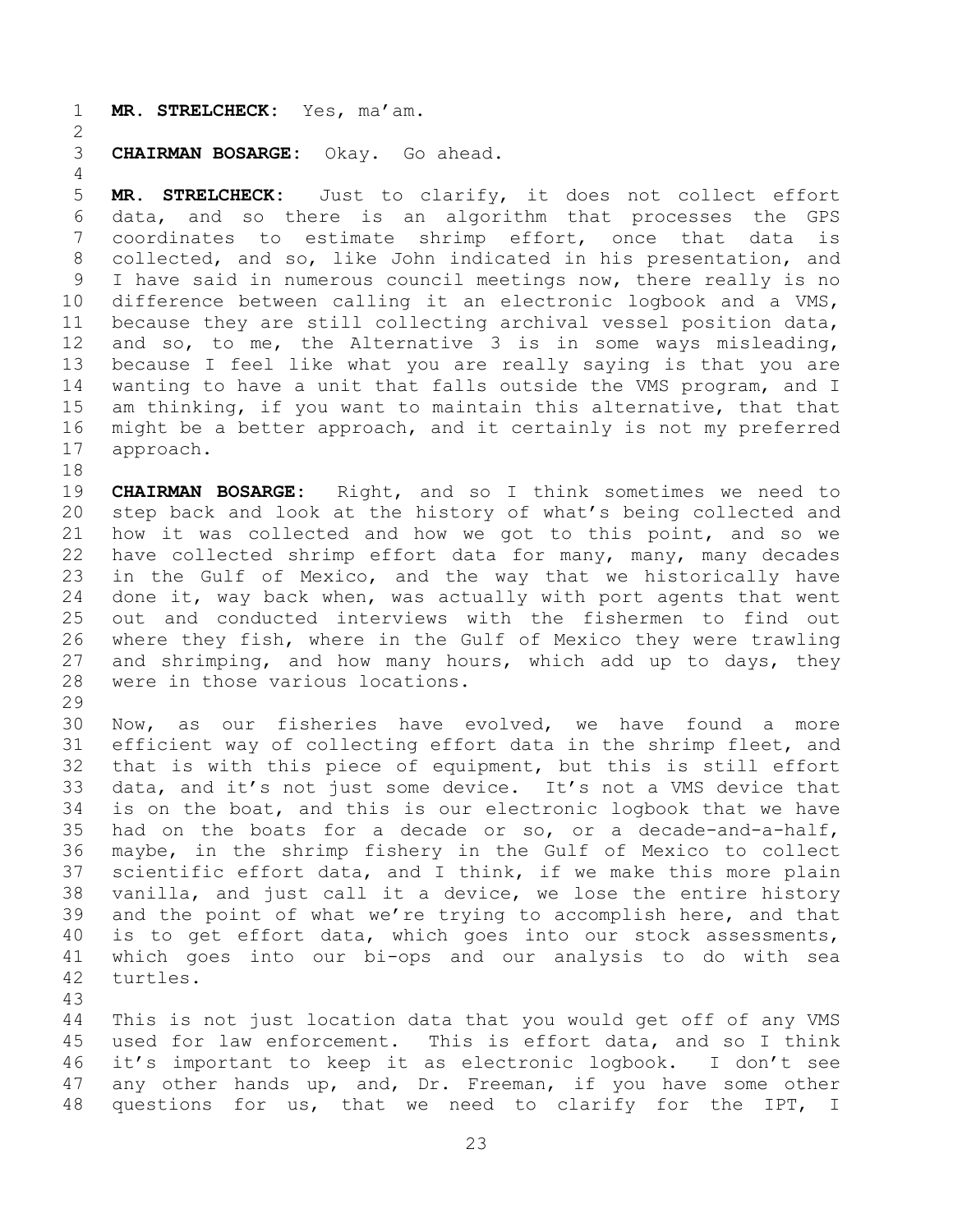definitely want you to go through those, but I also was hoping that, since that background material is in the briefing book on the testing of VMS devices, maybe you could just -- And you said that Dr. Wallace is on the line, but you could briefly go over what the game plan there is, because I'm sure that council members are going to be wondering about that timetable as well.

 **DR. FREEMAN:** Yes, ma'am, and so that was the primary question that I had on my list, and certainly I can defer to Farron and let him discuss what is in the background information. However, before we leave this agenda item, I would still like some feedback from the committee, in terms of how to incorporate/what to incorporate, et cetera, the information from Dr. Walter's presentation into the current document, but certainly let me just give admin staff a moment to get Farron so that he can provide audio, and we'll get the background information pulled up.

 **CHAIRMAN BOSARGE:** Okay. That sounds great, and you can bet that I am going to be giving you more feedback on what I would like to see in the document, and so don't worry. It won't be radio silence when we finish with Dr. Wallace.

 **DR. FARRON WALLACE:** I am online here, and so I can answer any 25 of the questions you may have on this.

 **CHAIRMAN BOSARGE:** Dr. Wallace, could you just, in a nutshell, kind of tell us what your game plan is on testing those, the true already type-approved VMS devices, to ensure that they will, number one, work on the shrimp boats, and, number two, give us good, reliable scientific data?

 **DR. WALLACE:** Absolutely. To this point, both of the cellular providers are onboard with us, and they will provide cellular VMS units, and we will deploy those on the Caretta. Also on the Caretta, we're going to deploy the 3G units, and we'll be matching data to data analysis, following several trips out to sea, and we're also going to include a couple of other new units that we're trying to develop that would actually do the automated effort analysis at-sea, but this will give us a nice, clean look at the data from the cELBs and then also then also the VMS.

 As you know, the VMS will be collected at one-minute, and we'll be able to go through and filter out just the ten-minute intervals, and we can also look at one-minute intervals, to get a really good idea if there is any sort of differences in the effort calculation, at the end of the day, through the same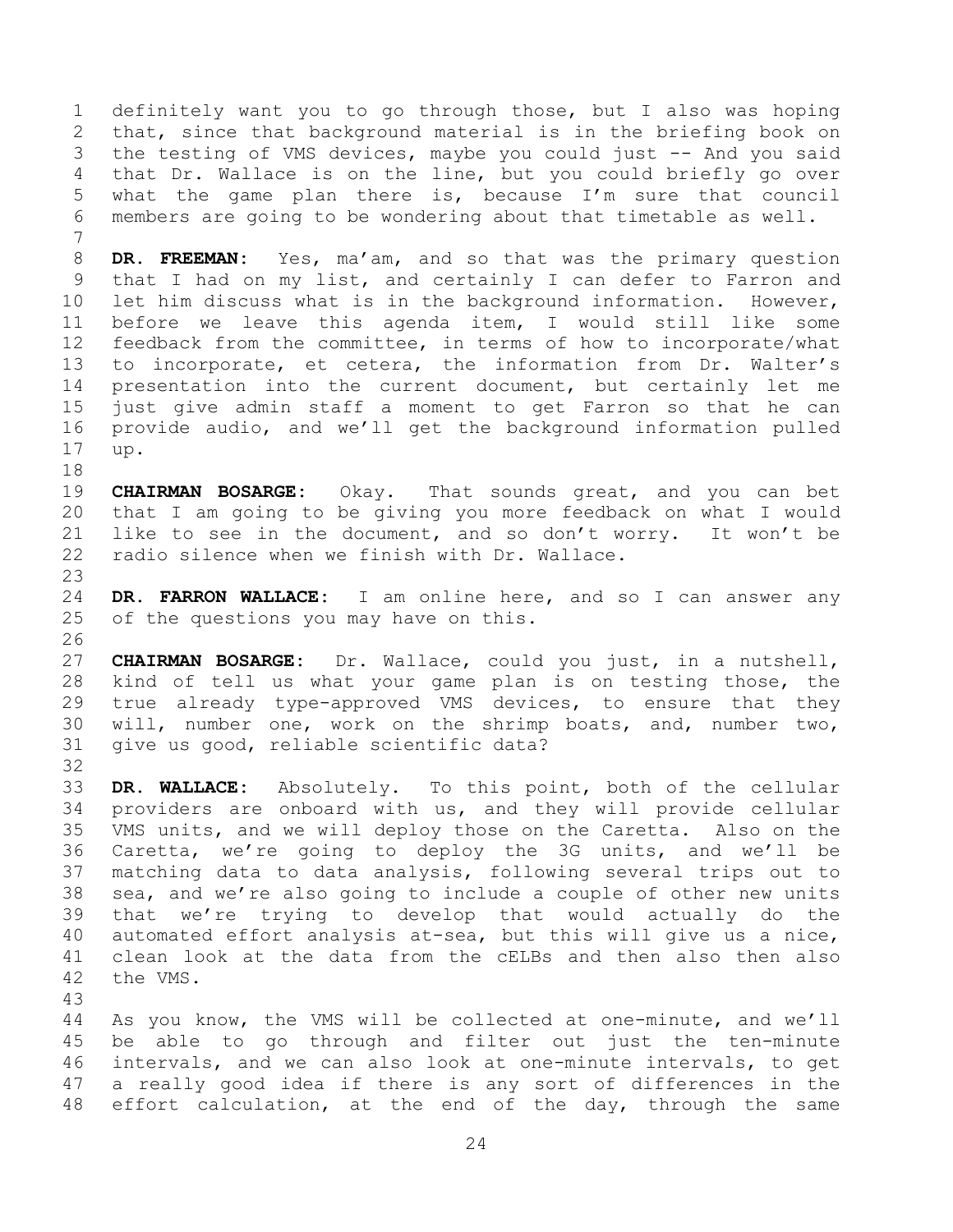program that has been used for the last decade or two. I have not had any industry contact me volunteering to have a cellular unit placed on their vessel, and so I would certainly appreciate any sort of help that you can help out there, and I think that would be a really good thing to do, but maybe not 7 necessarily in terms of -- If we're going to be on a single vessel, in a single area, it may not cover all of the needs that the industry may have, for example if people are fishing in, of course, different areas of the Gulf and if you had questions about whether or not there would be a difference in the spatial areas. 

 **CHAIRMAN BOSARGE:** Thank you, Dr. Wallace. Were there any questions from committee members? Maybe, if we could scroll forward in that presentation that you have pulled up there, and 17 I know you have a page that shows, you know, where you're hoping 18 to get volunteers from, the different areas of the Gulf, and kind of the timeline that you're hoping to carry out the trawling, and I don't have that pulled up, but maybe you could tell staff what slide that is. 

 **DR. WALLACE:** They will have to page through it. I don't have it in front of me, other than what's on the screen right now, and so if staff could go ahead and go down through this. Here is the timeline right here and the potential for industry volunteers, and all of the deployment days, and it will be out for about thirty days. The top line shows the R/V Caretta, and we are still scheduled to get out there in May.

 We'll be carrying both the Faria and the Woods Hole, and there's not an X there at this point, so that we can evaluate both of those side-by-side, and, of course, the cELB. The data logger is another -- Again, I mentioned the data logger, and hopefully we'll use this as an advanced technology tool that will automate the effort analysis at-sea.

 **MR. BOB GILL:** Madam Chair, my hand is up, but not recognized. 

**CHAIRMAN BOSARGE:** Go ahead, Mr. Gill.

 **MR. GILL:** Thank you, and the question might be for you, and this chart is germane, and so, at the last committee meeting, council meeting, and the AP, the plan laid out was discussed, and my takeaway was that the industry had significant input in terms of the where and the how, et cetera, but I also came away with the impression that industry was also going to step up and the bottom five, the shrimp vessels, they were going to work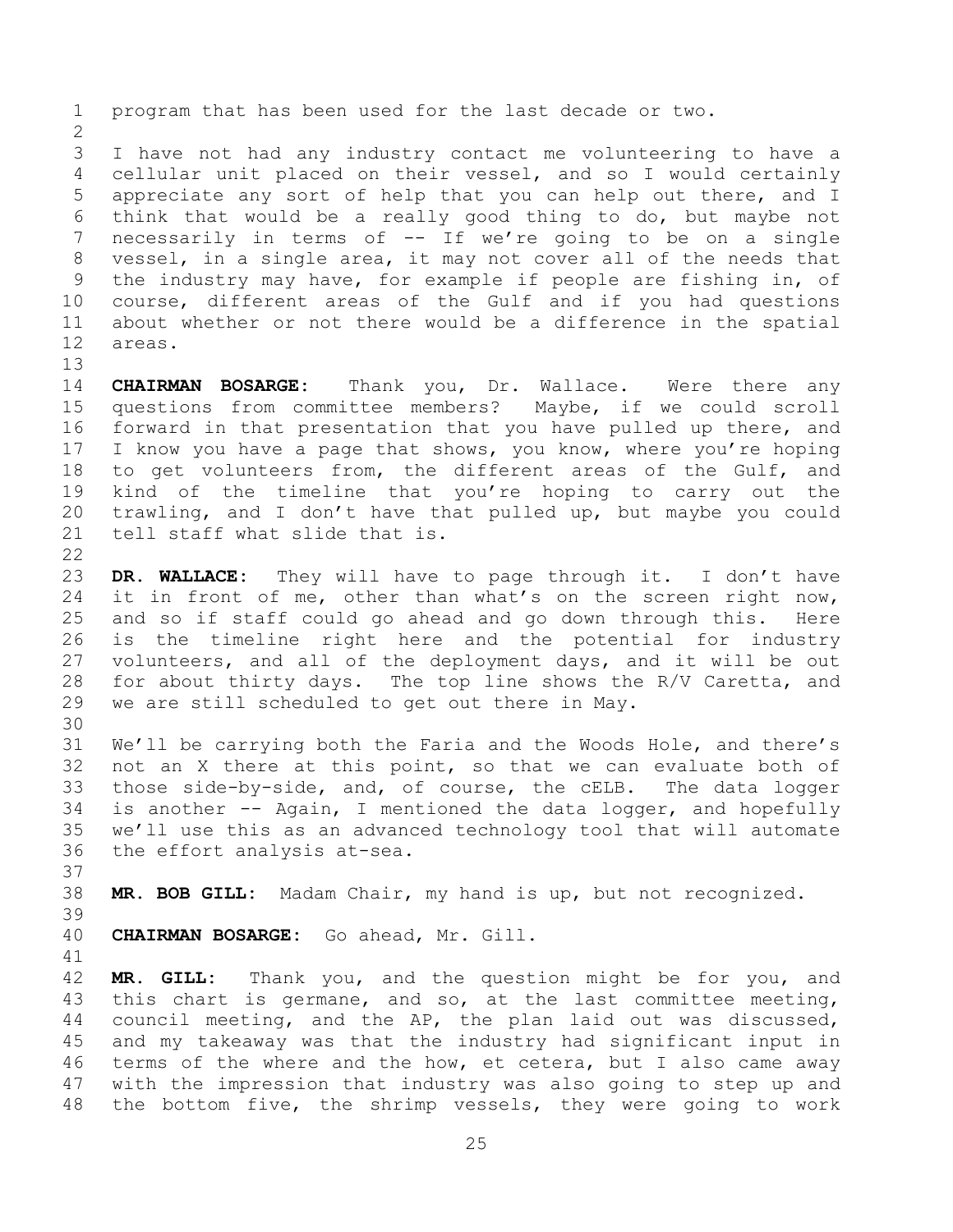together to figure out how to make that happen. That currently has not happened, and so either my understanding is wrong, or there is something else going on, and could you clarify why that portion has not transpired? Thank you.

 **CHAIRMAN BOSARGE:** Yes, and thanks, Mr. Gill. I guess I would throw it back to Dr. Wallace and ask him who he has reached out to since that meeting that he thought was going to volunteer that maybe has backed out.

 **DR. WALLACE:** Sure, I can do that, Leann. If you recall back to our last meeting, and that was November, I believe, or whenever the last meeting was, but I made it pretty clear that we didn't have staff onboard that could reach out to various shrimp industries, and I left that up to this committee, to throw out the fishing line to see who would be able, and who would want, to volunteer for this program. Again, we have no staff to coordinate anything like this, and, if I didn't make it clear enough to members, then I apologize for that.

 **CHAIRMAN BOSARGE:** Mr. Gill, does that answer your question? 

 **MR. GILL:** Well, partially. The bottom line is we have not made any progress on that part of it, and so I guess the follow-up to that would be, and I see Corky has his hand up, is what's the game plan for achieving the industry participation in assessing of the units in a way that we had expressed at our last meeting in October was needed to fully flesh out how all of this was going to work on a real shrimp vessel shrimping?

 **DR. WALLACE:** Well, I can't force vessels to participate in these things, and, again, this is where help from the industry is really needed, and, if we want to test on several vessels in different areas of the Gulf, then I will need volunteers. Certainly the cellular providers are onboard with sending units out, and so they are -- The cellular unit providers are also onboard to do that, and quickly too.

**MR. GILL:** Madam Chair, if I could do a follow-up?

**CHAIRMAN BOSARGE:** Yes, sir. Go ahead, Mr. Gill.

 **MR. GILL:** Thank you, Madam Chair. I am in agreement, and I am thinking that industry testing of the units is highly desirable, 45 and I don't know if, by the lack of volunteers thus far, implies that industry does not agree with that, or has a problem, or something else is going on, but I am thinking that, to really evaluate this program, that part of it is good, and I think the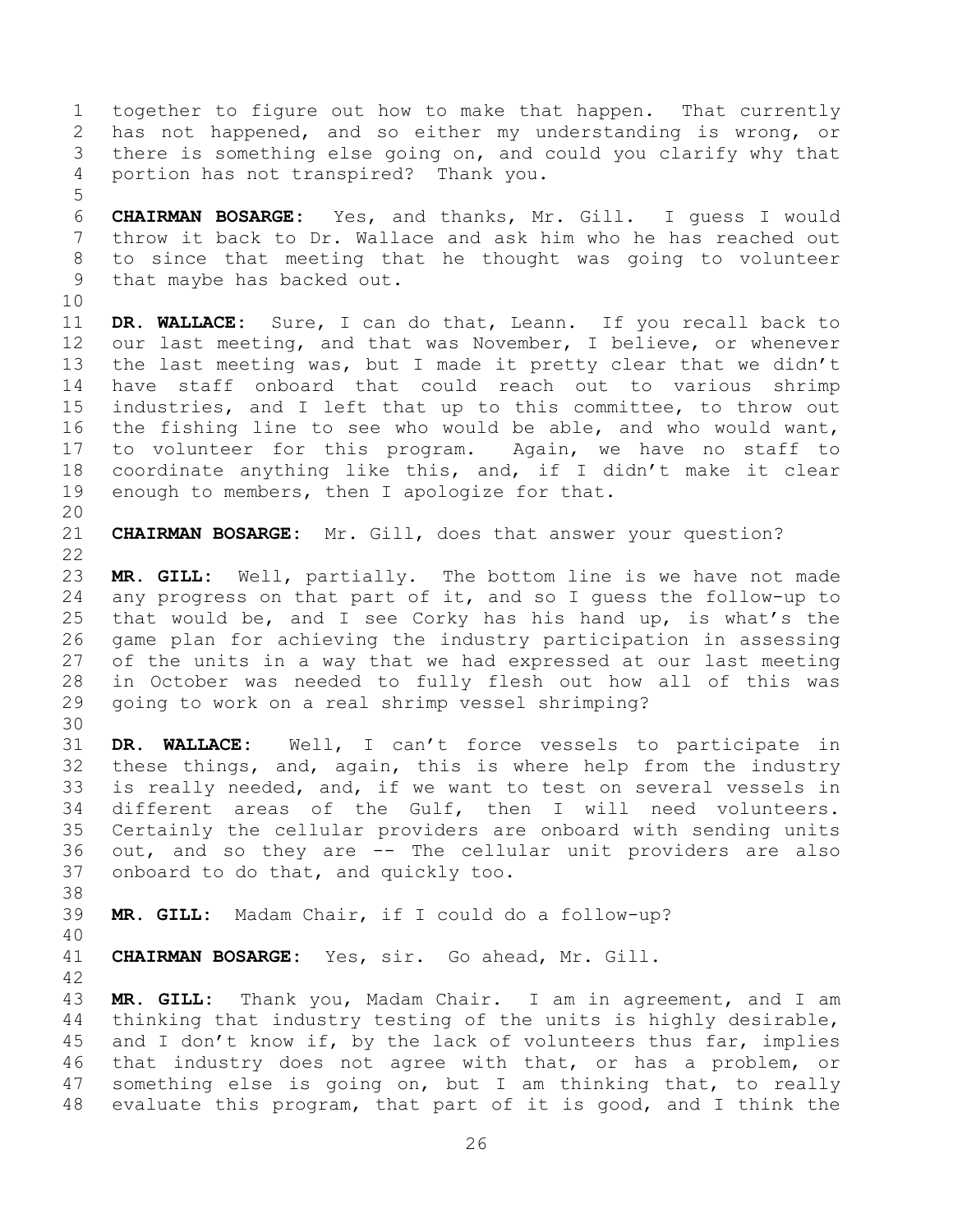Coretta information will be interesting and helpful, but I think the real-world, actual participation by active industry vessels is important, and so I am -- I guess I'm concerned that -- Do we have a problem here or not, and how do we make the next step going forward, if we're in agreement that that is needed? 

 **CHAIRMAN BOSARGE:** All right, and I have some comments too, but I think I'm going to hold my comments, and I am going to let Mr. Perret, who has been patiently waiting, speak, if we have him on the line and ready.

 **MR. CORKY PERRET:** Thank you, Madam Chair. Thank you for allowing me to address the council and the committee. I am a little puzzled, and our Shrimp Advisory Panel met in December, and, when we discussed this issue, one of the members was disappointed that there were no vessels from Louisiana, and we had some discussion on that and asked if it would be possible to get a Louisiana vessel, or vessels, involved, and I guess, Dr. Wallace, my question to you is -- Obviously, from reading the update footnote, no volunteers came forward from Louisiana to participate in this program?

 **DR. WALLACE:** That's right. I didn't hear back from any industry out there from any states, and the schedule you're looking at there on the screen right now doesn't have Louisiana specifically on there, because this is just a draft, and it's just to sort of portray the idea that we're looking for vessels probably from various areas around the Gulf, and certainly any vessel fishing out of Louisiana would be welcome to participate in this study.

**CHAIRMAN BOSARGE:** Go ahead, Mr. Perret.

 **MR. PERRET:** Thank you, and, like Mr. Gill's comment, I'm a little disappointed that we have not had more volunteers, but thank you for your input.

**CHAIRMAN BOSARGE:** All right. I have Dr. Walter next.

 **DR. WALTER:** Thank you, Madam Chair. I think this highlights the issue that we're facing, is that we need help here to do this, and this is a request from the council to evaluate these units, and, unless we get industry support in testing these, we're going to have to go with the best information we can gather, which is putting it on the R/V Caretta, and so we'll put the units on the Caretta, and this will be done in May, and we'll get the information that we can get, and we'll have to make our decision process based on that data. Unless we can get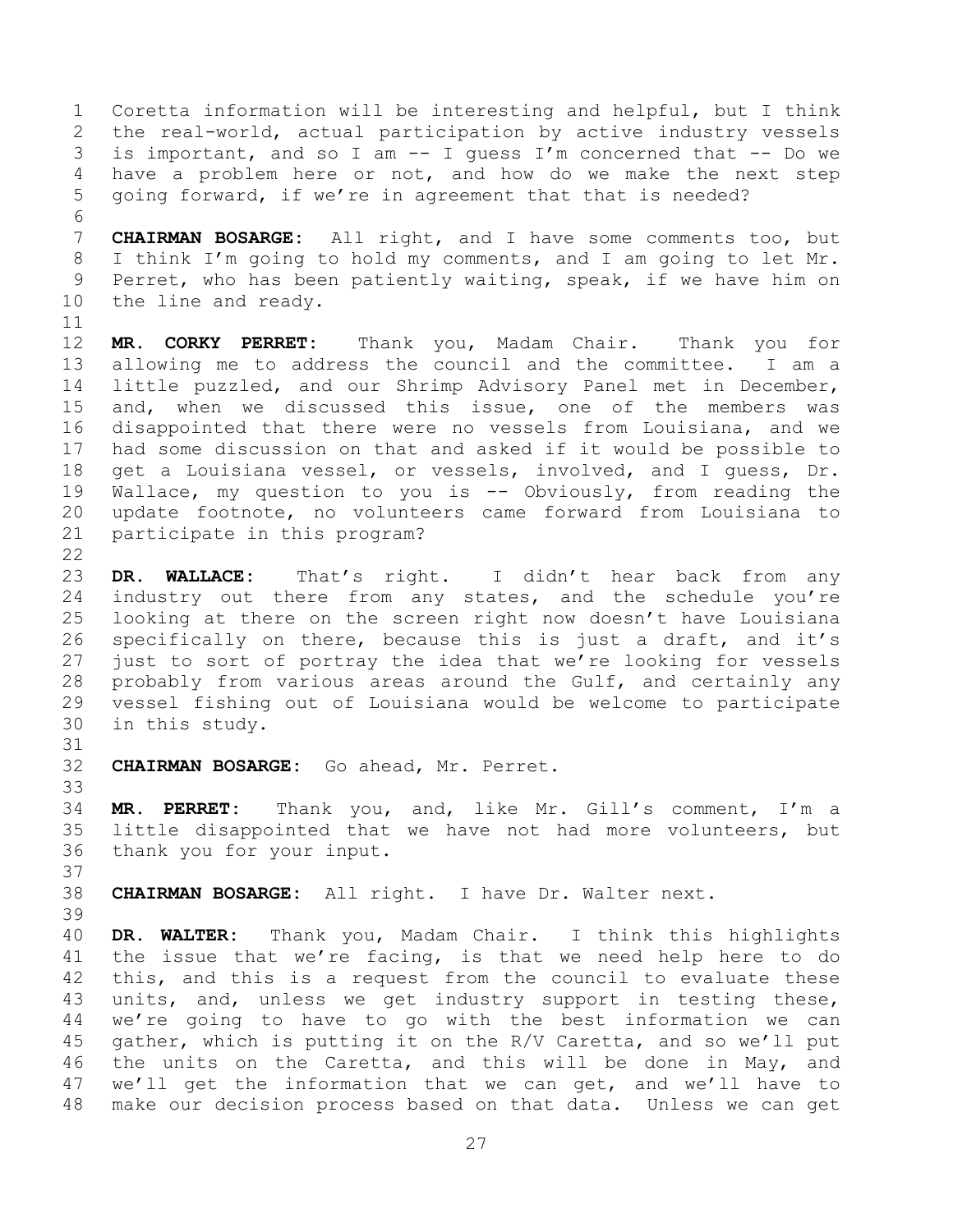industry support to put these units on other vessels in other states and in other fisheries, the data we've got will come from the Caretta.

 I will also note that we definitely have a ticking timeframe here, because the shrimp bi-op reasonable and prudent measures says that we're going to monitor effort at the same or greater level as we have for the last ten years, and I think that our 3G units are not quite keeping up right now, and we're going to have to get this process in place, sooner rather than later, to meet that, and so I am hopeful that we can get some support here from the industry to test these units to get the answers needed to make informed decisions. Thanks.

## **CHAIRMAN BOSARGE:** Mr. Strelcheck.

 **MR. STRELCHECK:** Thanks, Leann, and I'm certainly open to your suggestion here, and my initial thought was certainly we can reach out, again, to major shrimp organizations, but I'm thinking that it would actually be better coming from you and Corky and others that work very closely with the shrimp industry to garner that buy-in and support.

 Certainly, if we would need to send a letter or something from the council, we would certainly encourage that, but I agree with John that we're going to proceed forward with testing of the Coretta, and it certainly would be nice, obviously, to have industry step in and help us test these units, and my concern, right now, is the longer that we, obviously, wait to get to a solution with regard to collecting effort data, the worse and worse the data, unfortunately, is getting since we ended the 3G program, and so we really need to be urgent, in terms of trying to come up with a solution to this and get these units tested as quickly as possible.

 **CHAIRMAN BOSARGE:** All right. I don't see any other names on the list, and so I will jump in here. I'm going to have to defend the industry a little bit here. I think the word that I didn't like was "again", that you all could reach out to industry again, and so I asked who had been called, and no one has been called.

 This presentation was given at the Shrimp AP meeting. Now, that's a group of twelve people. Now, there are Mississippi- Alabama Sea Grant, and there is a Louisiana Sea Grant, and there is a Texas Shrimp Association, and there is the Southern Shrimp Alliance, and there is all sorts of people that you can pick up the phone and say, okay, is there anybody that you think would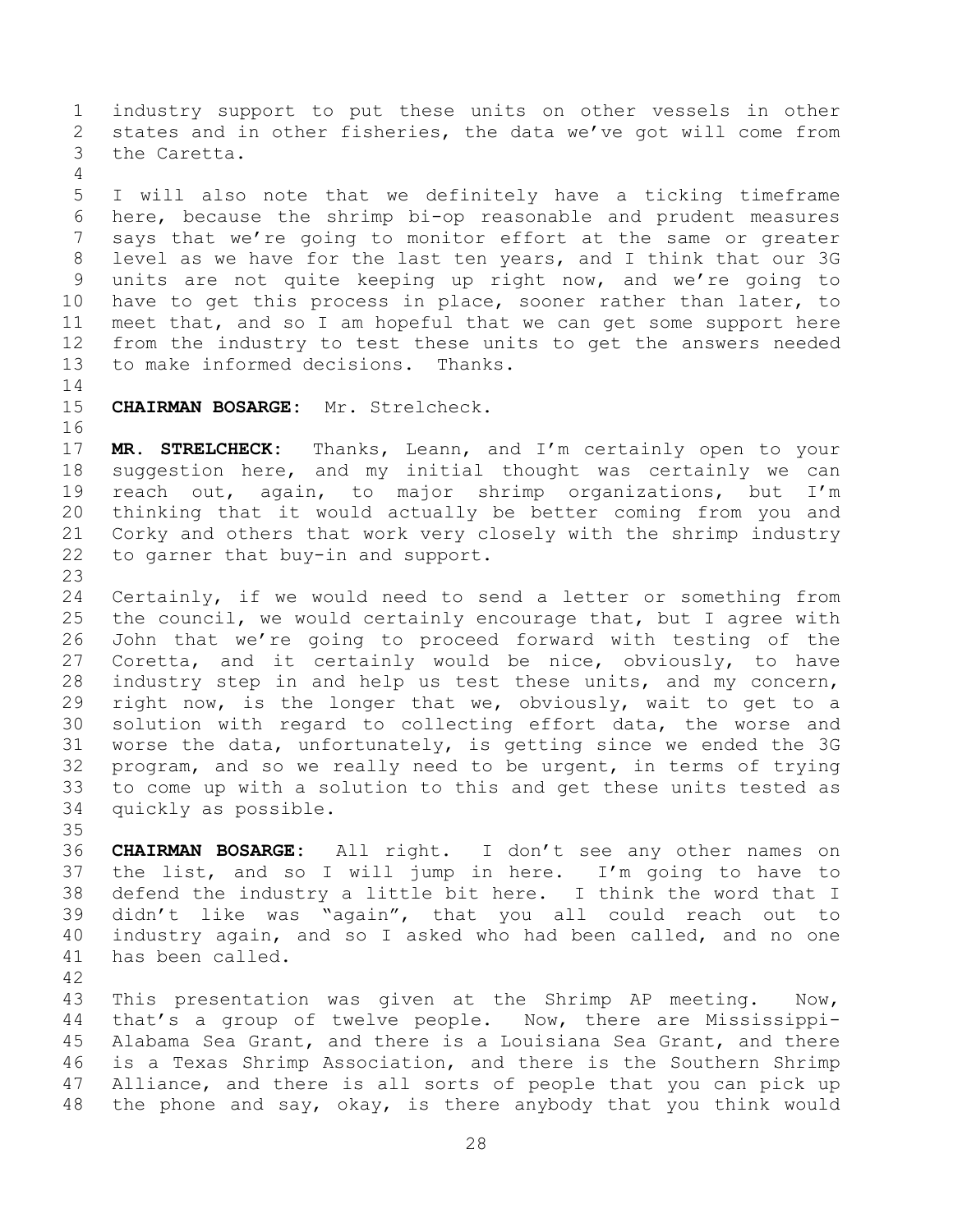volunteer?

 I don't think one presentation at a Shrimp AP means that you have reached out to the industry and asked for volunteers and have gotten none, and you made one presentation, and that is essentially the extent of what you're going to do to carry out this testing, and this is a scientific data collection program, and this is not the responsibility of the industry to make sure that the scientific testing gets carried out.

 Now, we are hoping that it will get done, and we have gone out of our way, because we didn't see any steps being taken to pay for scientific testing for a device that would collect this same data, and we are willing to help, and I do believe that, but we shouldn't be calling NMFS and saying, hey, have you gotten any volunteers yet, and it's NMFS' job to try and find some volunteers, and a couple of phone calls I don't think is asking too much.

 I don't see the blame for this being put on the industry. We were the ones that at least passed a motion that said, you know, we should probably test these, and let's work on this. Had we not passed that motion, I don't think that this testing would be occurring at all, and so I think industry is very involved in this, and has been pushing for this, but we do expect a little bit of legwork on the other side of this equation, and I am getting testy about it, but I hear all the blame being pointed at industry.

 I mean, we have spent our money, and we have done our legwork to try and test the device, to make sure that we keep getting the data that we need to proceed as an industry, and so this is a give-and-take here, and I would suggest that you reach out to those entities with an email, that I mentioned, and I bet you will get some volunteers, but not communicating, other than a Shrimp AP meeting, and expecting people to pop up on your radar is probably not going to get the job done, and so I'm sorry to have to put my momma voice on there. Let's see. Do we have other hands up? John and Andy, are those new hands, or are those the same hands from before?

**DR. WALTER:** A new hand.

 **CHAIRMAN BOSARGE:** New hands. Okay. I have Dr. Walter first and then Mr. Strelcheck.

 **DR. WALTER:** I just want to say that I really didn't want to make this an industry versus agency issue here, and we are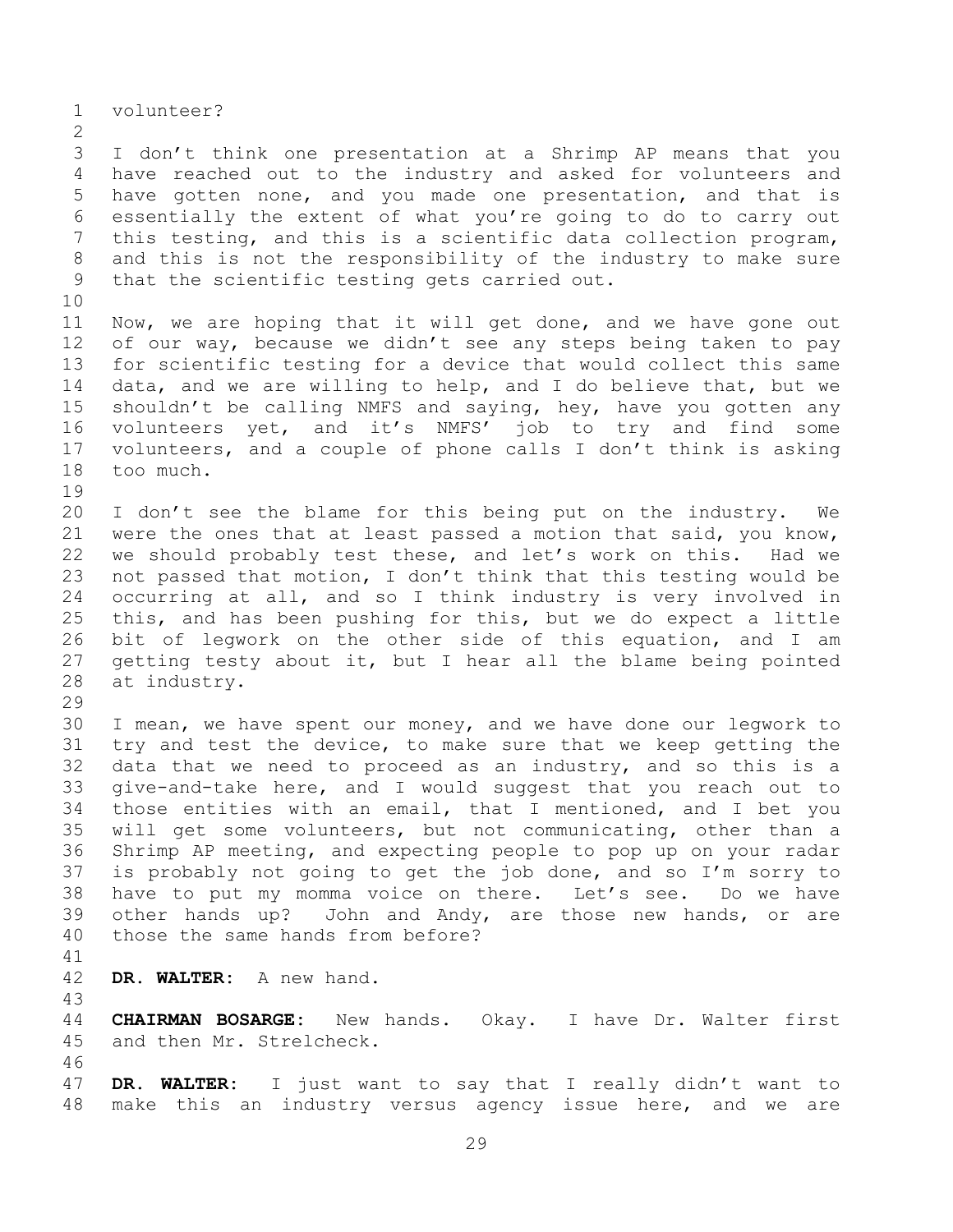trying to work together here, and we really do thank the industry for putting up a lot of resources in trying to solve the problem. I think what we kind of just need are the numbers, as you have pointed out, and I think we can make the phone calls. 

 Just, when we do, and it someone from NMFS calling, hopefully they will understand, and sometimes it helps for the connection to be made, and maybe Leann or others can help us make that connection, because not everyone wants to get a phone call from us, but, if they know the reason and the purpose, it might go smoother, and we can make those connections happen easier and get this done, but I don't want it to be an adversarial thing, 14 and we're trying to seek the same solution. Thanks.

 **CHAIRMAN BOSARGE:** Thanks, and so, you know, I am definitely willing to work with you, but we'll just have to talk about, you know, the logistics of it. We're actually shrimping in the Atlantic right now, and I don't know if that will do you any good, and I don't know if that's too far for people to have to travel to outfit boats and do what you need to do, and so, you know, know that we're willing to help, but we will have to work out those final details and see if our boats will do you any good at this point. There you go. Let's see. Emily, I think I have your name next.

 **MS. EMILY MUEHLSTEIN:** Well, at Dr. Freeman's suggestion, I think that I would also just like to offer that, if there's some sort of intermediary role that we can play, as sort of the intermediary between the industry, we're happy to use our Outreach and Education Technical Committee, which is all the Sea Grant agents across the coast, as well as the state folks, and then we can also use our communication channels to sort of help get some participation in this program, if you find that helpful, Mrs. Chair.

 **CHAIRMAN BOSARGE:** Yes, ma'am. I think that would be very helpful. Thank you. I like solution-oriented women. Thank you, ma'am. All right.

**DR. FREEMAN:** Ms. Bosarge, do you mind if I jump back in?

**CHAIRMAN BOSARGE:** I was about to call your name. Go ahead.

 **DR. FREEMAN:** Okay. I just wanted to ask, and, along those lines, Farron, if your office has like sort of a generic email, perhaps, requesting volunteers, that we could pass along, as Emily just stated, we're more than happy to help with our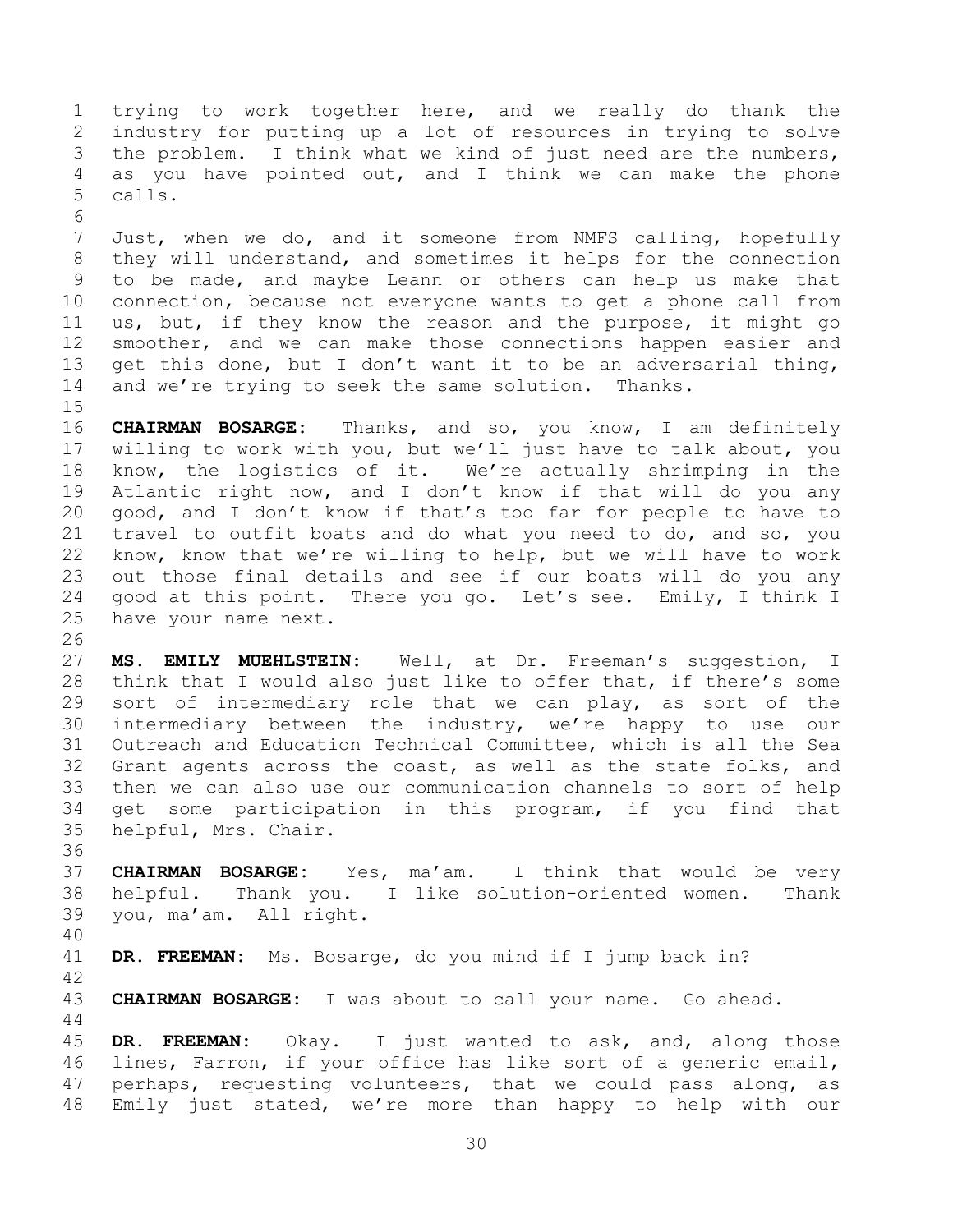resources, to that effect. **DR. WALLACE:** No problem, Matt. We can get that to you. **DR. FREEMAN:** Okay. Perfect. Thank you. **CHAIRMAN BOSARGE:** Mr. Strelcheck. I'm sorry, and I forgot to come back to you. Go ahead. **MR. STRELCHECK:** I thought that you were just going to start ignoring me for the rest of the day. No, but, Leann, I want to apologize, and I didn't mean to get you fired up, and I don't like hearing your momma voice, and certainly my intent wasn't 14 that, and I certainly see this as a collaborative effort, and I think John said it well. We need, obviously, better communication with industry, and I'm just trying to figure out what the pathway, obviously, is to do that, and so we have a number of good contacts, and we can start pursuing those, and certainly we can work with council staff and yourself and others, obviously, to reach out to more people, if for some reason we're running into resistance. **CHAIRMAN BOSARGE:** Thank you. That sounds like a plan, and, Andy, the other thing we probably need to talk about are just the protocols and how it's going to transpire, and it really shouldn't be something that you find a volunteer and then you just give them the name and number of the vendor and they fly by the seat of their pants from there, and we need to kind of nail some things down. If anything needs to be collected on paper, let's get it exact dates of when the trawling occurred, and, that way, we can parse it out, as these chips come in, and do we ask the shrimper to go ahead and mail his chip in when he gets done, so we're not waiting six months to get his chip, or probably more than that, to actually get the data and compare the ELB data to the vendor data and make sure that they match up. There is some finer details that have to be worked out, and those are more scientific details that I think are going to have to come from either SERO or the Science Center, and that's not something that the shrimper probably needs to be dictating, and so that's something else to think about. Okay. **MR. STRELCHECK:** Leann. **CHAIRMAN BOSARGE:** Yes, sir.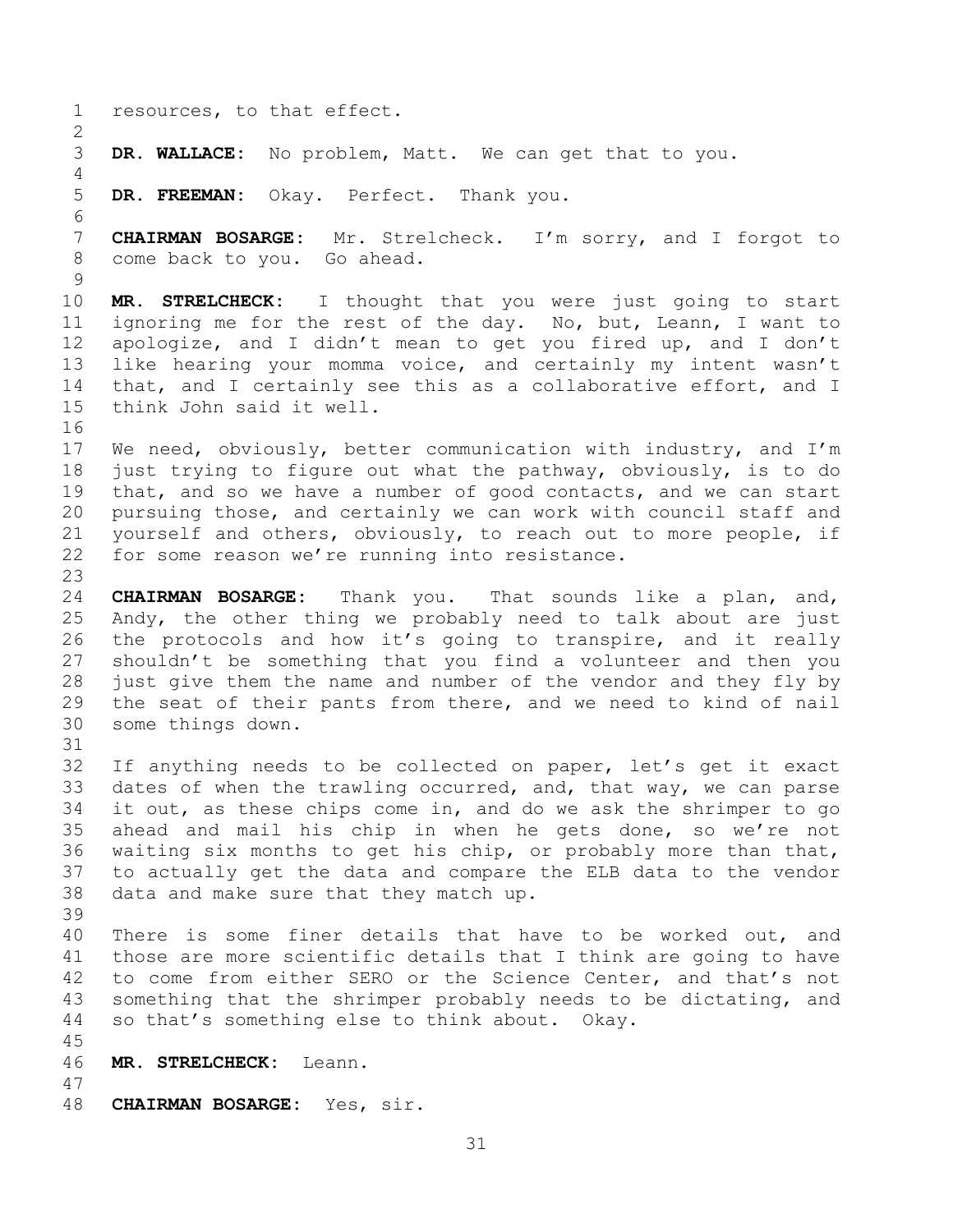**MR. STRELCHECK:** While we have Farron, or John, I would be interested if they could comment on that. I mean, I certainly agree with you, and I would assume that they have worked out some of the protocols and probably have some ideas already along those lines, but I would be interested, obviously, in terms of how they see that intersecting with industry.

 **DR. WALLACE:** I have been contacting with both Faria and Woods Hole, the VMS providers, and they told me that they would work with any vessel operator out there. They would ship their units out there and then provide technical support to install it at any time, and so, in terms of the VMS units themselves, it's fairly straightforward, and apparently they are pretty easy to install, also.

 Now, in terms of matching up the data, Leann, you're exactly right that we will want to make sure that any of the shrimp vessels that do participate will have to ship in their card, so we have the data and be able to process that data in near real- time, if we want to get this analysis done as soon as possible. 

 **CHAIRMAN BOSARGE:** All right. That sounds good, and so there will, at a minimum, need to be some list of instructions given to the shrimpers, and, because we're dealing with chips now, and you don't really have a way to ensure that that electronic logbook -- That the antenna is transmitting and everything is good on it, real-time, and you've mentioned that before, it would probably be good if the volunteer actually gave you a pencil and paper setout and pickup time, so that, if you don't have ELB data like you have, this wasn't a complete wasted effort, and you do have some sort of at least pencil-and-paper 33 data on what the trawl hours were on each day, and you can compare that to the data that you're getting out of the algorithm.

 I think there's got to be a backup on this too, something to make sure that we have a baseline, and we don't want to ask the shrimpers to go through a lot of effort and then end up not having usable data. Anyway, I think there's some things to talk about, protocol-wise, and then, also, what is the stick, the measuring stick, that we're going to use?

 I assume, and hope, that it's the actual output from the algorithm, and we need to be able to put that VMS data into the shrimp algorithm and get an output for that trip and then put the SD card data into the shrimp -- Which is the ELB, into the shrimp algorithm and get an output, and those two things should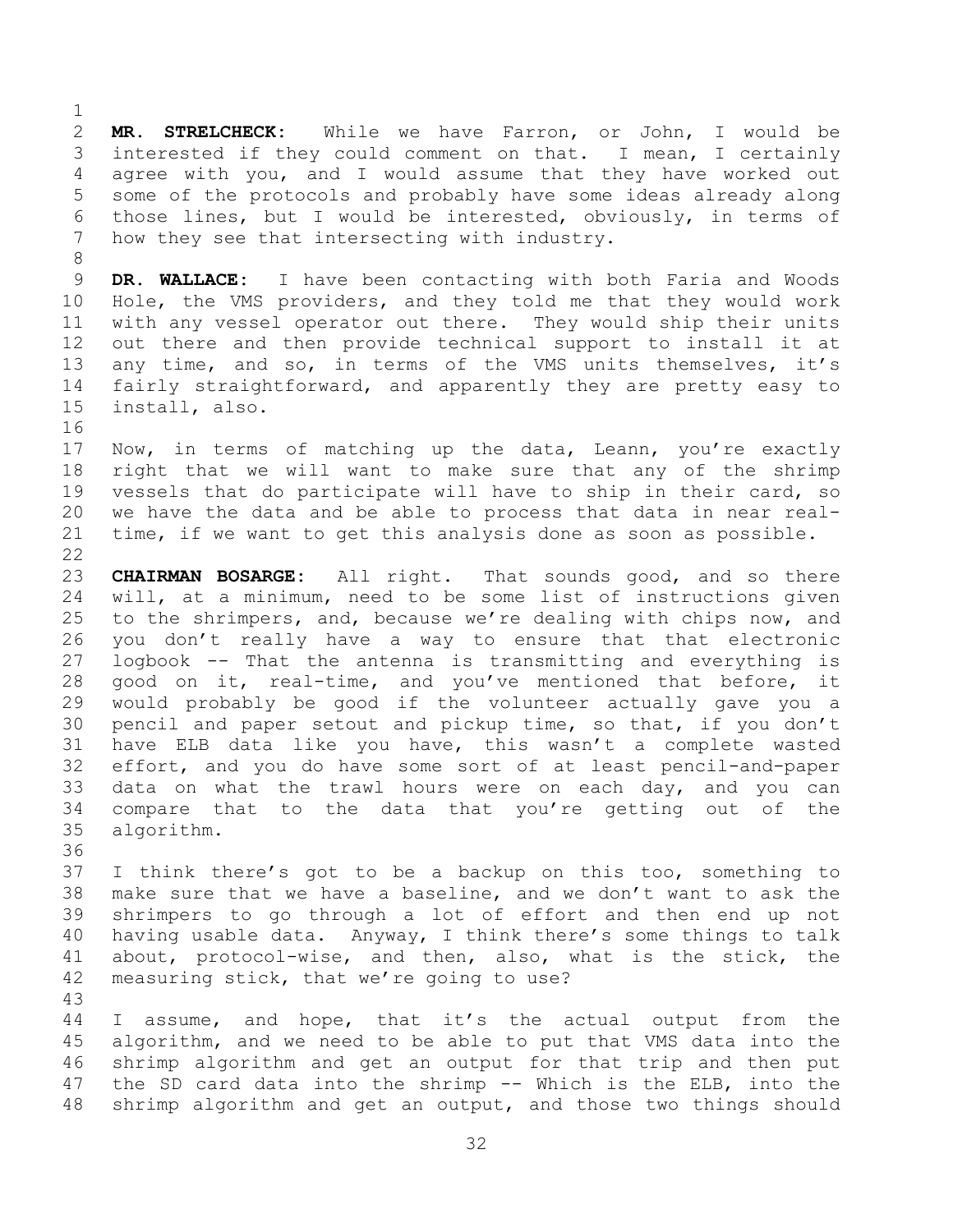match up, and so hopefully that's our evaluation parameter, at the end, how closely those two things match up. Anyway, there is some things to talk about, but I think we need to get those things in writing, before we go too far. No more hands, and so, Dr. Freeman, do you want to go back to the document now and try and make a little more progress there on what the committee would like to see in the next iteration of this? **DR. FREEMAN:** Yes, ma'am. Just one moment, and I'm switching slides, and so let me get that back up. I think what might be helpful, at this point, in addition to having this document up, is, Bernie, do you mind pulling up Dr. Walter's presentation as well, and going to Slide 15 or that? Thinking about the action in the current shrimp framework, I am seeing three items, and hopefully I didn't miss anything, but I am seeing three, the ten-minute ping rate, specifying the minimum number of position fixes, and the mandatory at-sea testing that we would specify in the FMP. I guess my question, for the committee, is would you like for staff to incorporate that into the updated draft that the committee sees in April, and so that's my first question, and I've got some follow-ups, but let me sort of pause there with that question. **CHAIRMAN BOSARGE:** Okay. I see Mr. Gill's hand up, and then I will chime in. **MR. GILL:** Thank you, Madam Chair, and the answer, Dr. Freeman, is yes. **CHAIRMAN BOSARGE:** All right. Well, that was short and sweet, Mr. Gill. You're trying to keep me on time. I would like to actually shift the focus of how we incorporate this into the amendment, and, to me, the best way to incorporate it is if you go to Slide 5. Those three bullets at the bottom, to me, are how you implement Alternative 3, and this goes back to it being an electronic logbook, and that is, generally speaking, how these other logbook programs, SEFHIER for example, and they have a VMS component, but that VMS component is not their logbook component, and they have eTRIPS, and, in fact, we're going to get a presentation, I think tomorrow or the next day, where the Science Center would like to actually move all the other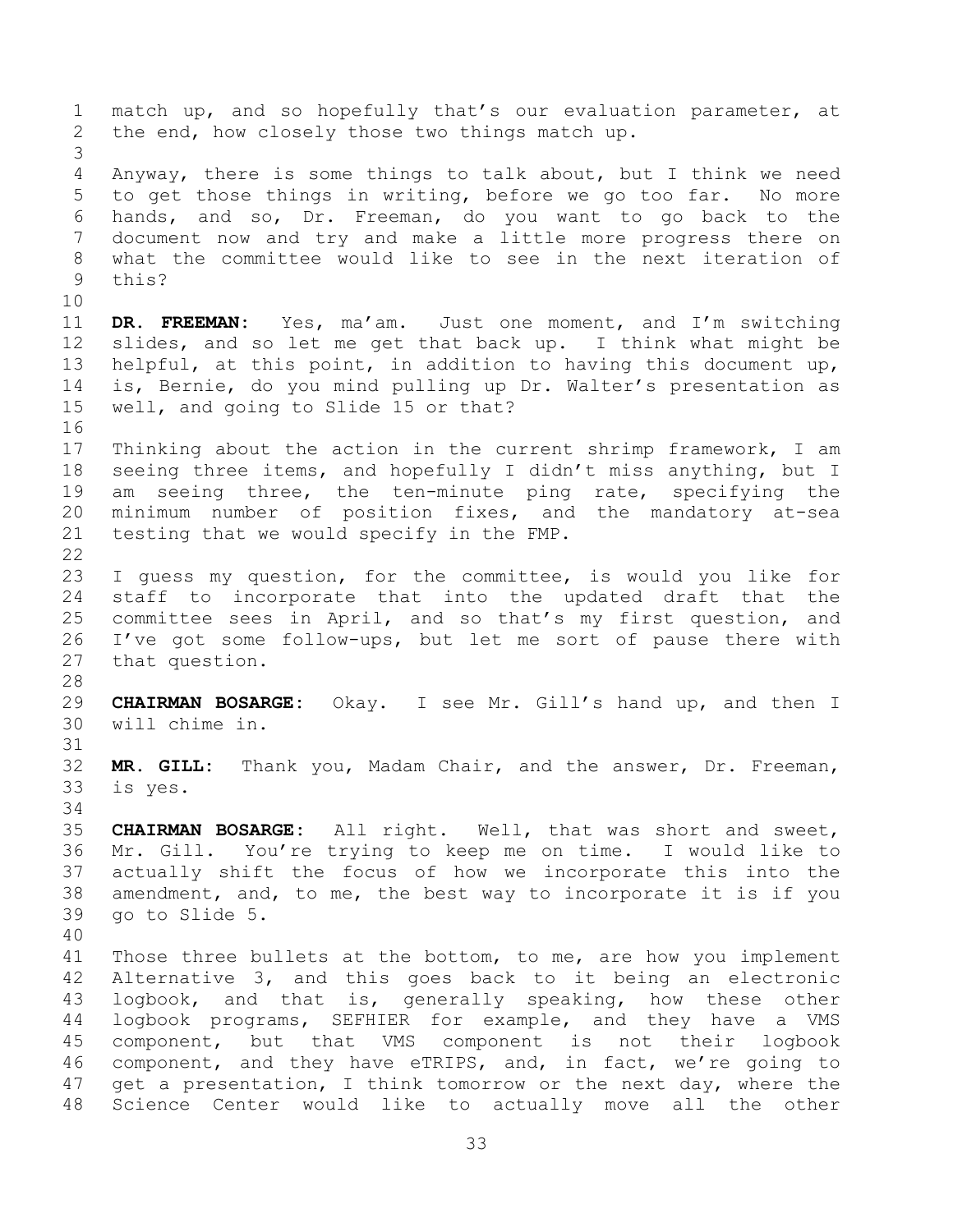commercial fisheries to an electronic logbook, and that's going 2 to be housed within the agency, within the Science Center and SERO, as far as standing that up and putting out the protocols, to make sure they get the forms right, and that's not going through the VMS and through OLE. 

 That is going to be stood up by the Science Center and SERO, and I think that the shrimp industry should follow that same process. We should have a logbook that is stood up by the Science Center and SERO, and those bullets spell out how you do that and who does what, and then, for each one of those bullets, that would be put into the amendment that we're looking at, you can flesh out each one of those, with some of these other slides that you have before it, that talks about what server would you use, that you have a contractor already that does this that you contract with, and bring them onboard, and it tells you right there where you're going to put the requirements, and they will be housed on the Science Center website, and that the shrimp specifications will be added to the CFR. 

 Either way, you're going to have to add things to the CFR, and I want to get it right the first time, and so that would be my path forward on how you flesh out this document and how you implement Alternative 3, rather than piecemealing it together 25 and trying to take Alternative -- If we go with that Slide 15, we're actually still reverting back to the VMS stuff, and those specifications, as we just talked about today, really weren't written to make sure that you get shrimp effort data appropriately.

 They were written for a different purpose, and there are things that need to be added, and, more importantly, there are things that need to be taken out, and you can't take those things out if you try and use national VMS standards.

 This is a logbook program, and it needs to fall -- It needs to have its own tech specs, and that's the way you go about it, is that page 5, and that's what I would like to see put into the document. Any other hands? Okay, Dr. Freeman. What other questions do you have for us?

 **DR. FREEMAN:** Ms. Bosarge, Dr. Simmons has her hand up, and I see Mr. Strelcheck as well.

**CHAIRMAN BOSARGE:** Dr. Simmons, go ahead.

 **EXECUTIVE DIRECTOR SIMMONS:** Thank you. I guess it's a little bit unclear to me -- I mean, I think we could pull these out and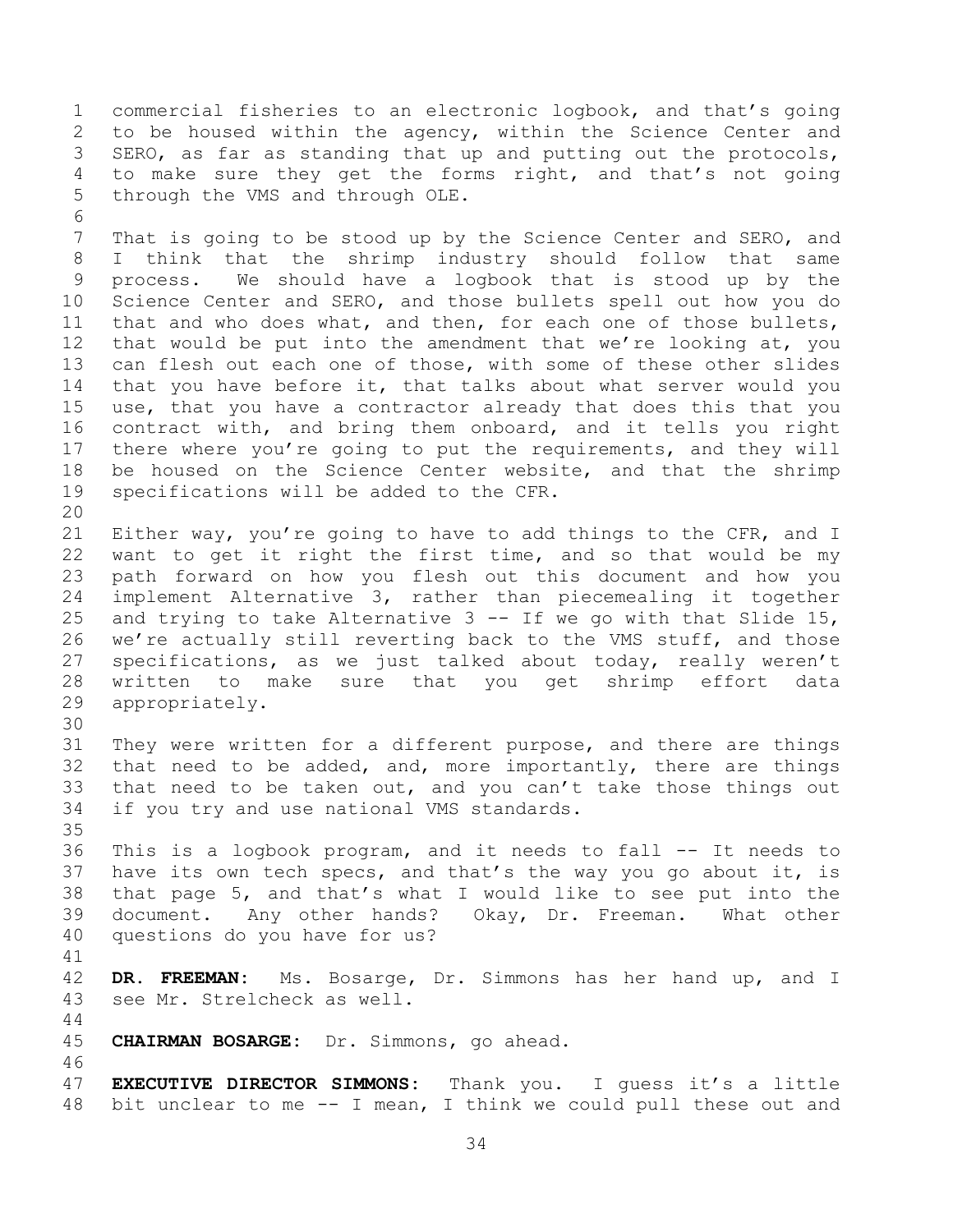talk about them at another council meeting, but I guess it's unclear to me how our staff would do something that I think the Science Center is really going to have to develop and prepare, regarding the contract and whether that has to be competitive and all those types of things. I think we can certainly talk about it at a council meeting, but I guess I'm not really clear how our staff would move forward with this right now in the amendment, in the framework action.

 **CHAIRMAN BOSARGE:** Carrie, I'm not talking about actually putting out a proposal to contractors. I am talking about an amendment that gives detail on what alternative means, what Alternative 3 means, and how it would be carried out, which is what that Slide 5 summarizes, right, in those three bullet points, that there would be shrimp-specific testing and certification carried out under the auspices of the Science Center, that there would be specific shrimp specifications for 18 the hardware, to make sure that we get good effort data, and that would be housed on the Science Center's website, under the shrimp program, and that those shrimp specifications would also need to be added to 50 CFR Part 622, and that is what get fleshed out.

 Now, as far as who the Science Center actually contracts as a vendor, I mean, that's for them to determine at some point in time, sort of like when we did the for-hire amendment. We put down how we -- The overview, generally, and some specifics of what we wanted the program to look like and how it would be implemented, but we didn't get into specific vendors and things like that. Does that help a little bit?

 **EXECUTIVE DIRECTOR SIMMONS:** A little, Madam Chair, but a follow-up. I guess, timing-wise, would it be better until spring, or whenever we get some of these results from the testing, and it comes back to the council, and we get maybe a progress report on the work that we're going to contract with for P-Sea WindPlot, and the council gets a status report, perhaps, on when that contractor is decided, on where that program is, and then some of these details would be fleshed out a little further? I mean, I feel like some of these stuff has to be tested, and we need to get some more information, but perhaps I'm missing something here, before we can really delve into these bullets.

 **CHAIRMAN BOSARGE:** No, I don't think you do have to wait on the testing, for either one, really, as far as fleshing this out, and I don't think you're going to get those results as soon as you think either. I mean, there's a lot that's got to -- That's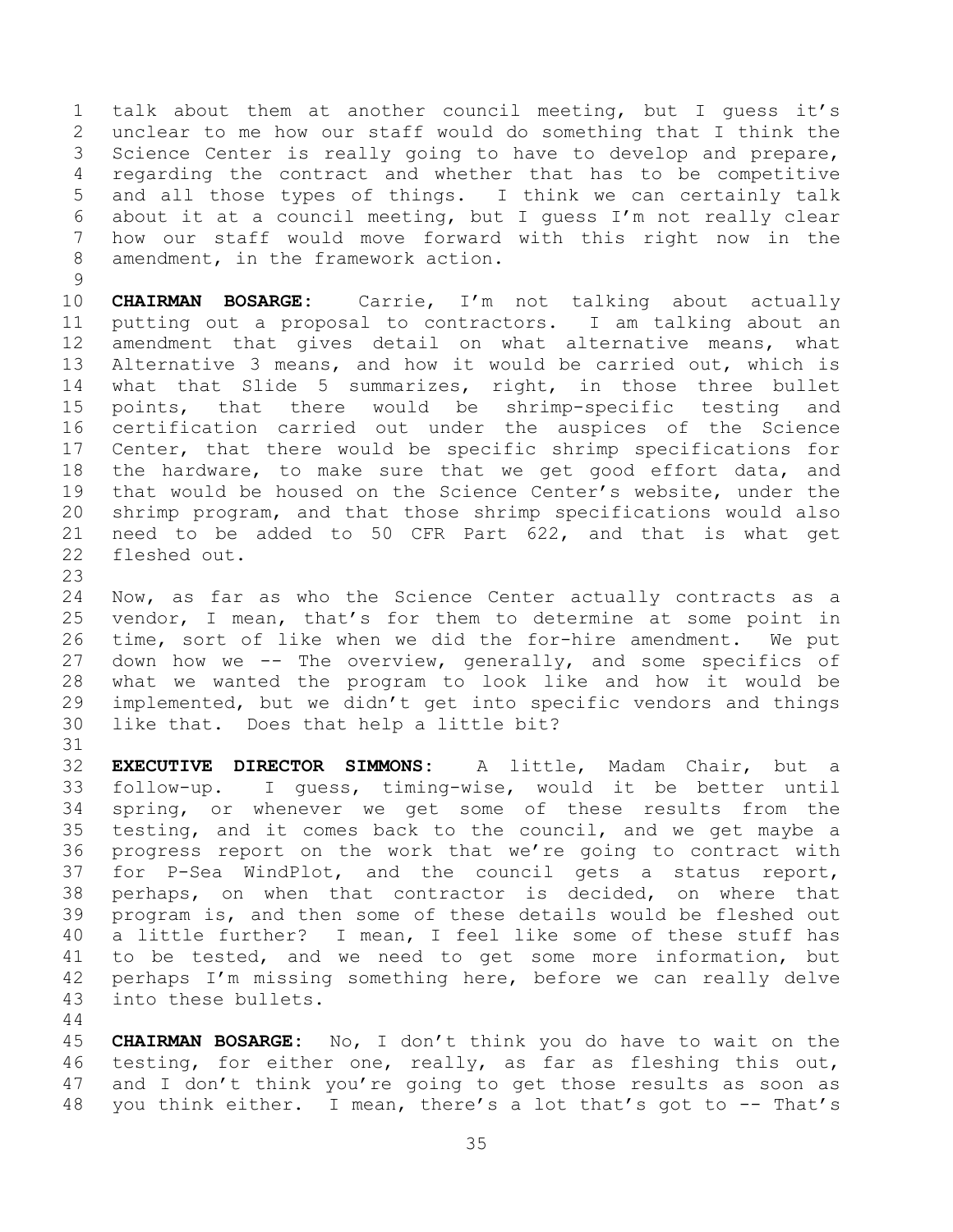in May, and it's a month-long trip, and then you have to run the analysis and get the presentation, and I don't see you getting that until closer to the end of the year, more than likely, before the council sees anything from that, and that's only on the Coretta. Your testing for the pink shrimp fishery, that's going to have to occur this winter. That's a winter fishery, and you have just about missed it at this point, and so that's going to occur, the testing for the pink shrimp, which is vital, in my opinion, and that's going to occur in probably December, or 12 January of -- December of 2022 and January of 2023, and so those results you're not going to have until next year on the testing there. To me, what it is, Carrie, is we have these draft specifications, right and, as long as we wrote those appropriately, then that will give us a device that will alter the historical data that we've collected thus far, and we're going to make very little alteration to that. The data that we will get going forward will match that data as it has always been in the past, and it gives the vendors the specifications to build and program a device for that purpose, to collect the data in that way. 26 If you go back and look at the presentation that Dr. Nance gave, because he's the one that stood up this program the last time, that was one of the key points he has made every time he has presented, is that, when they switched from the old system to an electronic logbook, the first time we actually moved from one ELB to another, right, because we've had to do this one time before, one of the key things that they tried to do was not alter the data, to make sure that, whatever device they went to, whatever platform they used, collected the data in the same way, nothing extra, nothing missing, ten-minute pings, and that's it. They made sure that they continued to get good data that was comparable to the old data, and it's not broken, and so don't fix it, right, and that's what those tech specs do, and so I 40 think, as long as you have those tech specs in the document, and you show that there is an operational path for a vendor to be approved, where they would find the specs, how they get -- Who they apply with to get approved and how the data would be transferred. We gave two server options there. If it doesn't go through the VMS program, it's going to go through Gulf States' server or a NESDIS server, and we have all the detail on that to go into the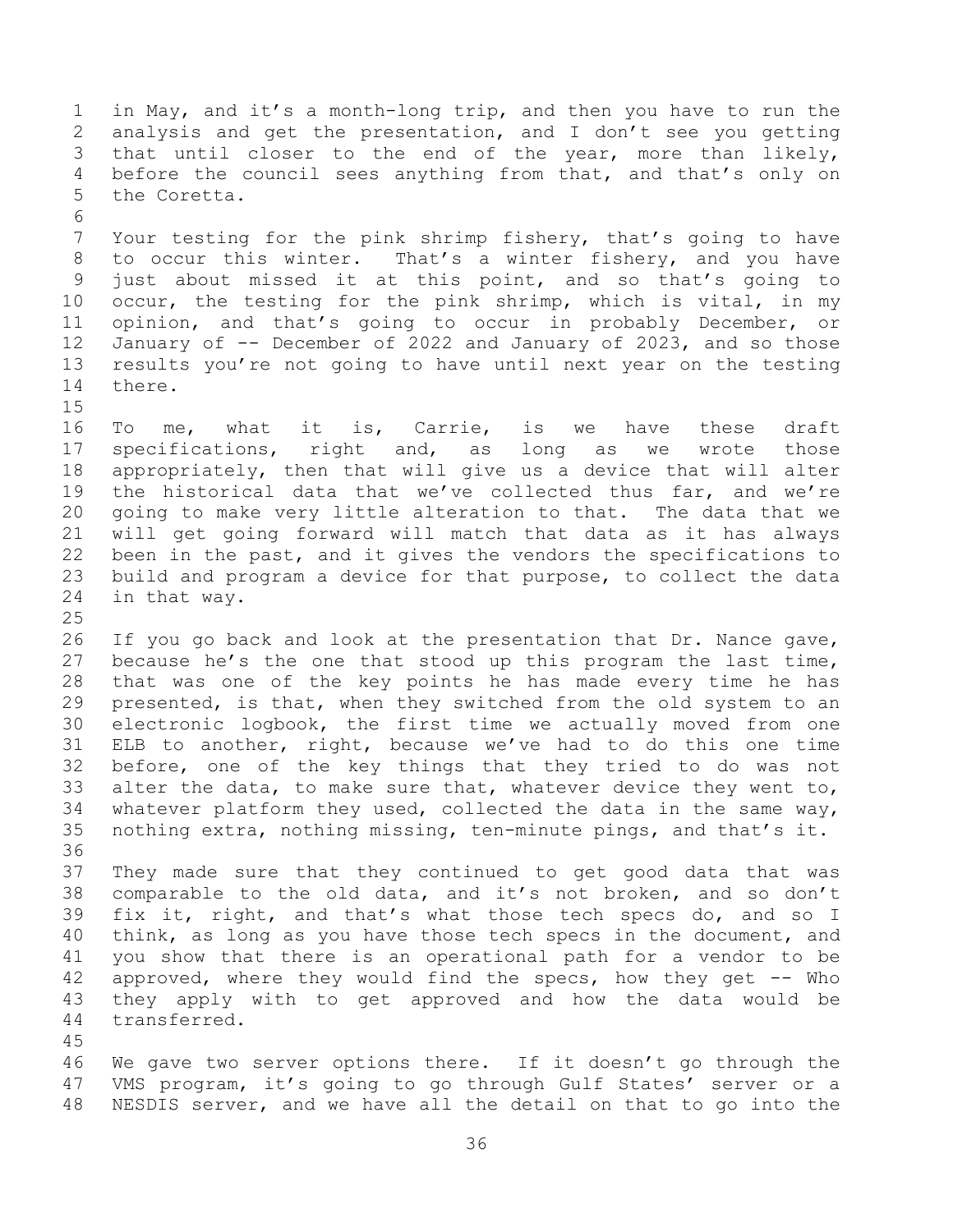document. As long as you flesh those things out, I think you have everything in the document that you need. I've got a whole list of hands here, if Dr. Simmons doesn't have another follow- up, and it's fine if you do, Carrie. **EXECUTIVE DIRECTOR SIMMONS:** I'm good. Thank you. **CHAIRMAN BOSARGE:** Okay. I have Mr. Strelcheck and then Mr. Gill and then Ms. Levy. **MR. STRELCHECK:** Thanks, Leann. I am going to let Bob and Mara 12 speak, and then please come back to me. **CHAIRMAN BOSARGE:** All right. Mr. Gill, go ahead. **MR. GILL:** Thank you, Madam Chair. A few comments relative to the discussion on the document. We all know that the purpose of what we're trying to do here is get the data to compute effort, but we also know that the VMS system was set up as an 20 enforcement tool, back in the day, and, in the minds of the stakeholders out here in the real world, that's what it is. Part of this back-and-forth about nomenclature I think would be helped if -- I know it's in the purpose, but if it was explained in the action what the purpose of that action is relative to data collection, and so that minimizes, at least in my mind, the distinction on what you call it. The second thought is that, to the Chair's point -- I lost my train of thought. I am sorry, Madam Chair. I was thinking, and I can't think of what my next point was, and so my last point was I think it would help, in the document, because, in all these discussions, at least I am losing track of the timeline that we envision for each of the alternatives and what the steps are that drives that timeline. I think that would be helpful in fleshing this out and point where we're going and when we're going to there, to the point that the Chair was just talking about, the pink shrimp fishery, and, at this point, at least in my mind, it's kind of amorphous, and we're working on the document, and it doesn't have an endpoint. Well, it does, as has been pointed out by Dr. Walter, but I think, for each alternative, the argument has been made that there is implications on this and that and the other that has to be done, et cetera, and so I think laying that out, perhaps in a graphic fashion, and making that crystal clear would be helpful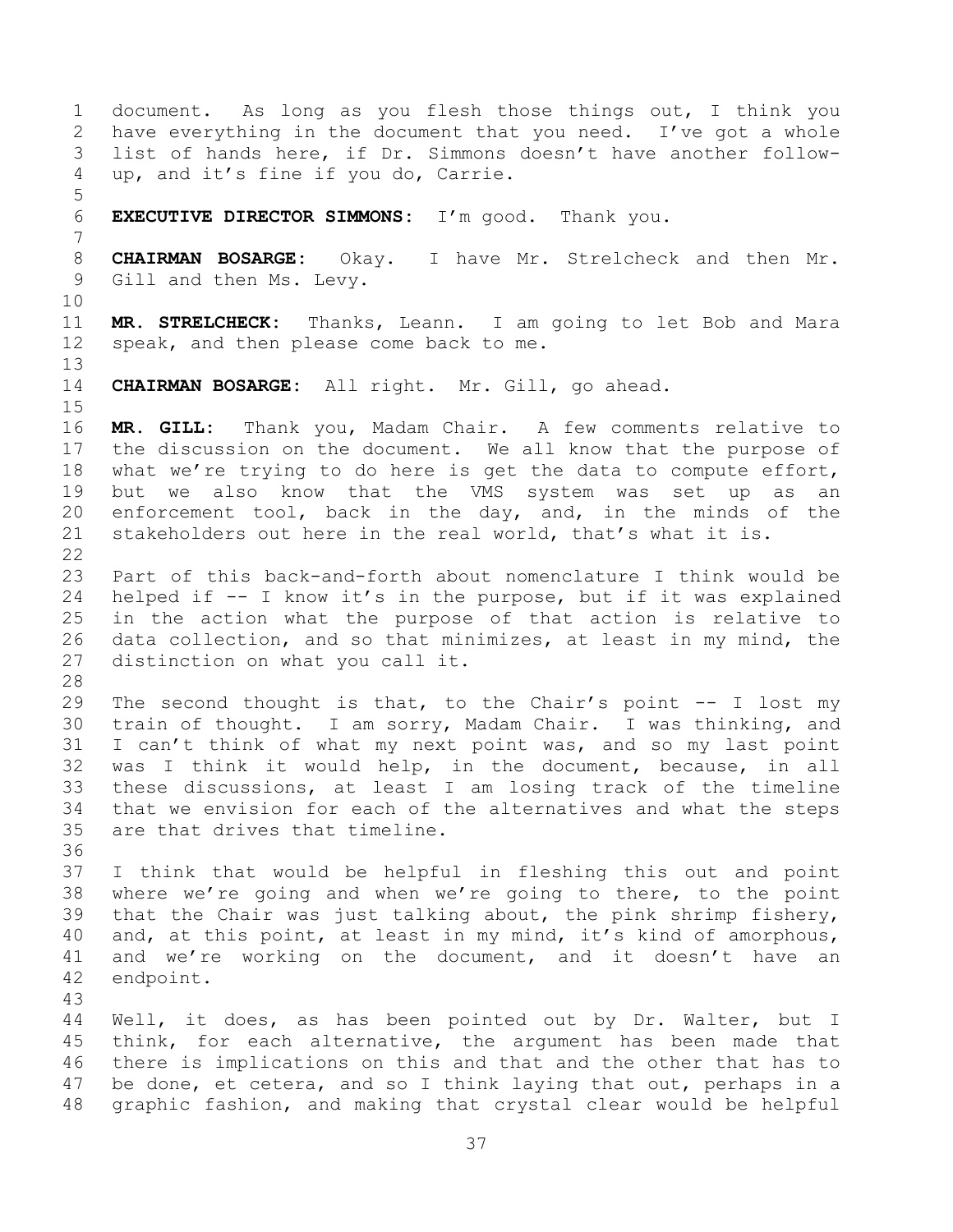to the document, and, if I can remember what my other point is, Madam Chair, I will put my hand back up. Thank you very much. **CHAIRMAN BOSARGE:** Yes, sir. We'll come back to you when you think of it. Ms. Levy. **MS. LEVY:** Thank you. I just wanted to say a few words about the comparison with the for-hire reporting requirement and to point out that the council, in that document implementing the for-hire reporting requirements, which involves two components, right, of fishing records, which are the logbook, and the location information, which is used primarily to validate effort, which is the GPS requirement, were much less specific than what is on Slide 5, meaning that the alternative for the logbook section basically said that permit holders are going to need to submit records for each trip on a NMFS-approved device. It didn't say who was going to house the data, what NMFS office was going to figure out what those forms were, things like that, and, for the location data, basically, it said that you need to use -- Submit NMFS records via NMFS-approved hardware or software with a GPS capability that, at a minimum, can archive the vessel position. Again, it didn't say who was going to develop the tech specs for that, how it was going to be approved, who was going to house the data, and, ultimately, what NMFS ended up doing to implement this was to change the VMS regulations, the national regulations, to allow for cellular units that would meet the requirements of this for-hire reporting action and go through route. I just feel like, if we're going to look at what was in the for- hire amendment, and then what you're talking about adding here, we should probably be really looking at what was in the for-hire amendment, which was not this specific. Thank you. **CHAIRMAN BOSARGE:** Mr. Strelcheck. **MR. STRELCHECK:** Thanks, Madam Chair. Great points, Mara. I agree, and that's one of the things that I had done, is look at prior amendments as kind of examples of what the council has taken action on in the past. The two comments I had, specific to Alternative 3, and giving guidance to the IPT, would be, obviously, there was a lot of discussion in John's presentation about costs and that this may not be budget neutral, and so I think it's going to be really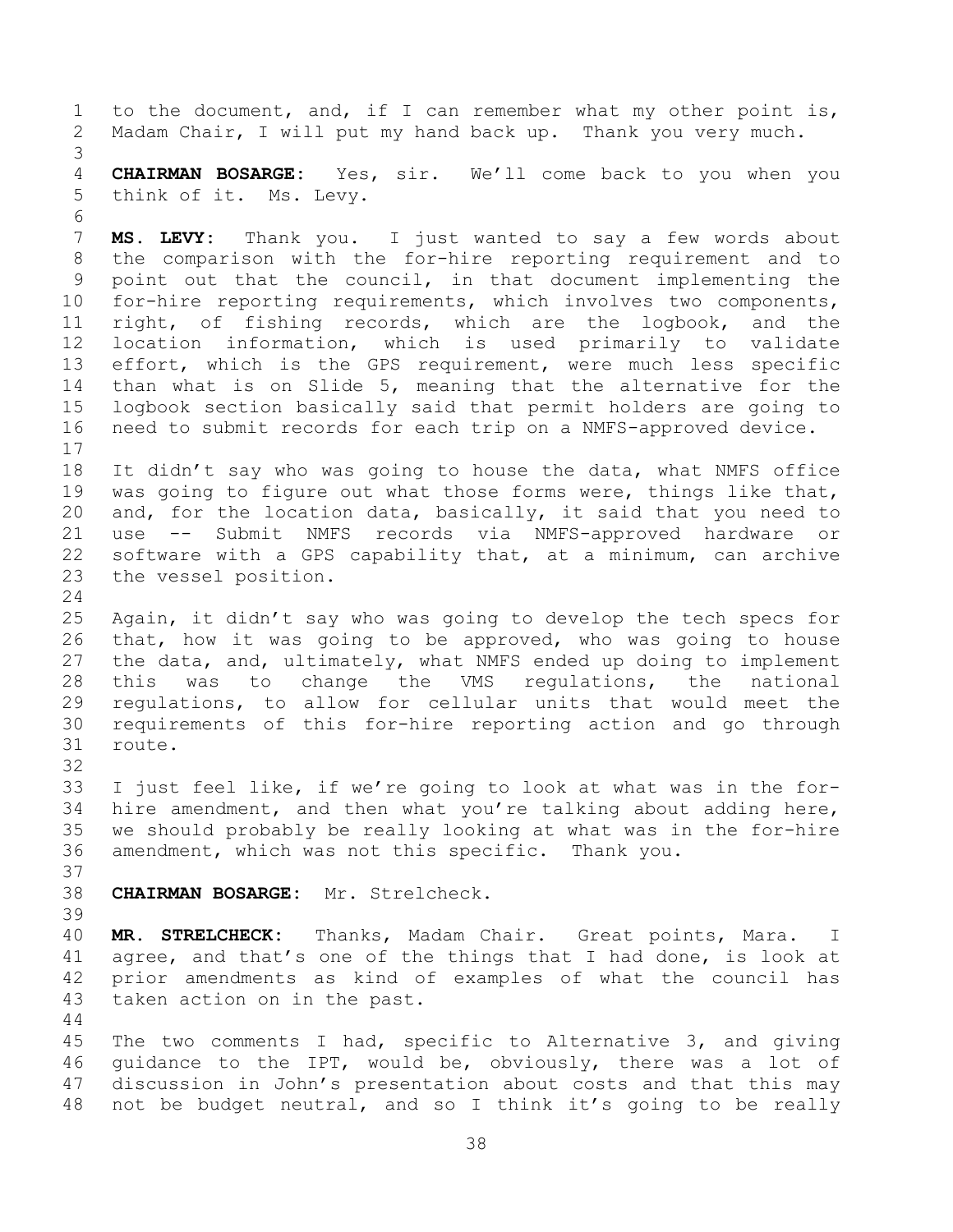important to distinguish what those added costs would be and what that looks like from the standpoint of the agency, as well as the industry. I made the comment earlier that I think we're arguing over semantics, and I think Bob even referenced that, but, to me, Alternative 3, the distinction that I feel like you're making, Leann, is it's a non-VMS program, right, and so there's Alternative 2, which is VMS, and then there's Alternative 3, which is non-VMS, but the units themselves are essentially functioning in the same way, and so the IPT might want to discuss how that additional clarity maybe could be made with regard to the wording of the alternatives and bring back suggestions to us at a future council meeting.

 Then the last comment is maybe a question, which it's really not clear to me -- You pointed to what is on the screen and the shrimp technical specifications being added to 50 CFR, and Mara just noted that that has been kind of within the agency's purview, to decide what those specifications are, and so my question is, are we considering adding the detailed specifications that have been drafted as part of Alternative 3, because I think that would help, in terms of clarifying to the IPT, or is that still going to be under the purview of the agency, ultimately, which I think it would have to be, and you would just provide kind of some guidance with regard to what would go into those technical specifications?

 **CHAIRMAN BOSARGE:** To me, the most important piece of that Alternative, or one of the most important pieces of that Alternative 3 is that the technical specifications for any device that we're going to use to collect scientific shrimp effort data will be specific for that purpose.

 The tech specs that I drafted, that's what they were specific to, to make sure that we get good scientific data. Those specs should be housed by the Science Center, and they, I hope, will use what I have as a baseline. If you use the right tech specs from the beginning, then we don't end up in a situation where -- Just what we talked about earlier.

42 You're going to get too much information, in some cases, and possibly not enough in others, and, because you didn't actually get a device that fits your purpose, you end up having to go to the government, and your people will have more work on the backend, and they're going to have to go back and rewrite a shrimp algorithm, and that's just the first thing.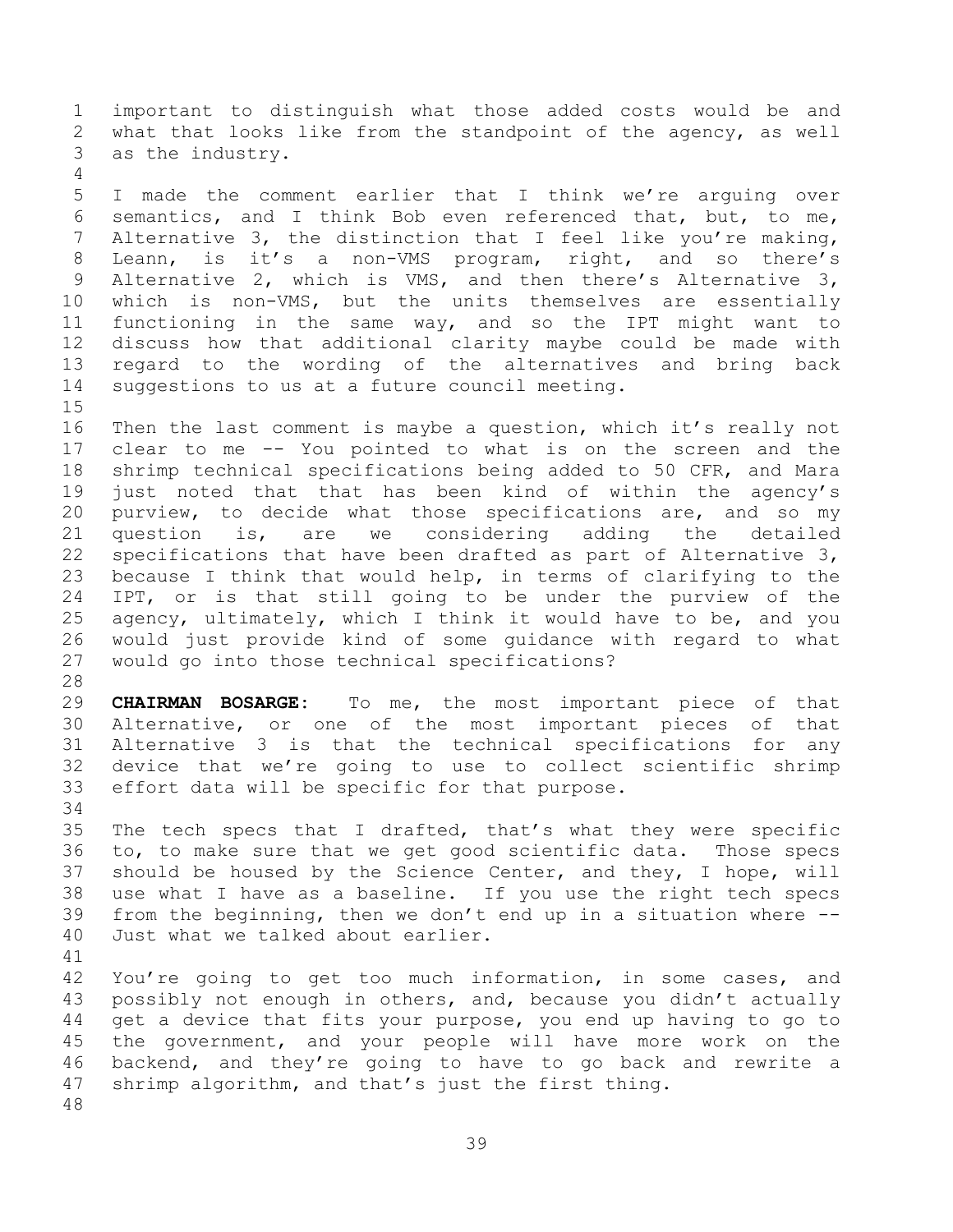Andy, has anybody contemplated that, if you don't get these tech specs right, and you get a device that gets you data that is comparable to your old data, you're also going to end up in a situation where you very well may have a historical dataset that doesn't match your current one, and so they'll spend about three years trying to recalibrate shrimp data, and God only knows where that will land. That's been such a pleasant process thus far with other data.

 To me, that's what we do when we go with Alternative 3. You write specs that get you a device and data that looks like your old data, which has functioned very well for you, and all you need is transmission. That's what is wrong with our program right now. There's nothing wrong with the data that we collect, and we need to continue to collect in the same way.

 Nothing added and nothing lost. That's what Alternative 3 will get you, and so I would hope that those draft technical specifications would be utilized, instead of going back to your VMS specs, which, in some cases, gets you too much, and it's going to cause you problems, and, in some cases, it gets you too little, and so, I mean, you just told me couldn't put it -- You asked if I wanted that in the document with Alternative 3, and it's in the document as an appendix, and I think you just told me that I couldn't have it in the document with Alternative 3, and so I guess it's a rhetorical question. Andy, do you want to follow-up and ask me a different way?

**MR. STRELCHECK:** No, I'm good for now. Thanks.

 **CHAIRMAN BOSARGE:** All right, and so I want staff to pull something up. I am going to put this -- I am going to try a different angle on this, because I think we get lost in the weeds, and we forget what these two options are and what they mean to our scientific data, okay, and that's what this is all about, is getting good effort data and how we're going to move forward.

 We're still getting effort data, but it's not transmitted automatically, and so, staff, I sent you all an email, and it's got two presentations that the council has already received, and I just want you to pull up two slides, a slide from each presentation, side-by-side, and it's the actual effort data, and it shows you, on a map, what it looks like, and this is the difference, right now, between Alternative 2 and Alternative 3, and this council has got to figure out which route they're going to go, which program they want to use, which means VMS or some other device that follows a different set of technical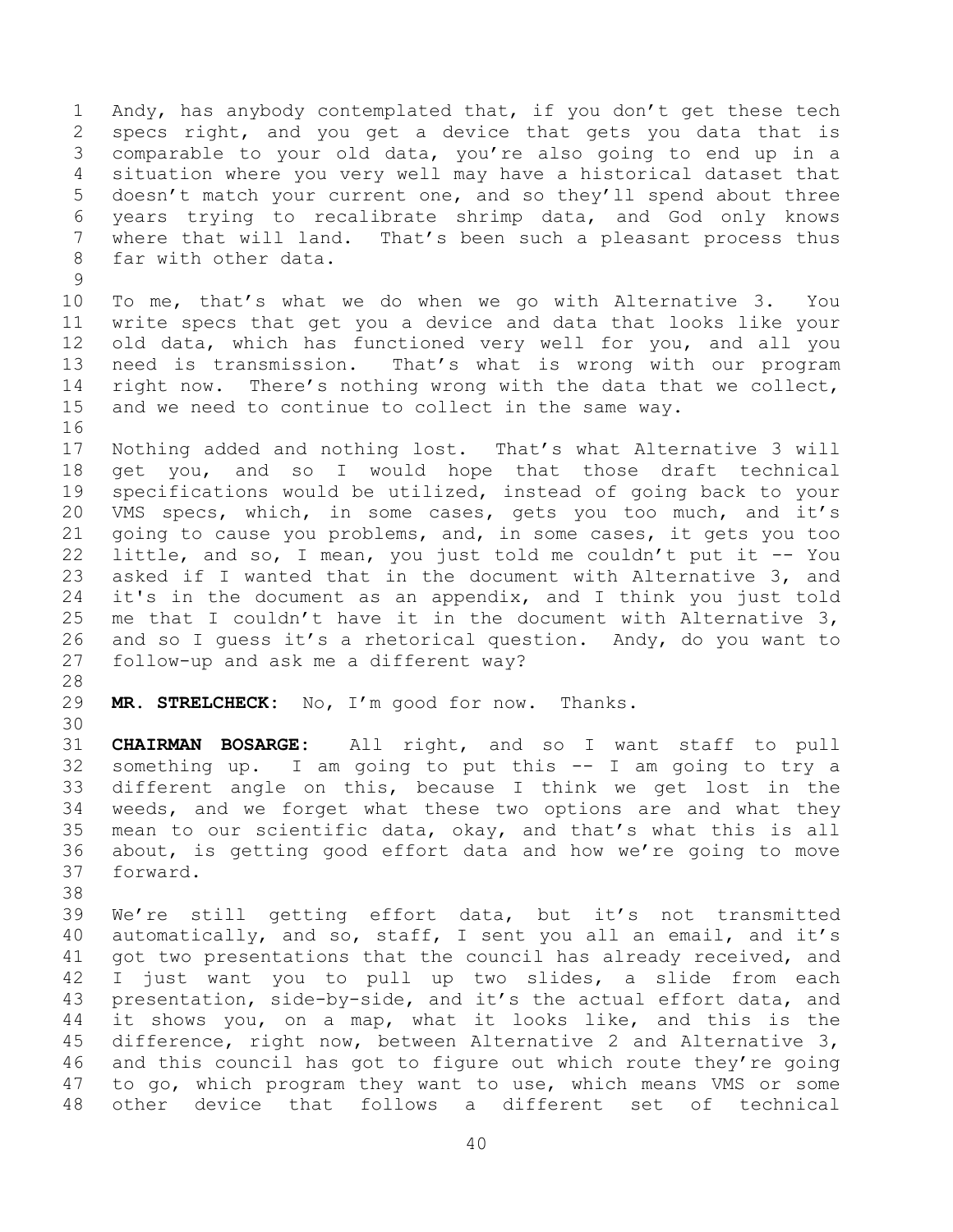specifications and Alternative 3. Can you pull that up for me? On that one, I want you to go to Slide Number 5, and pull up Slide 5. On the rock shrimp one, pull up Slide 5, please. Thank you. Now, if you will go to the LGL presentation and pull up Slide 10 and see if you can show those two things side-by- side. This is what all this amendment boils down to right here. This is your output, from these devices that only collect location data, and it's not a logbook, and it's just location data, and these are the two outputs, and this is the actual effort, because that's what those devices are doing, is collecting the raw effort data. Now, the slide on the right is the device that the council just funded Dr. Benny Gallaway and LGL, and the industry forked out about three-hundred-and-something-thousand dollars to do the actual scientific testing, and so that device got location data, and Dr. Gallaway is the one that originally created that algorithm that the Science Center uses, and so he has the algorithm, and so he put it through the algorithm, and that plot -- What he was trying to show you there is that the P-Sea WindPlot device, where they can be other devices that do this too, once you publish the draft tech specs that we have in the appendix, but that it created effort data, based on that raw location data, that mirrored the ELB that was on that boat also collecting the same data, and so you have good, solid scientific data. The effort data from that device, using some technical specifications like we came up with and drafted in the appendix, will give you data that is comparable to your old historical data, and so you hope we won't have to recalibrate anything, and you can continue on. Now, the left-hand plot is VMS data that we plugged in and tried to come up with effort data from it. The first thing you need to note is this is actual VMS data off of one boat, and that's why it's plotted -- You see it's like a made-up location, right, and they put some other continent out there, and I don't even know it is, and I can't see it. The screen is too small, but so that it would protect the privacy of the boat. However, they took VMS data, and they tried to plug it into the shrimp algorithm, and it wouldn't work. I think it called it nonsensical results or something like that, but it wouldn't work. It didn't go into the algorithm and give you effort data,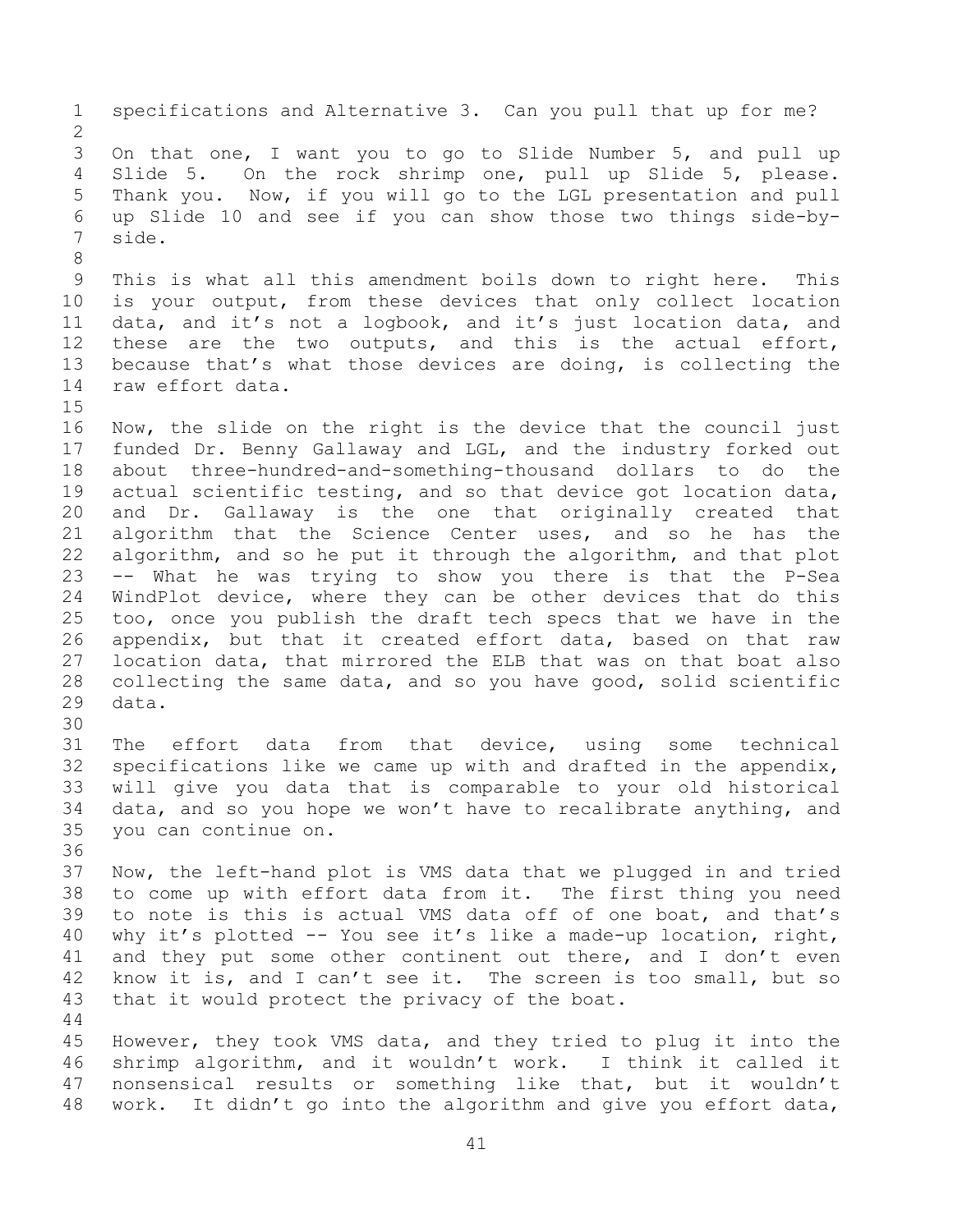because the algorithm is hard-coded for ten-minute pings, and that's why I keep harping on this idea of using these VMS tech specs that have all these additional pings, and that's why I asked the question of can we take things out of the VMS tech specs, if we go that route, and, no, we can't remove stuff. We can add stuff. Well, that's going to cause a problem, more than likely. If it caused a problem here, then the odds are that it could very well cause a problem when you have the additional pings. Now, so what was done here is everybody says it's so simple to calculate effort, and all you have to do is know the time between points, and the distance between points, and you can get effort. When this was provided to the Shrimp AP, it seemed very easy, but it took some shrimpers actually looking at it to say, okay, well, guess what, that's not accurate data, and we shrimp in the rock shrimp fishery, and it doesn't matter what map you put that on, and, if north points north, that's not South Atlantic rock shrimp data, because you can see those yellow dots, and that's the trawling. That's what, using a formula, they came up with for trawling. That is generally going east and west. In the South Atlantic, generally speaking, the stream runs north and south, and we can't trawl across that stream. We have got to trawl with it. We've got to trawl north or south when we rock shrimp, and so we've got to go with the stream or against the stream, and we can't run cross-current. That is one thing that tells you that that data is not accurate, it's not giving you good, accurate effort. The other thing is, if you look at the scale on the bottom, it says 100 kilometers, and I plugged it in, and I think that was like sixty-two miles, and that looks like about an inch on that scale, and so there's some of these trawls where we're trawling sixty-something miles, and there's one trawl down there where it looks like we're trawling, Lord, I don't know, somewhere between 150 and 180 miles in one trawl. You would trawl multiple days without ever pulling your nets up to make that kind of tow, and that doesn't happen. I mean, generally speaking, we make about a three or four-hour tow. We don't make a sixty-mile tow. We don't make a 120-mile tow. These are the results, right now, that Alternative 2 is giving you. Is that the effort data that we want? We talk about these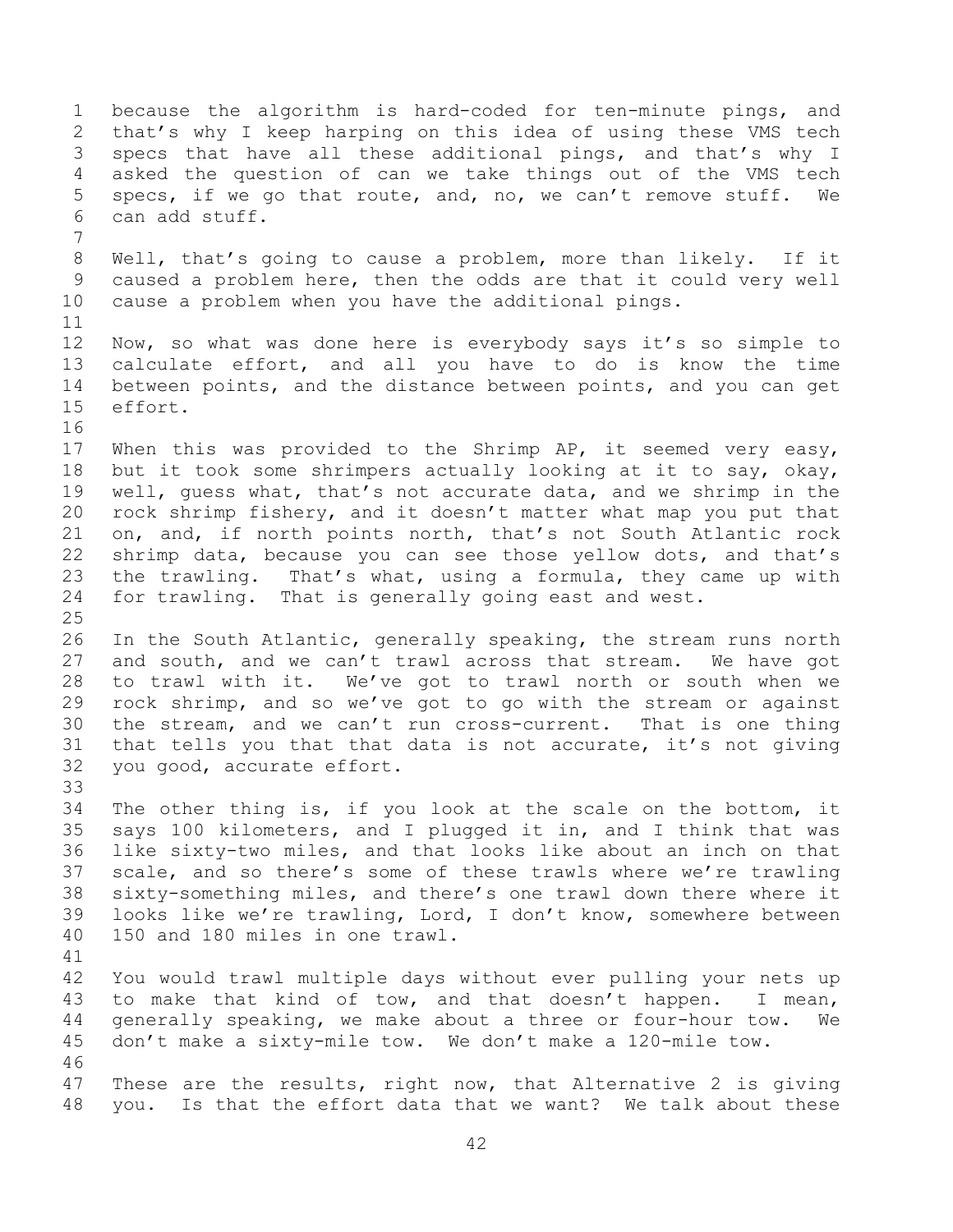tech specs, and I have harped on them, because that is what you're getting right now if you go with a VMS, and I, for one, am not willing to not write the tech specs right the first time and go try and fix this on the backend, hoping that we can fix it, and then, even if we do fix it, what implications does that have going forward? Are we going to have to recalibrate historical data? No, and do it right the first time, and you don't have to fix things on the backend, and so, Alternative 3, with those tech specs, gets you good, usable data, and it's already been tested, and we just have to work out the transmission piece, and that's just from one vendor, and there is plenty -- I guarantee you that those VMS vendors will create a device that will collect the data the way we need it collected for shrimp effort scientific integrity, and they will apply to be approved under those tech specs, housed through the Science Center, and this gets done right, and so there's an easy way or a right way, in my opinion, and, right now, Alternative 3 gives you good 21 data, which you have got to have, for various stock assessments, and we don't need stock assessments imploding because we don't have effort data, or we have effort data that needs to be recalibrated, or all sorts of things, and we certainly -- We certainly don't want to be in hot water with environmental groups over turtles, when we have a path forward that will give us good data, and we don't need to take the easy path, but we need to take the right path. That's what those two alternatives get you. I hope that kind of makes it clearer for the committee and the council as we talk about all this lingo of do we want to call it a device, or do we want to call it an electronic logbook, and this is what you're getting, and so I will open the floor to questions. I see you Dr. Walter, and I see your hand up, but, Mr. Schieble, you've been quiet, and I'm going to let you have a chance to speak, and then we'll go to Dr. Walter. **MR. CHRIS SCHIEBLE:** Okay. Well, thank you, Madam Chair. This is a little add-in of information, as well as I am supportive of your point, and I see the point you're making here with this, 43 but I also see some of the other things, and the timeline is my biggest question. I am looking at our action schedule, and, obviously, it doesn't go out to next June on this document yet, and so maybe Dr. Freeman can give me a pointer on that when I'm done here, as to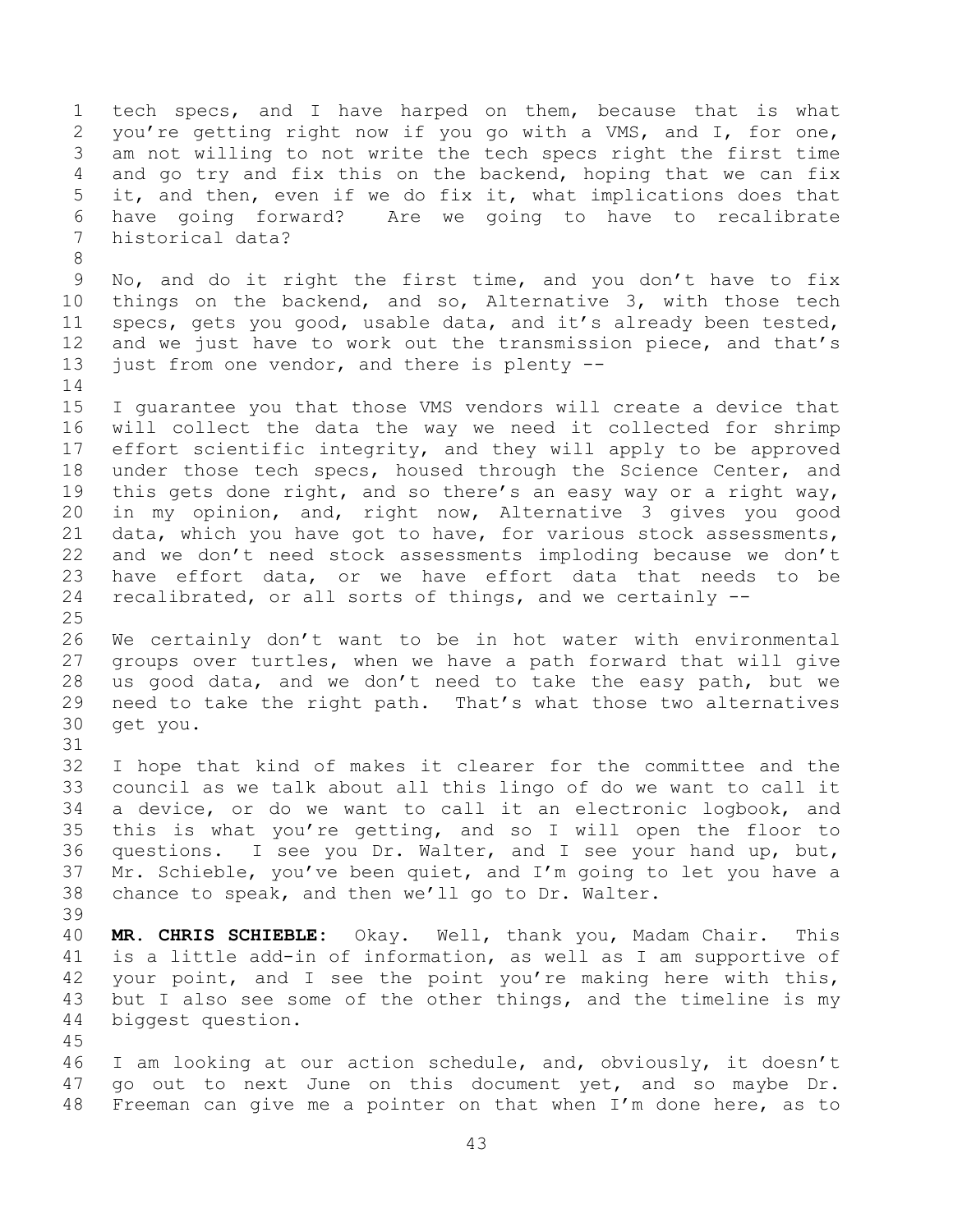what we're looking at as far as the timing of this document to get preferreds in here, as well as a public hearing draft, et cetera.

 To me, that seems like the side-by-side study would be dependent upon that time scale as well, if we're going to continue on with that, and then my final point, on that note, is I just had this added to the shrimp taskforce meeting in Louisiana, which is coming up on February 16, and so there's going to be a solicitation of potential shrimpers to participate in this program, and probably this PowerPoint will be presented, in some fashion, to them, so they know more about it, and it's also gone out to Louisiana Sea Grant, at the same time today, and so just 14 so you know, and that's all that I have.

## 

**CHAIRMAN BOSARGE:** Dr. Walter.

 **DR. WALTER:** Thank you, Madam Chair. I'm not a member of the committee, and so I appreciate you calling on me, and definitely call on members of the committee and the council first, and I do take a little bit of an issue here with you saying that the VMS data is wrong, because it's not showing what you might expect, and this is, I believe, a different fishery for shrimp, and I think probably somebody who might know the fishery better would probably say -- I believe it's the royal red fishery, and the reason that it looks like one contiguous trawl is because this is at one-hour pings, and so that's the reason that --

 It wouldn't really make sense to have run it through the algorithm that requires the ten minutes, but it looks like one contiguous trawl, because the vessel is, that whole time, moving slowly, and the way we partitioned trawling versus steaming was simply on the vessel change in position over time, and, if it didn't change its position much over time, then it was moving slowly, and we can't tell whether it is one whole entire trawl or not, but, in terms of the effort algorithm, neither does the effort algorithm that we're using at ten minutes, other than if you separate out finer scale, because it has that finer resolution, but it doesn't know trawling or not trawling, other than the change in position over time.

 I think to say that the VMS collects data that is wrong cannot be inferred from this, and you would need the testing protocols that have been outlined to be able to demonstrate that the existing 3G gives the same thing that any of the cellular VMS units provide, which is what we've outlined, but I don't think we can say that VMS is wrong, and, in many other fisheries, VMS is used routinely to collect effort information, and for many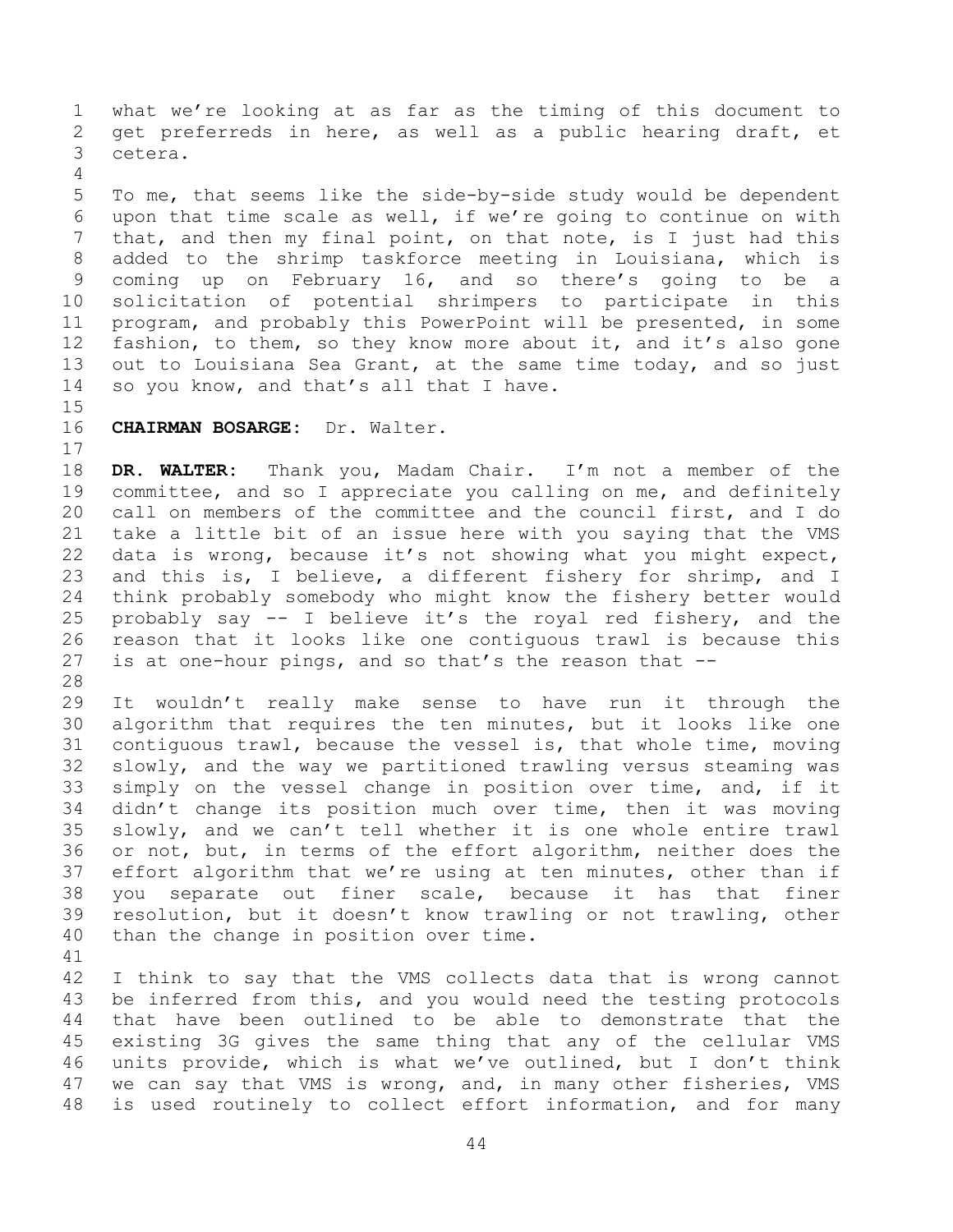scientific purposes, and so we do have pretty good confirmation that the VMS units do their job to collect effort information accurately, and so I just wanted to note that, that you cannot say that the VMS is wrong from this. It doesn't look like rock shrimp fishing, and I think that's probably true, because it's probably not, and it doesn't look like any of the other shrimp fishing either, because it's different, and we did specifically put it in a different location, to preserve the confidentiality, and that's the challenge with trying to present this information. Thanks. **CHAIRMAN BOSARGE:** All right, and I have just been reminded of our time, that I have to be cognizant of our time, and I appreciate that, Chairman Diaz, but I will say those comments that I made -- Those came directly from rock shrimp fishermen on the Shrimp AP, and so I didn't come up with that on my own, and those were shrimpers that had fished that fishery, and it says one test for rock shrimp vessel in a disguised location, and so, even if you say that, because it's one-hour pings, it throws the data off, if it truly is rock shrimping, then that east-west data -- I mean, that's what the shrimpers told us at the Shrimp AP meeting, and I think that they would know. They have spent their lives doing that, and they have shrimped in the South Atlantic, in the rock shrimp fishery, and still do, and so to say that you don't trawl east-west over there in that rock shrimp fishery, and you generally trawl north-south, and I can look at that screen and tell you that there's something wrong, and so I'm going to turn it back over to Dr. Freeman, and I'm sorry to have to get so fussy about it, Dr. Walter, because I sure do like you, and so I don't like to do battle with you like this, but, anyway, sometimes it has to be done, I guess. Dr. Freeman, would you go through the Shrimp AP summary quickly for us, because I think we've got about five minutes, and we'll be up against our deadline, and that's about the last thing on our agenda here, and, Chairman Perret, if you're still on the line, let us know if you want to chime-in after that summary. **DR. FREEMAN:** Madam Chair, I didn't want to jump ahead just yet, because there was an outstanding question, I believe, from Mr. Schieble on the timeline for picking preferreds and public hearings and so forth. **CHAIRMAN BOSARGE:** You're right. **DR. FREEMAN:** The first was I did want to just comment that, in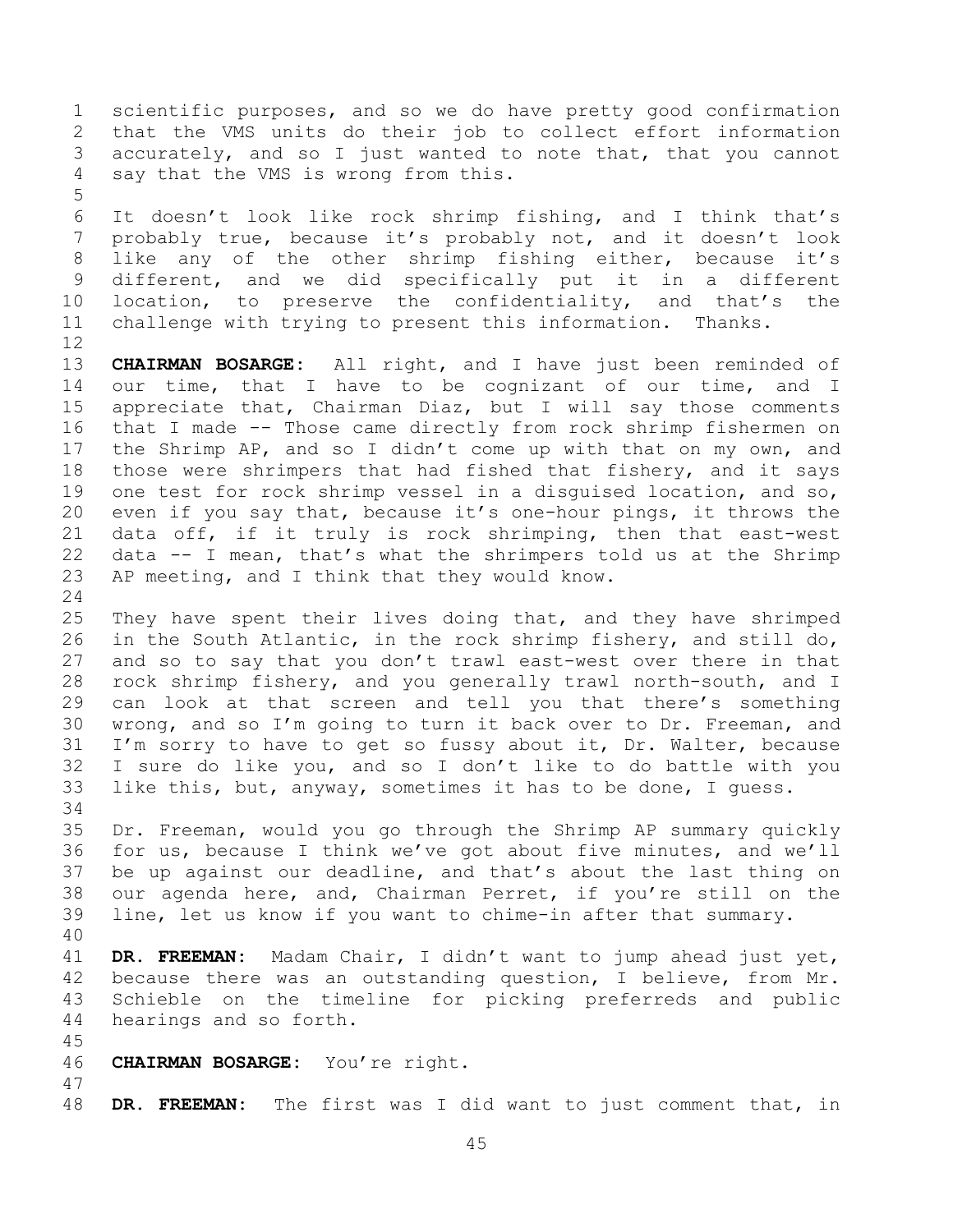its current form as a framework action, the document would not go out for public hearings. However, Emily would still develop a video and post that online, and so the shrimp industry would still have an opportunity to provide written comments, as well as, of course, verbal comments during the council meeting as well. 

 In terms of progressing with the document, that was part of what was in the action guide, was requesting input, and I did get a resounding yes from Mr. Gill, in terms of incorporating some of the items from Farron's presentation into an updated draft of the document.

 However, I do still want to sort of toss back to the committee that one of the things that we would potentially need to keep in mind, and staff would need input for, is, when I look at the two items on the screen right now, on the left and the right, the items on the left is what Farron was saying would be tested on the R/V Caretta, and hopefully with volunteers from the Gulf shrimp industry, and then on the right is what would be tested and funded through the proposal that Dr. Simmons is going to give a just brief one-minute update on. She is shaking her head, and I think she's trying to back out, quickly, and so I suppose part of it is, tossing it back to the committee, if we are to wait for results from those different projects or not. 

 Some of what the committee would like to see is going to determine the timeline and how we proceed with the document, and so I would just pause there and see if there is any feedback, real quick, and then Dr. Simmons said that she will talk for just twenty seconds on an update on the proposals.

 **CHAIRMAN BOSARGE:** All right. Mr. Schieble, would you like to give some feedback on what you were hoping for the timeline and preferreds and things like that, and I tell you what. We will just reserve the AP report, possibly, for Full Council, if we don't have time right now, because I do think this is an important question to get through, and the Shrimp AP report is important and needs its due time as well, and so we may take that up in Full Council. Mr. Schieble, did you want to chime in on preferreds?

 **MR. SCHIEBLE:** Thank you, Madam Chair. I will be short, because I know we're behind on the schedule here, and so I guess my thought on this is, right now, it looks like we have one vessel signed up, and so, if we don't get more signed up in this program, then, to me, it's kind of pointless, and so we would have to go forward without this, I guess is the answer, because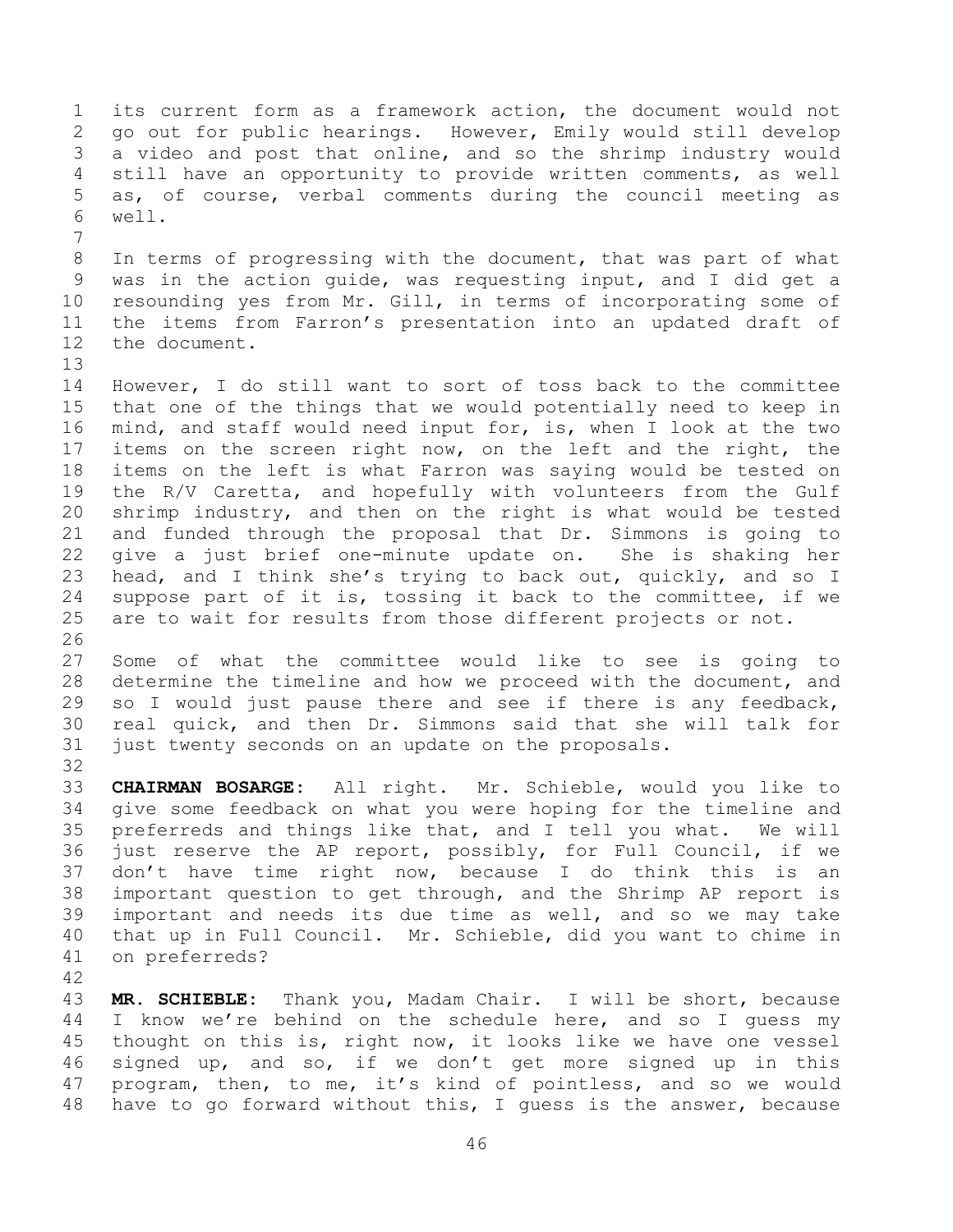you're not going to get a complete dataset to make the comparison if we only have one vessel on that list, right, but let's see what happens. Like I said, I have solicited it to put on the agenda for our taskforce, and maybe we can get a Louisiana vessel on there, and that would help, and then look to get the results of that study to be incorporated into this I guess would be my thought on the timeline, but, if we don't get that participation, and it's kind of pointless, I think we could start looking at putting preferreds here and making a recommendation to go final shortly 12 after that. That's just my thoughts. **CHAIRMAN BOSARGE:** All right. Thank you. I have Mr. Strelcheck and then Mr. Gill. **MR. STRELCHECK:** My suggestion is that the IPT, or Regional Office, Science Center, and council staff kind of get together and talk about a timeline, because, to be honest, I see Alternative 2, and I know Leann, with her presentation just now, disagrees, and she thinks that can be a viable path forward, and 22 I don't see it that way, and I am not convinced that that's the case, but I can see us moving forward and taking final action, if we went with Alternative 2, pretty quickly. Now, we could wait until, obviously, after testing, to verify everything, but that is going to be a faster path, in terms of a timeline and in terms of implementation, even after the council takes action as well, and so I think it's not only a path for the council to get to final action, but also, once the council takes final action, what is the lift by the agency and the Science Center, in order to get a program up and running, and what is that going to look like, in terms of post-council action to implement the program. Now, timing shouldn't be the only decision, obviously, in terms of what we're factoring into the process, but I think it's an important consideration that we should be looking at. Thanks. **CHAIRMAN BOSARGE:** Mr. Gill. **MR. GILL:** Thank you, Madam Chair. To Dr. Freeman's question, I think the answer is of course. There is no point in doing the testing if we're not going to incorporate that as to how we go forward and what works and what doesn't work, et cetera, and so, to me, it's a no-brainer, and the testing results are needed as part of this document. Thank you, Madam Chair.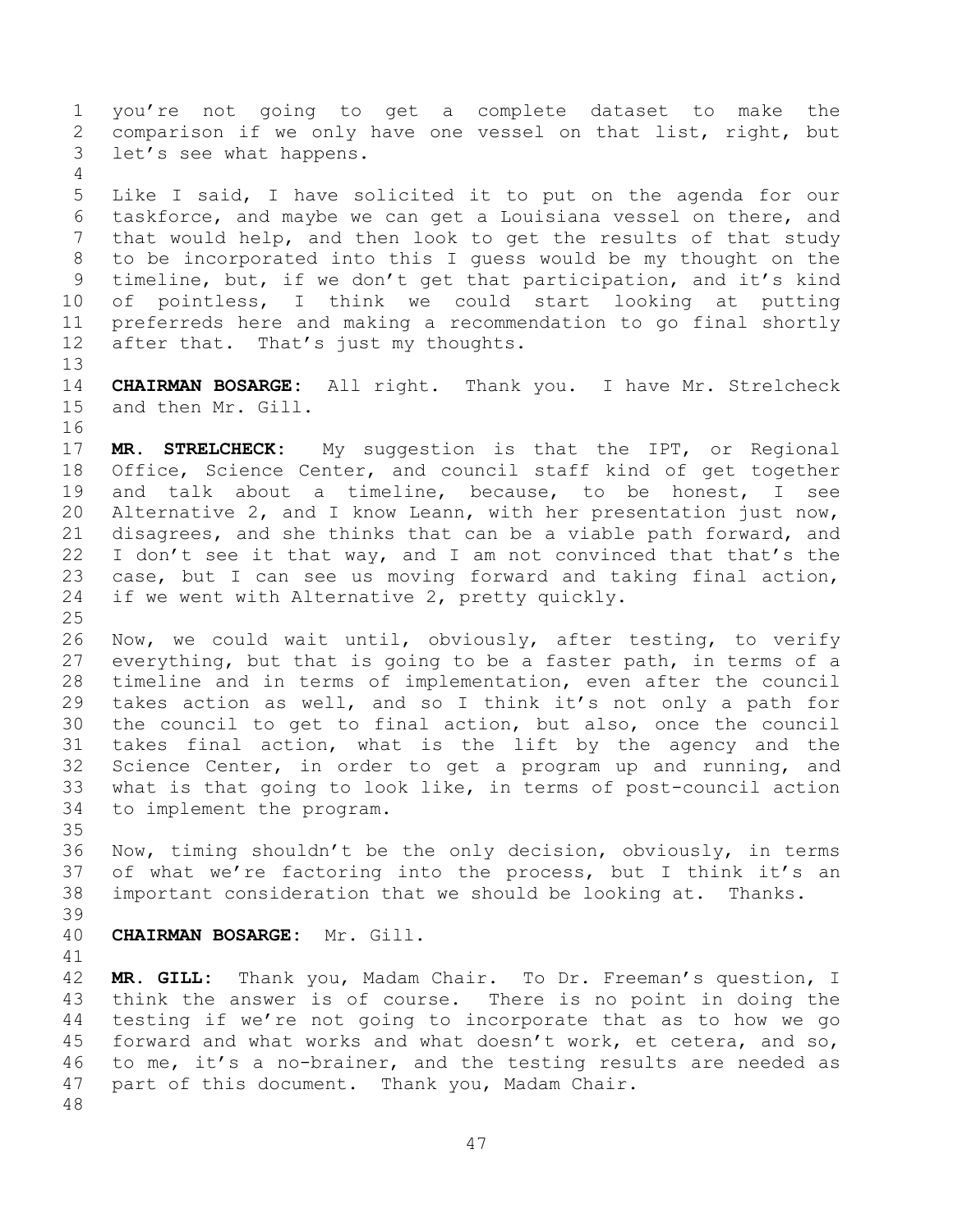**CHAIRMAN BOSARGE:** All right. Thank you. I had hoped that, with the presentation that we got from NMFS -- Although I have kind of given them hell today, I really did like their presentation, and I think they did a great job on it. That really gave enough detail on how you could implement Alternative 3, and the path forward for that, that I had hoped that we would pick preferreds today. The Shrimp AP is going to meet again in March, and that's our normal slated Shrimp AP meeting, and I think it's important that we had preferreds for them to look at when they meet in March, so that we could get some feedback in April. If we did choose to go with Alternative 3, then that set of tech 15 specs and that device, the one device at least, has been tested, 16 and you have your comparable effort data there, and that's been 17 done, and, to me, that's the faster avenue. Then you can put those tech specs out and have multiple vendors apply, and the only piece that has got to be worked out, which we've already funded an RFP for, is the transmission piece, and there is more than one vendor that can work that out. To me, Alternative 3 is the faster path forward, and then you could pick preferreds today, and hopefully take final action in April or June, but I will leave it up to staff to go through that. I see Dr. Simmons with her hand up, and then, Mr. Chairman, after that, I am going to give it back to you, and we'll pick up the Shrimp AP report in Full Council. **EXECUTIVE DIRECTOR SIMMONS:** Thank you, Madam Chair. Just really quickly, just to remind everybody where we are with the request for proposals and testing the P-Sea WindPlot, we did put a call out again, a revised call, that included more technical and data specifications, and that was readvertised from December 1 to January 10. We have received proposals, and remember that we need to put together a review team with leadership and have a Science Center staff member on there and make a decision, and we have to amend our scope of activities and have that approved by the Grants Management Division, because this wasn't in our original scope, and we had to do that for the gray triggerfish ageing project. We have to get a signed contract, and so we're hoping to do all 44 of that by March 1, or sooner, if possible, and so that's an idea on the timeline for that. I guess, as far as I understand the urgency in wanting to move this forward, but I also feel like we could get ourselves in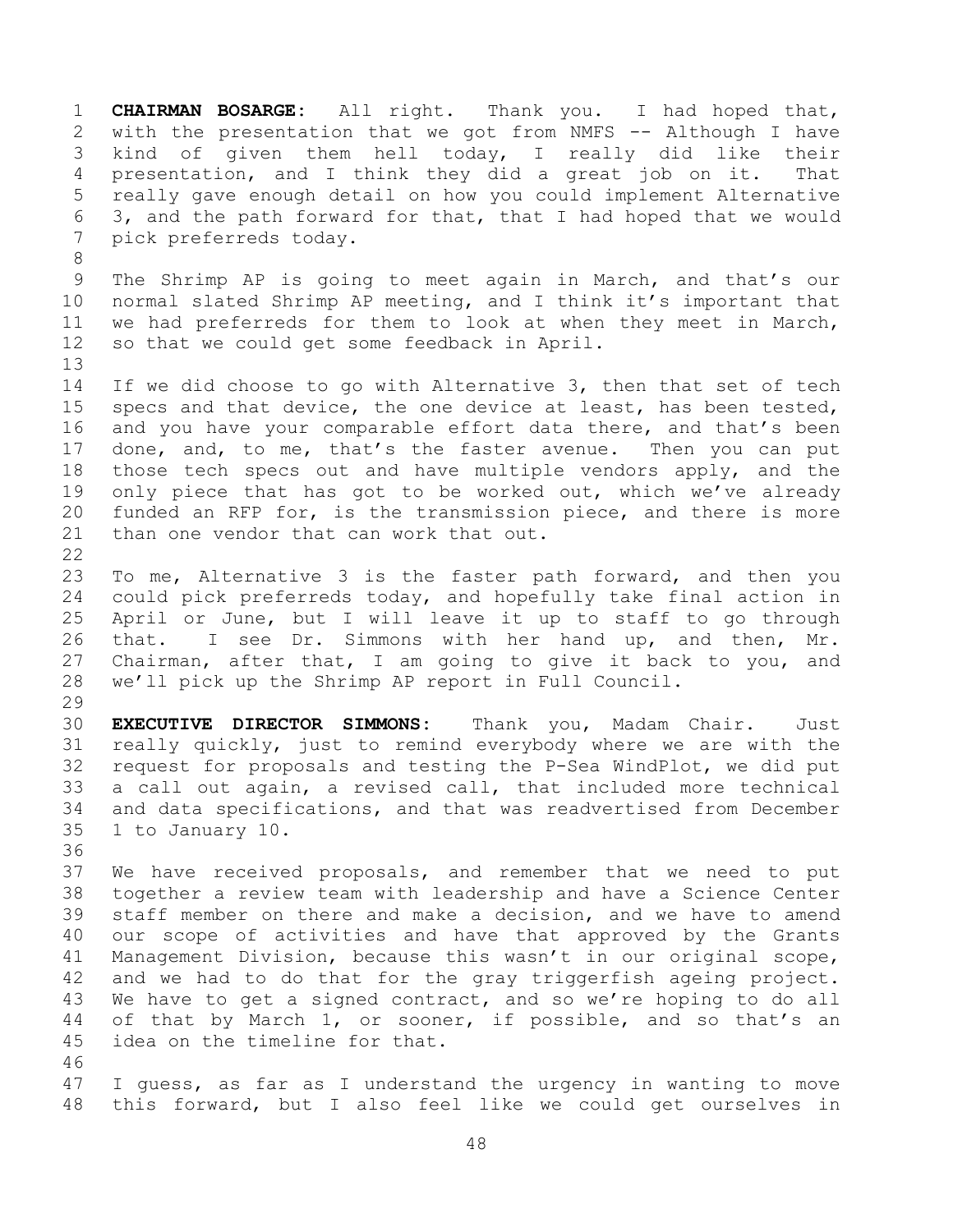more trouble without seeing how these pilot, and also the council's project that they're funding, is going to go, at least getting preliminary reports on some of these efforts, and I really feel like we could be redoing things, if we move this forward without knowing some of that information. Thank you. 

 **MR. DALE DIAZ:** Ms. Bosarge, we have Ms. Jenny Lee on the line, from the Office of Protected Resources, and I would like to make sure and give her an opportunity to relay her information to us, if you would, and then, also, Mr. Perret has been with us all day, and I would like to make sure and give him and opportunity to weigh-in, before we close this committee out. Then, anyway, we'll get those two folks taken care of, and we'll try to wind things up. Thank you, Ms. Bosarge.

 **CHAIRMAN BOSARGE:** Thank you, Chairman Diaz, and I see Dr. Frazer's hand, and he hasn't spoken either, and so I think it would be good to let Dr. Frazer speak, before we close out the committee as well, and so, Ms. Lee, if you're on the line, you can go ahead.

 **MS. JENNY LEE:** Good afternoon, everyone. It would have been fine, and I would have called back in when you discussed the Shrimp AP, but I was asked just to come onboard to speak on one of the Shrimp AP motions, which was about an annual report of sea turtle take and compliance, and I will pause there to ask if you would like me to just say my couple of sentences here related to that, or would you like me to call back in when you're discussing the Shrimp AP?

## <span id="page-48-0"></span>**SUMMARY OF THE DECEMBER 2021 SHRIMP ADVISORY PANEL MEETING**

 **DR. FREEMAN:** Ms. Bosarge, if it's okay, Jenny was going to comment in response to the Shrimp AP motion, and so, if you don't mind, we only had two remaining items, and so if we could just address those, real quick, and Jenny would be able to respond at that point, and then Mr. Perret would have the opportunity to add anything additional.

 The first is on page 6, to request that the council work with NMFS to ensure that the agency's evaluation of the draft approval specifications set forth in Appendices D and E of the draft shrimp framework action, as requested by the Shrimp Effort Data Focus Group, is completed in a timely manner and presented to the council at its January 2022 meeting. The motion carried unanimously, and, fortunately, the committee can cross that off their list, and they received that presentation earlier from Dr. Walter. The second motion is on the top of page 9.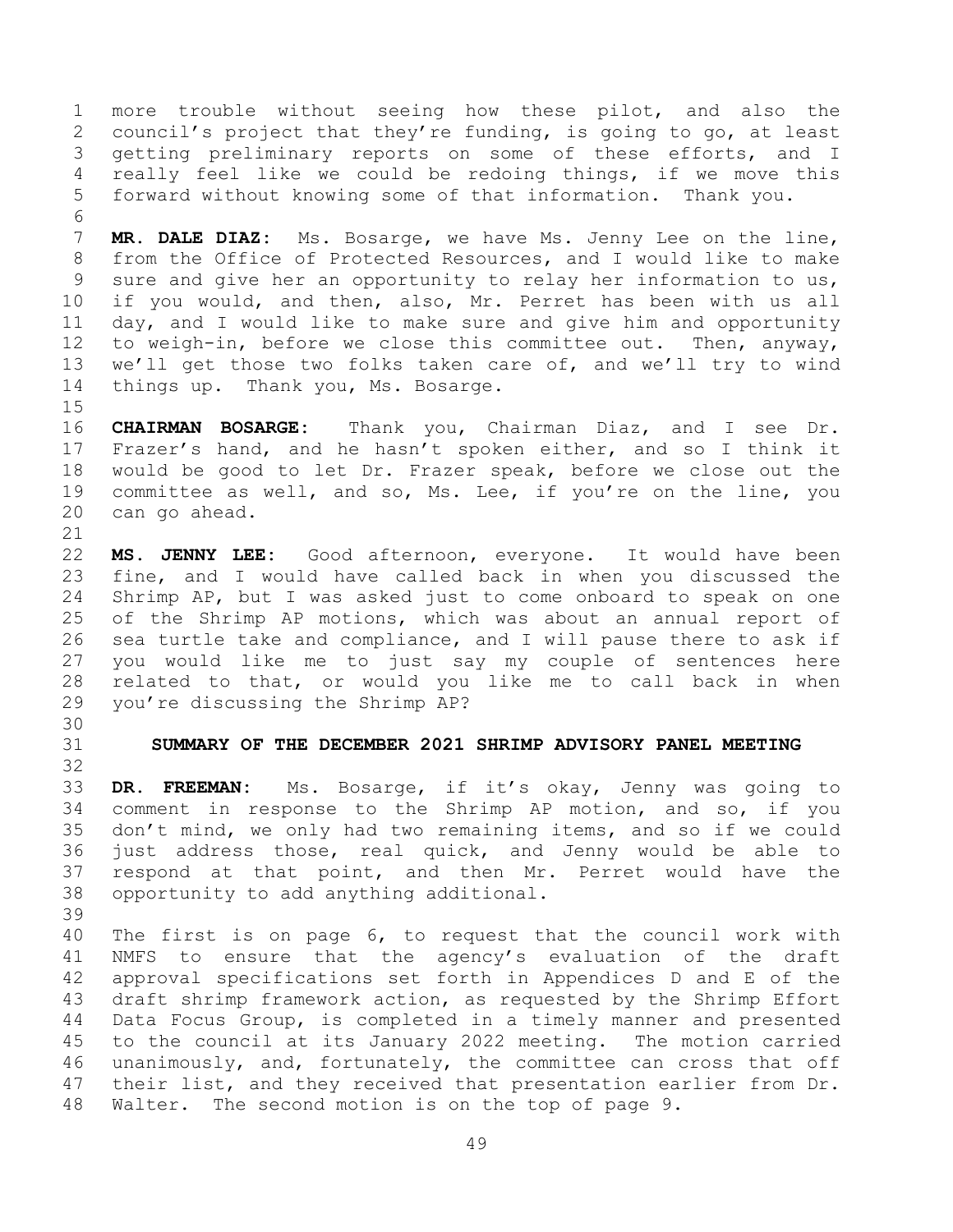**CHAIRMAN BOSARGE:** Matt, are you just going to go to the motion that is relative to what Jenny Lee has to say to us? I think that would be the best.

 **DR. FREEMAN:** There were only two remaining motions. Yes, ma'am. This one was to request that the council work with the Office of Protected Resources to provide an annual update to the Shrimp AP and Gulf Council on sea turtle take and TED compliance. The motion carried unanimously, and so I communicated with Jenny Lee, last week, to see if that would be something reasonable for their office, or if she had any additional thoughts, and so I think she wanted to provide some comment there, and so I will let her respond, and then, before we close out, give Mr. Perret an opportunity to provide any additional comments.

 **MS. LEE:** Thank you. I just wanted to point out that both the Shrimp AP and this committee had a presentation on the new biological opinion that we completed, and I just wanted to make sure that folks understood that the take estimates from the new opinion are based on statistical modeling that is not feasible to conduct on an annual basis, and that's due to the needs of the model.

 The model requires pooling take data, and for some other reasons, and so I am fine if the AP, or the council, wants to receive some update on what we know about protected species relative to the opinion on some type of annual basis, but I just wanted to make it clear that I would not be able to produce, or share, take estimates on an annual basis, and we are only doing those estimates on a five-year basis, with pooled data, and they also --

 The Shrimp AP asked for compliance information, and, again, I just wanted to make it clear that folks understood that we were doing our task estimates different, such that we are still -- At Protected Resources, we are still monitoring -- We're generally looking for signs that something is going wrong, in terms of sea turtle take potentially increasing, but, again, we're not doing that method where we were taking boarding data and analyzing it in terms of quantifying the impacts on sea turtle take, and so the information available would just be from OLE information on what they are seeing for boardings relative to TED compliance, but it's not -- It would not be equated in the way it was under the last bi-op and so I hope that is helpful. I just didn't want to see everyone make a motion for something that we can't really carry out.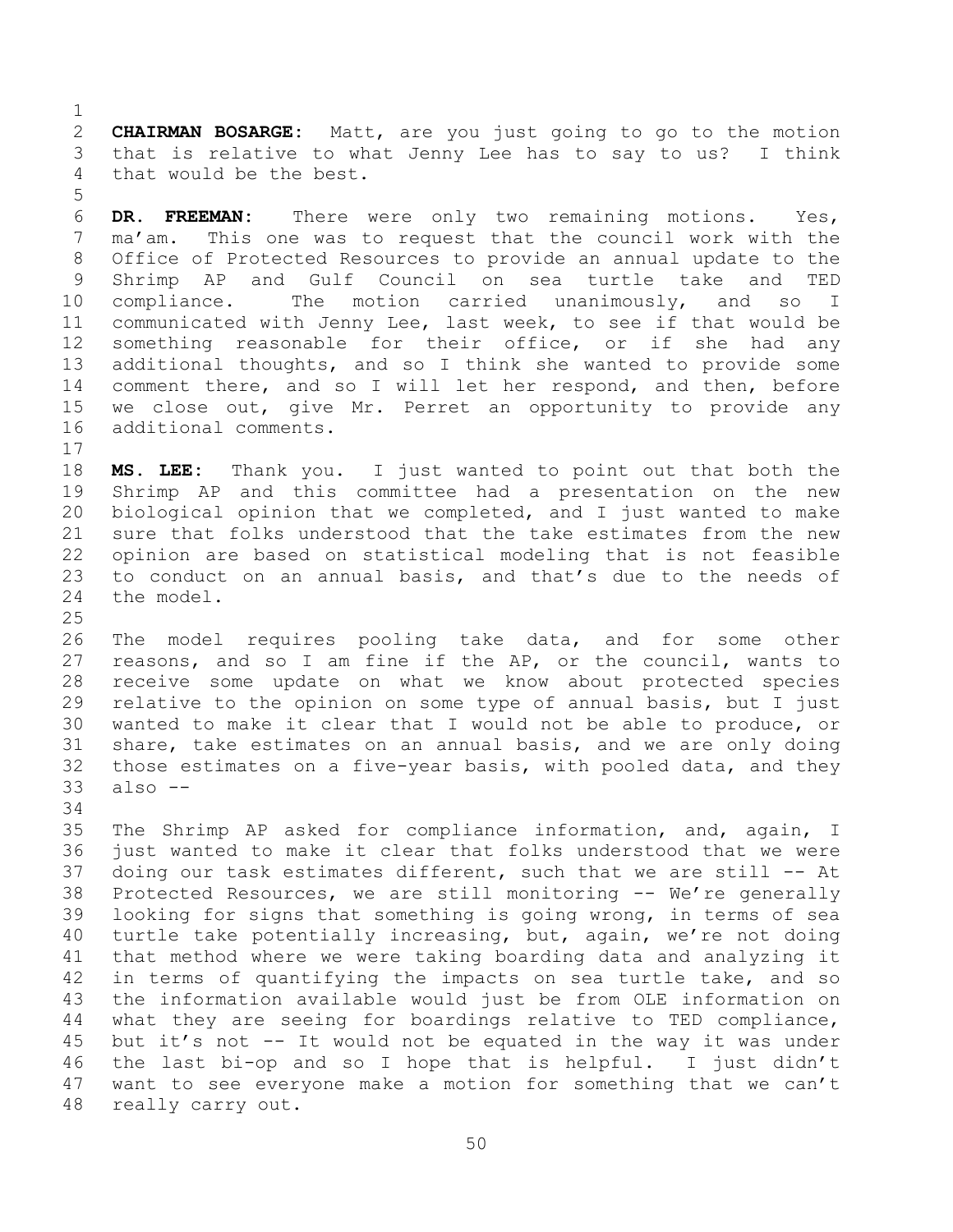**CHAIRMAN BOSARGE:** Thank you, Ms. Lee, and I think you also made that clear to the AP, and they appreciated that, and they understood it. I think they were just hoping for any annual data that you do have, whether it be compliance statistics or any other data you have, so that they can see, heaven forbid, if something starts pointing in a negative direction, that we definitely, as an industry, would want to follow-up on that, however we can, before we get to the five-year mark. We want to make sure that, from year to year, everything is still looking good, whatever metrics that you can provide. We 13 appreciate that. Thank you, Ms. Lee. **MS. LEE:** You're welcome. **CHAIRMAN BOSARGE:** All right. Mr. Perret. **MR. PERRET:** Again, Jenny, thank you for that update. Like Leann said, the AP is interested in that type of information, and we recognize that it's not available on an annual basis, but anytime you can give a preliminary report, or an update, we would be happy to have it. Leann, you guys are behind on time, and how much talking do you want me to do? **CHAIRMAN BOSARGE:** For you, anything, Corky. You're going to have to get with Dale on that. He's the one that is going to bring you out if you talk too long. **MR. PERRET:** Well, is Matt going to continue to go through the motions? **DR. FREEMAN:** No, sir. We're done with the AP report, and so it's completely your show now. **MR. PERRET:** Okay. All I want to say is one thing, I think, of importance to the entire fishing industry, and certainly the shrimp industry, is our President signed an Executive Order, sometime in 2001, setting up a national offshore wind goal, and that order -- To meet, they want a thirty-gigawatt goal by the year 2030, and that's what the Executive Order is asking for. An AP member asked just how many turbines would it take to reach that thirty-gigawatt goal, and the lady with BOEM responded that fifty-eight produced one gigawatt, and so the number is 1,740, and that's Gulf, Pacific, and Atlantic, and so roughly they're looking at around 600, at this point, I guess, for the Gulf.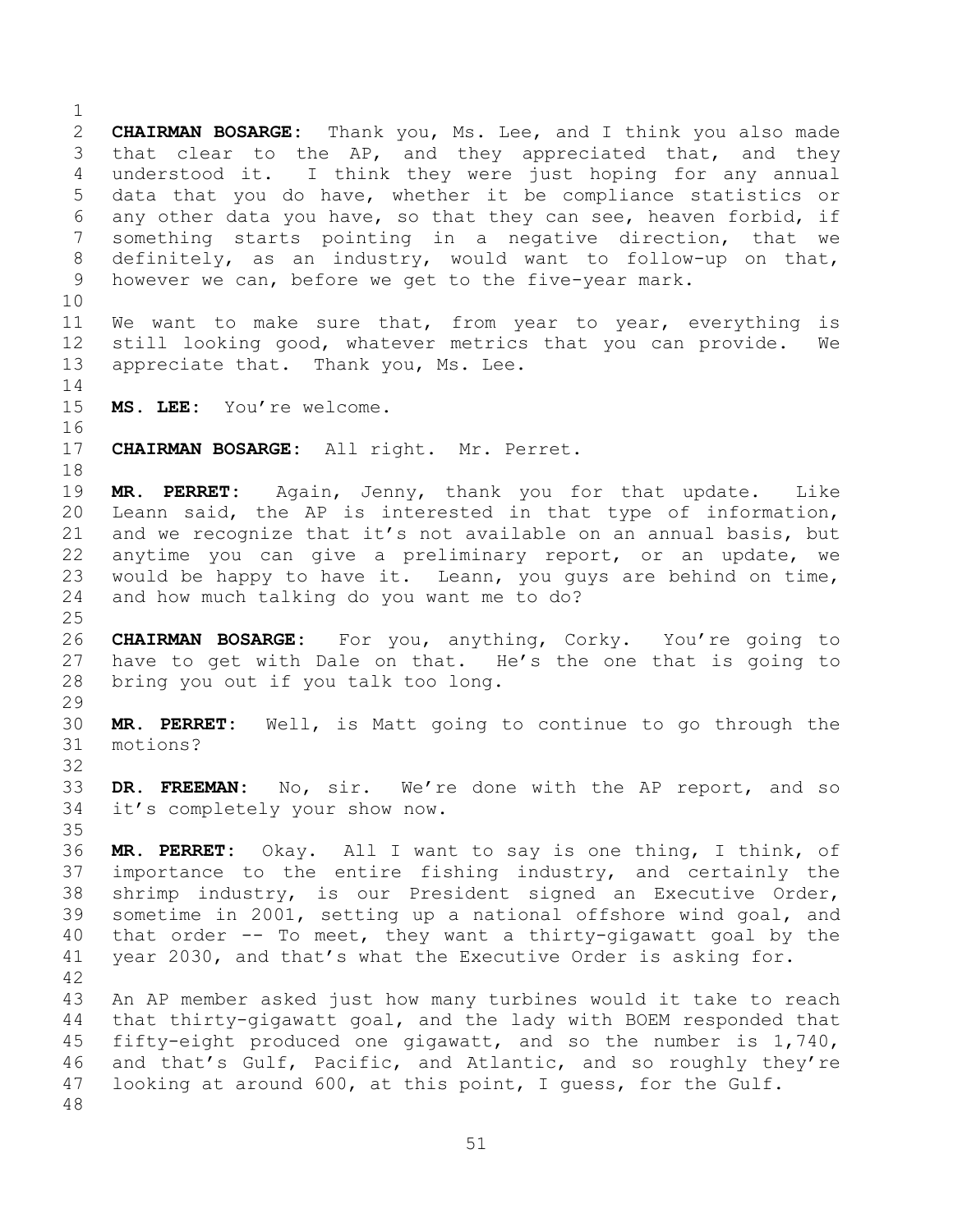Transmission lines and dredging and so on and so forth, and so the AP was extremely concerned about all that offshore activity. One thing is, I guess, fortunately, in a way, is fishermen and people in the Gulf, that have worked in the Gulf, are aware of all the offshore oil and gas activity, and one of the programs that oil and gas has set up is an underwater obstruction fund, so that, if gear gets damaged due to mineral activity, the fisherman gets compensated. 

 The AP would like to see something similar with offshore wind turbines, and, also -- Gosh, I'm like Bob Gill, and I lost my train of thought on the other thing, but please keep this offshore wind thing on the front-burner.

 The lady did mention that there is one member of NMFS, of NOAA, excuse me, on the Gulf taskforce, and I am quoting now, and that member may represent council interests, and so I think it's important that the council would have someone involved, and hopefully be able to serve on a taskforce. 

 I think the AP requested that shrimp industry members be appointed to a taskforce, and whether or not that will happen certainly is questionable, and not only shrimp, but representatives of other fishing interests should be involved, and the other thing is the AP was very well satisfied with the transparency that went into the offshore aquaculture atlas, and they would hope that the agency and BOEM would use that kind of process when they develop zones for this offshore wind industry, utilizing the data that you've been talking about, the shrimp effort data, where the fishing activities for shrimp and other species takes place.

 It appeared, when we had our meeting, that the area of most interest was west Texas. However, in the last two days, of reading newspapers in Louisiana and Mississippi, it looked like they are now looking at an area off of southwest Louisiana as an area that may be a location for some of these turbines, and, of course, that's an important fishing area, also. I think that's it, Madam Chair, and I don't want to keep you guys too much longer.

 **CHAIRMAN BOSARGE:** Thank you, Mr. Perret, and now we have Dr. Frazer.

 **DR. TOM FRAZER:** That's okay, Leann. I think what I will do is I've got some suggested language that I think might help, with regard to the alternatives, but, in the interest of time, I will bring them up in Full Council.